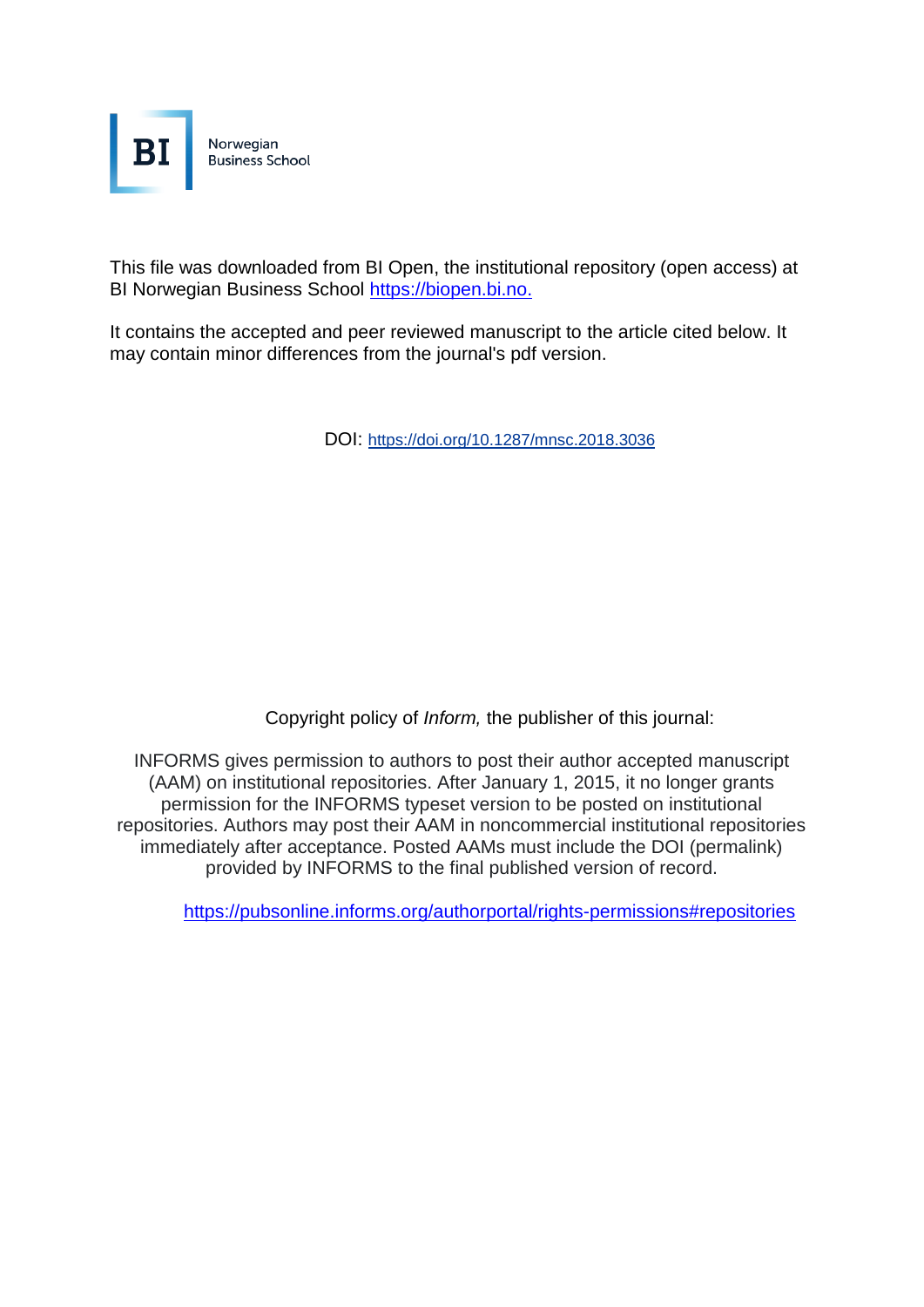# Asset growth, profitability, and investment opportunities

 $I$ lan Cooper<sup>1</sup> Paulo Maio<sup>2</sup>

This version: January 2018<sup>3</sup>

<sup>1</sup>Norwegian Business School (BI), Department of Finance. E-mail: ilan.cooper@bi.no

<sup>2</sup>Hanken School of Economics, Department of Finance and Statistics. E-mail: paulo.maio@hanken.fi

<sup>3</sup>We thank two anonymous referees, an anonymous associate editor, Karl Diether (the department editor), Jean-Sebastien Fontaine, Benjamin Holcblat, Soren Hvidkjaer, Markku Kaustia, Matthijs Lof, Salvatore Miglietta, Johann Reindl, Costas Xiouros, and participants at the 2015 BEROC Conference (Minsk), 2015 FEBS Conference (Nantes), 2015 EFA (Vienna), BI CAPR Seminar, Helsinki Finance Seminar (Aalto University), 2016 MFA (Atlanta), and 2016 WFC (New York) for helpful comments. We are grateful to Kenneth French, Amit Goyal, Robert Novy-Marx, and Lu Zhang for providing stock market and economic data. A previous version was titled "Equity risk factors and the Intertemporal CAPM".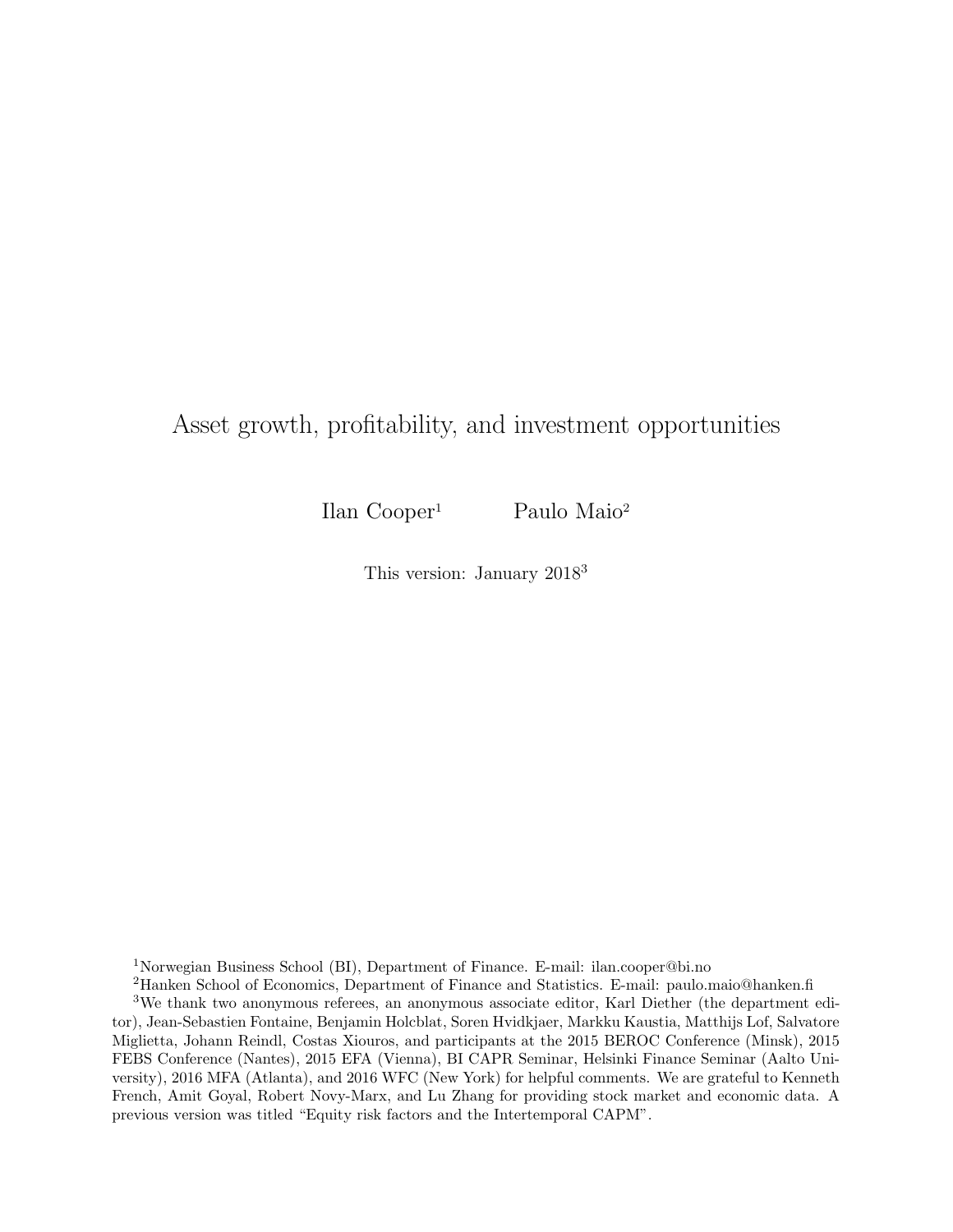#### Abstract

We show that recent prominent equity factor models are to a large degree compatible with the Merton's (1973) Intertemporal CAPM (ICAPM) framework. Factors associated with alternative profitability measures forecast the equity premium in a way that is consistent with the ICAPM. Several factors based on firms' asset growth predict a significant decline in stock market volatility, thus being consistent with their positive prices of risk. The investment-based factors are also strong predictors of an improvement in future economic activity. The time-series predictive ability of most equity state variables is not subsumed by traditional ICAPM state variables. Importantly, factors that earn larger risk prices tend to be associated with state variables that are more correlated with future investment opportunities or economic activity. Moreover, these risk price estimates can be reconciled with plausible risk aversion parameter estimates. Therefore, the ICAPM can be used as a common theoretical background for recent multifactor models.

Keywords: Asset pricing models; Equity risk factors; Intertemporal CAPM; Predictability of stock returns; Cross-section of stock returns; stock market anomalies

JEL classification: G10, G11, G12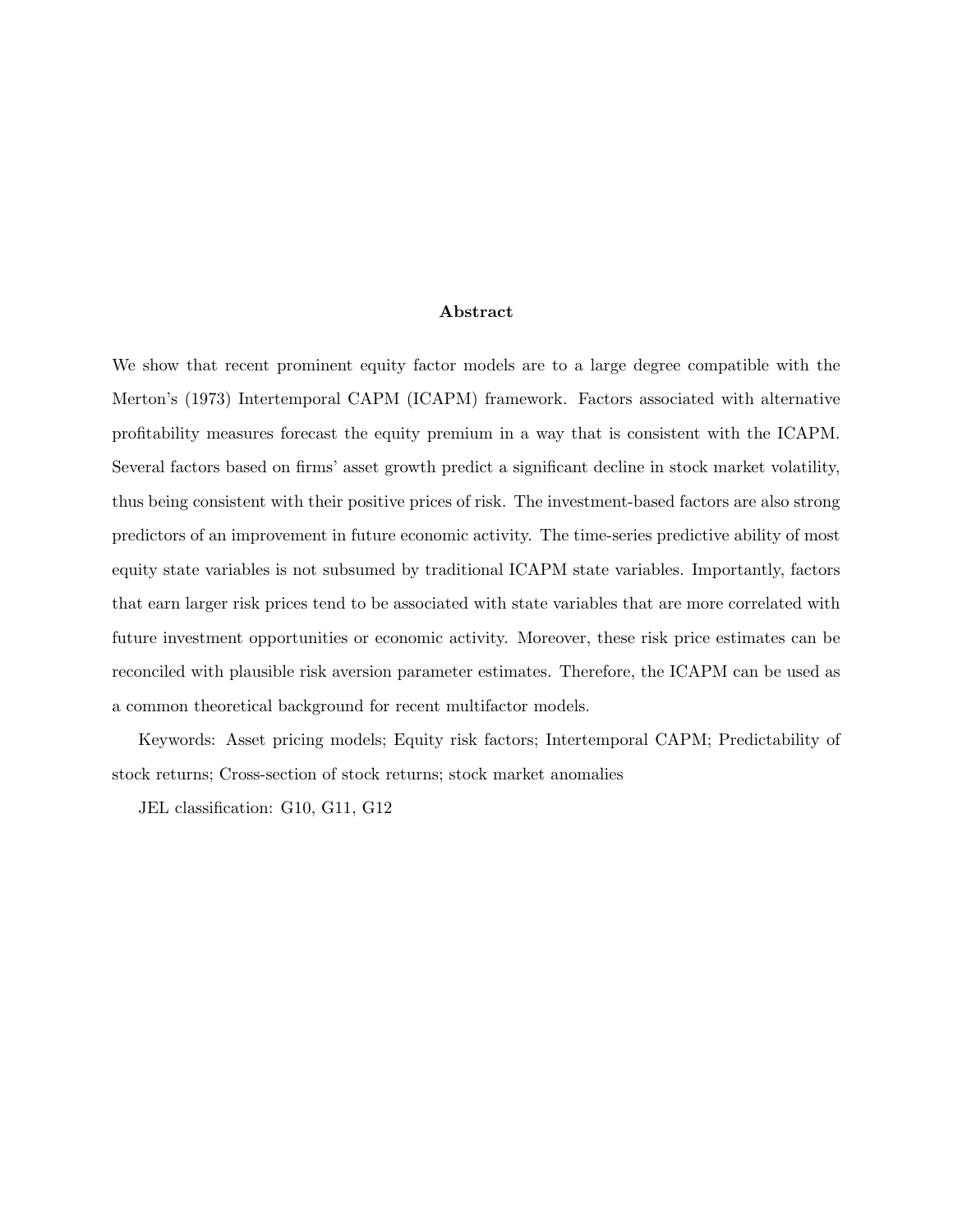### 1 Introduction

Explaining the cross-sectional dispersion in average stock returns has been one of the major goals in the asset pricing literature. This task has been increasingly challenging in recent years given the emergence of new market anomalies, which correspond to new patterns in cross-sectional risk premia unexplained by the baseline CAPM of [Sharpe \(1964\)](#page-41-0) and [Lintner \(1965\)](#page-39-0) (see, for example, [Hou, Xue, and Zhang \(2015\)](#page-38-0) and Fama and French (2015, 2016)). These include, for example, a number of investment-based and profitability-based anomalies. The investment anomaly can be broadly classified as a pattern in which stocks of firms that invest more exhibit lower average returns than the stocks of firms that invest less [\(Titman, Wei, and Xie \(2004\),](#page-41-1) [Anderson and Garcia-Feijoo](#page-36-0) [\(2006\),](#page-36-0) [Cooper, Gulen, and Schill \(2008\),](#page-37-0) [Fama and French \(2008\),](#page-38-1) [Lyandres, Sun, and Zhang](#page-39-1) [\(2008\),](#page-39-1) and [Xing \(2008\)\)](#page-41-2). The profitability-based cross-sectional pattern in stock returns indicates that more profitable firms earn higher average returns than less profitable firms [\(Ball and Brown](#page-36-1) [\(1968\),](#page-36-1) [Bernard and Thomas \(1990\),](#page-36-2) [Haugen and Baker \(1996\),](#page-38-2) [Fama and French \(2006\),](#page-38-3) [Jegadeesh](#page-39-2) [and Livnat \(2006\),](#page-39-2) [Balakrishnan, Bartov, and Faurel \(2010\),](#page-36-3) and [Novy-Marx \(2013\)\)](#page-40-0).

The traditional workhorses in the empirical asset pricing literature (e.g., the three-factor model of Fama and French (1993, 1996)) have difficulties in explaining the new market anomalies (see, for example, [Fama and French \(2015\)](#page-38-4) and Hou, Xue, and Zhang (2015, 2017)). In response to this evidence, recent years have witnessed the emergence of new multifactor models containing (different versions of) investment and profitability factors (e.g., [Novy-Marx \(2013\),](#page-40-0) [Fama and French \(2015\),](#page-38-4) and [Hou, Xue, and Zhang \(2015\)\)](#page-38-0) seeking to explain the new anomalies and the extended crosssection of stock returns.

Yet, although these models perform relatively well in explaining the new patterns in crosssectional risk premia, there are still some open questions about the theoretical background of such models. Specifically, the models proposed by Fama and French (2015, 2016) and Hou, Xue, and Zhang (2015, 2017) both contain profitability and investment (or asset growth) risk factors. However, while [Fama and French \(2015\)](#page-38-4) motivate their five-factor model based on the present-value valuation model of [Miller and Modigliani \(1961\),](#page-40-1) [Hou, Xue, and Zhang \(2015\)](#page-38-0) rely on the q-theory of investment. Thus, it should be relevant to analyze whether there is a common theoretical background that legitimates these two (and other) factor models. In fact, an ongoing debate in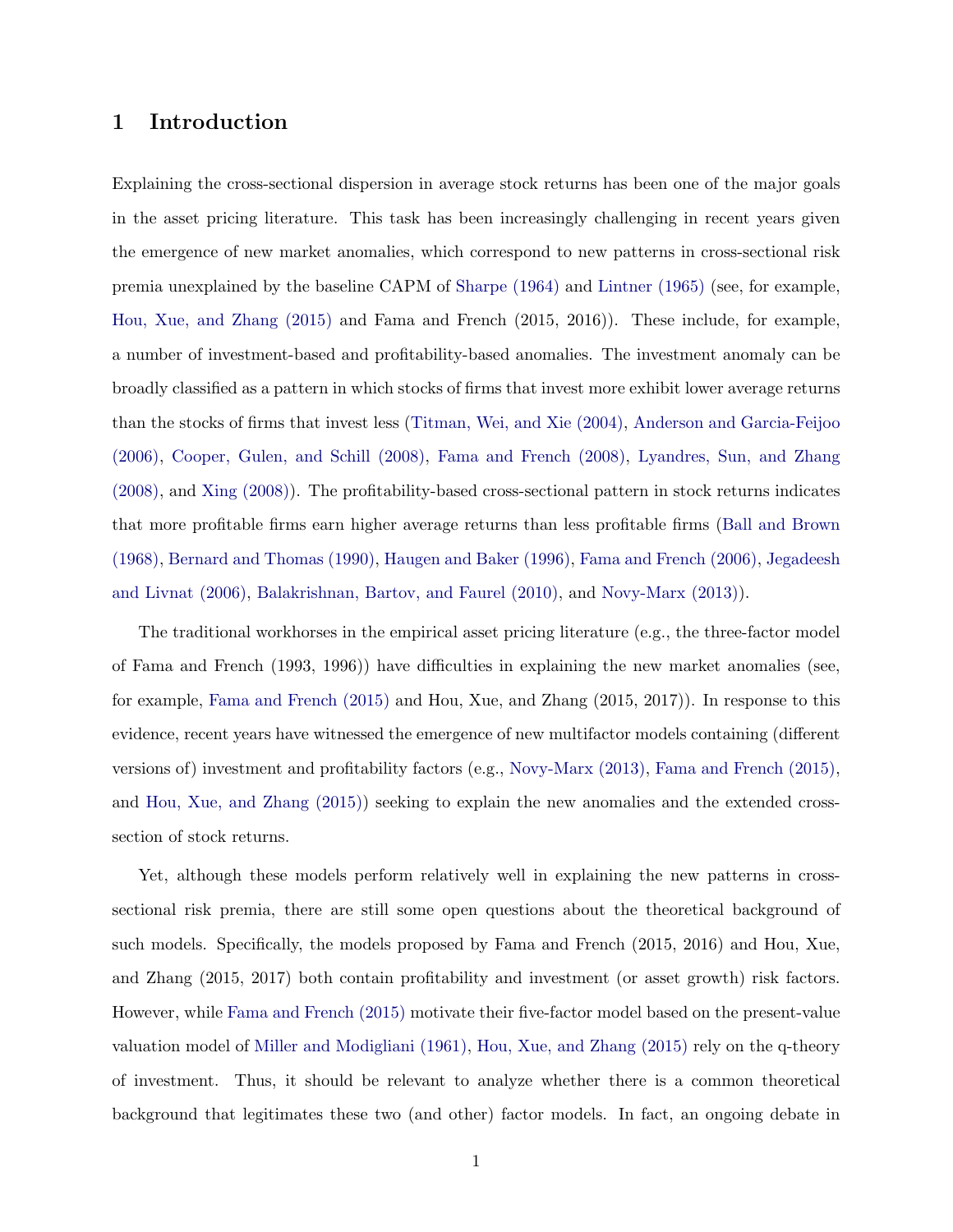the finance literature concerns the interpretation of the cross sectional patterns in stock returns and the equity-based factors models built to explain them. Researchers are still in disagreement over whether the association between firm characteristics and returns reflect risk or mispricing. That is, whether the characteristics themselves are the driving force of the cross sectional patterns, or whether these characteristics proxy for covariances with risk factors that investors require a premium for holding. The Intertemporal CAPM (ICAPM) of [Merton \(1973\)](#page-40-2) is one of the pillars of rational asset pricing. Therefore, testing whether a factor model that summarizes well the cross section of stock returns is also consistent with the ICAPM predictions is important and contributes to the ongoing debate.<sup>[1](#page-4-0)</sup>

In this paper, we assess whether equity factor models (in which all the factors are excess stock returns) are consistent with the Merton's ICAPM. We analyze four multifactor models: the fourfactor models proposed by [Novy-Marx \(2013\)](#page-40-0) (NM4) and [Hou, Xue, and Zhang \(2015\)](#page-38-0) (HXZ4), the five-factor model of [Fama and French \(2015\)](#page-38-4) (FF5), and a restricted version of FF5 that excludes the HML factor (FF4). These four models have in common the fact that they contain different versions of investment and profitability factors with the aim of explaining more CAPM anomalies in the cross-section of stock returns.

Following [Merton \(1973\),](#page-40-2) [Maio and Santa-Clara \(2012\)](#page-40-3) identify general sign restrictions on the factor (other than the market) risk prices, which are estimated from the cross-section of stock returns, that a given multifactor model has to satisfy in order to be consistent with the ICAPM. Specifically, if a state variable forecasts a decline in expected future aggregate returns, the risk price associated with the corresponding risk factor in the asset pricing equation should also be negative. On the other hand, when future investment opportunities are measured by the second moment of aggregate returns, we have an opposite relation between the sign of the factor risk price and predictive slope in the time-series regressions. Hence, if a state variable forecasts a decline in future aggregate stock volatility, the risk price associated with the corresponding factor should be positive. The intuition is as follows: if asset  $i$  forecasts a decline in expected future investment opportunities (lower expected return or higher volatility) it pays well when future investment opportunities are worse. Hence, such an asset provides a hedge against adverse changes in future investment

<span id="page-4-0"></span><sup>&</sup>lt;sup>1</sup>For example, Fama and French (2015, page 3) write in regard to their new five factor model: "The more ambitious interpretation proposes (5) as the regression equation for a version of Merton's (1973) model in which up to four unspecified state variables lead to risk premiums that are not captured by the market factor."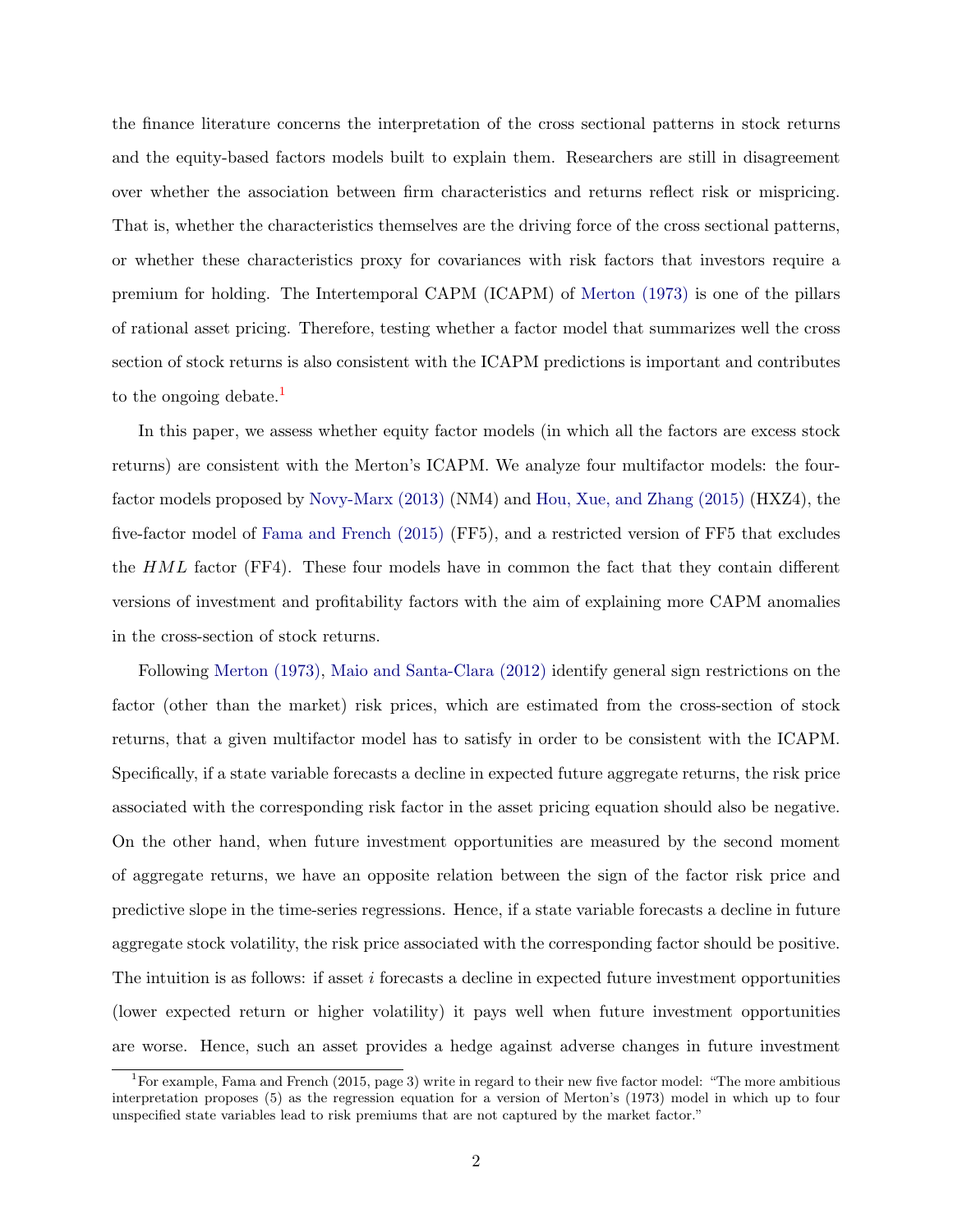opportunities for a risk-averse investor, and thus it should earn a negative risk premium, which translates into a negative risk price for the "hedging" factor.[2](#page-5-0)

We estimate the models indicated above by using a relatively large cross-section of equity portfolio returns. The testing portfolios are deciles sorted on size, book-to-market, momentum, return on equity, operating profitability, asset growth, accruals, and net share issues for a total of 80 portfolios. Employing a large cross-section enables us to obtain more stable risk price estimates and is consistent with the mission of the new factor models in terms of explaining more market anomalies than the traditional value and momentum anomalies. Our results for the cross-sectional tests confirm that the new models of [Novy-Marx \(2013\),](#page-40-0) [Fama and French \(2015\),](#page-38-4) and [Hou, Xue,](#page-38-0) [and Zhang \(2015\)](#page-38-0) have a large explanatory power for the large cross-section of portfolio returns, in line with the evidence presented in Fama and French (2015, 2016) and Hou, Xue, and Zhang (2015, 2017). Most factor risk price estimates are positive and statistically significant. The main exception is the SMB factor in which case the risk price estimates are not statistically significant.

Following [Maio and Santa-Clara \(2012\),](#page-40-3) we construct state variables associated with each fac-tor that correspond to the past 60-month rolling sum on the factors.<sup>[3](#page-5-1)</sup> The results for forecasting regressions of the excess market return at multiple horizons indicate that the state variables associated with the profitability factors employed in [Novy-Marx \(2013\),](#page-40-0) [Fama and French \(2015\),](#page-38-4) and [Hou, Xue, and Zhang \(2015\)](#page-38-0) help to forecast the equity premium. Moreover, the positive predictive slopes are consistent with the positive risk prices for the corresponding factors. When it comes to forecasting stock market volatility, several state variables forecast a significant decline in stock volatility, consistent with the corresponding factor risk price estimates. In particular, the state variables associated with the investment factors of [Hou, Xue, and Zhang \(2015\)](#page-38-0) and [Fama](#page-38-4) [and French \(2015\)](#page-38-4) predict a significant decline in stock volatility at multiple forecasting horizons, and hence, are consistent with the ICAPM framework.

Table [1](#page-42-0) summarizes the results concerning the consistency between the risk price estimates and the corresponding slopes from the multiple predictive regressions for the equity premium and stock volatility. We define a given risk factor as being consistent with the ICAPM if the associated

<span id="page-5-0"></span><sup>&</sup>lt;sup>2</sup>[Maio and Santa-Clara \(2012\)](#page-40-3) test these predictions and conclude that several of the multifactor models proposed in the empirical asset pricing literature are not consistent with the ICAPM.

<span id="page-5-1"></span><sup>&</sup>lt;sup>3</sup>In the ICAPM, the factors are the innovations in the state variables. Hence, we construct the state variables such that their innovations (or changes) correspond approximately to the original equity factor returns.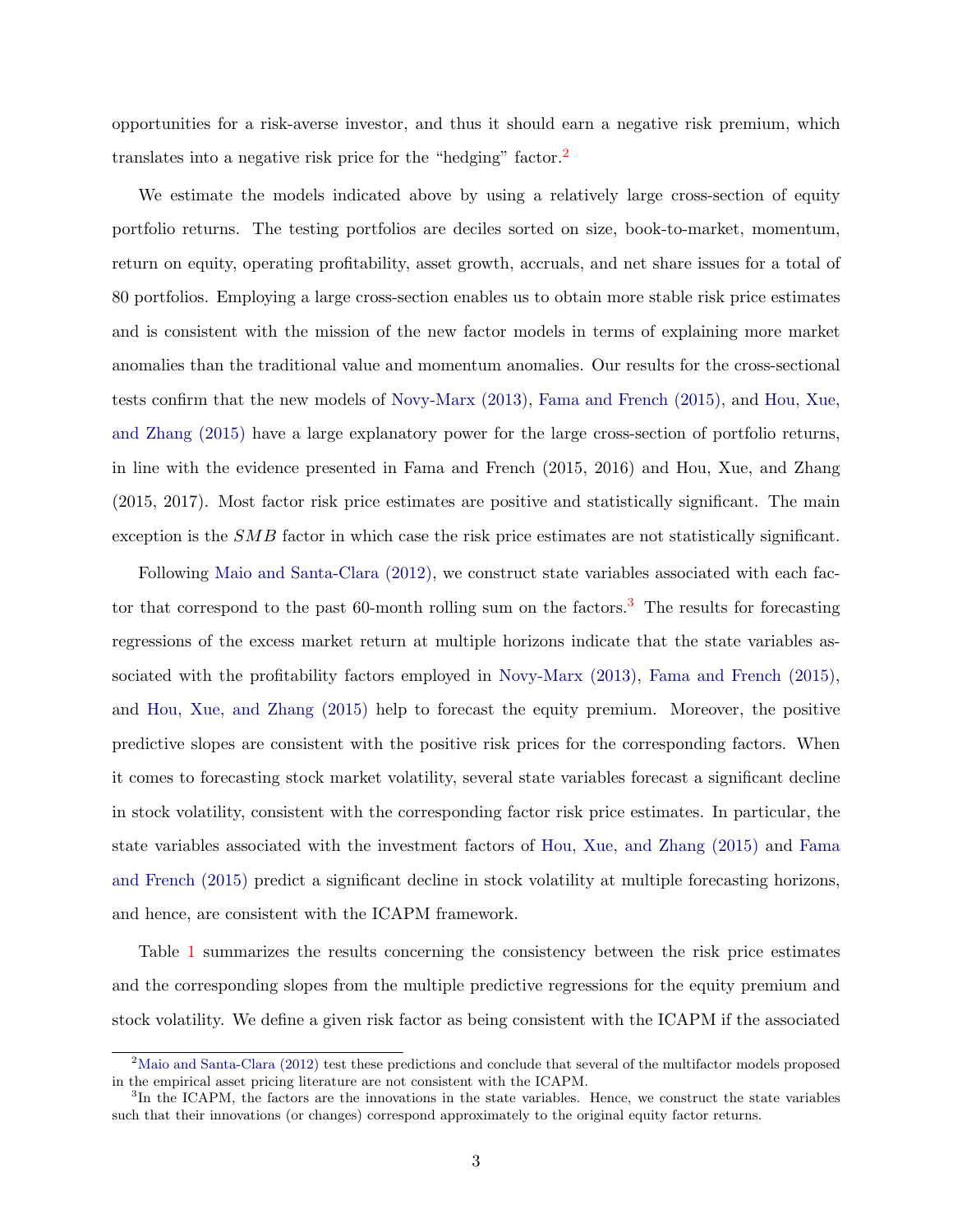state variable forecasts one among the equity premium or stock volatility with the right sign (in relation to the respective risk price) and this estimate is statistically significant. We can see that the different versions of the investment and profitability factors are all consistent with the ICAPM. The reason is that each of these variables forecast at least one dimension of future investment opportunities with the correct sign. Specifically, the three profitability state variables forecast an increase in the market return, while the two investment state variables predict a decline in future stock volatility. This entails consistency with the positive risk prices estimates for the corresponding profitability and investment factors. Thus, these two factor categories complement each other in terms of forecasting future investment opportunities within the HXZ4 and FF5 (FF4) models.

The two models that achieve the best global convergence with the ICAPM are NM4 and FF4 in the sense that each of the three factors predict either the equity premium or stock volatility with the correct sign. In the case of FF4, the insignificant slopes for the size state variable (in terms of forecasting either dimension of investment opportunities) are compatible with the corresponding insignificant risk price estimates for SMB. None of the other two models satisfy completely the sign restrictions in order to be fully consistent with the ICAPM. Specifically, the size factor within  $HXZ4$  does not meet the consistency criteria, and the same happens to  $HML$  in the five-factor model. However, it is well known that these two factors play a relatively minor role in terms of explaining cross-sectional equity risk premia in these two models (see [Hou, Xue, and Zhang \(2015\)](#page-38-0) and French (2015, 2016)).<sup>[4](#page-6-0)</sup> This implies that the partial inconsistency of these two models with the ICAPM is not particularly relevant from an empirical perspective.

We also evaluate if the equity state variables forecast future aggregate economic activity, which is measured by the growth in industrial production and the Chicago FED index of economic activity. The motivation for this exercise relies on the Roll's critique [\(Roll \(1977\)\)](#page-41-3). Since the stock index is an imperfect proxy for aggregate wealth, changes in the future return on the unobservable wealth portfolio might be related with future economic activity. Specifically, several forms of non-financial wealth, like labor income, houses, or small businesses, are related with the business cycle, and hence, economic activity. Overall, the evidence of predictability for future economic activity is stronger than for the future excess market return, across most equity state variables. In fact, while the investment state variables do not provide relevant information for the future

<span id="page-6-0"></span><sup>&</sup>lt;sup>4</sup>Fama and French (2015, 2016) show that  $HML$  becomes redundant in the five-factor model.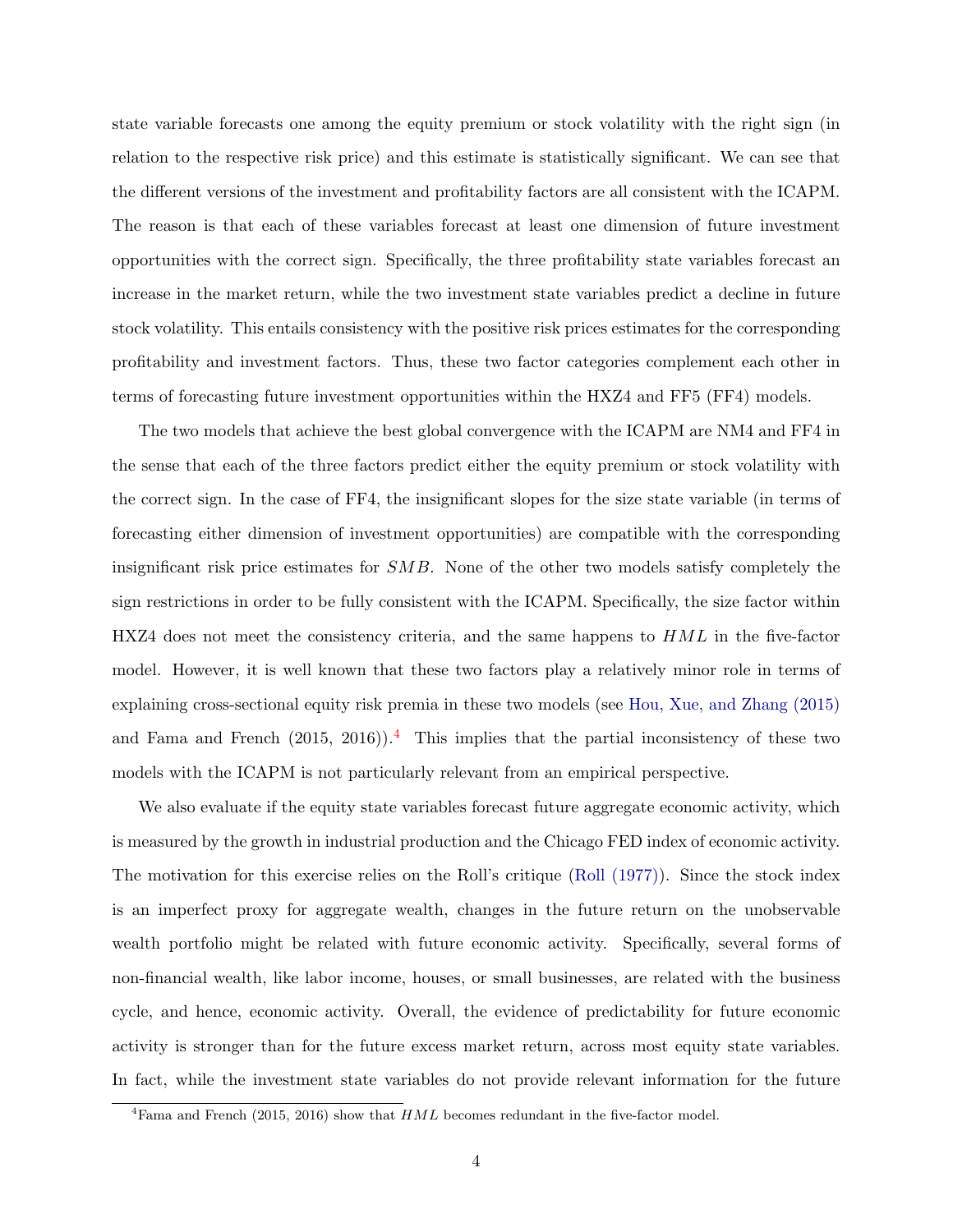stock market returns, they do help to forecast an increase in future economic activity. Moreover, the profitability factor from the [Hou, Xue, and Zhang \(2015\)](#page-38-0) model also helps to predict positive business conditions, although this result is not as robust as for the investment factors. These results provide additional evidence that the investment and profitability factors associated with the models of [Novy-Marx \(2013\),](#page-40-0) Fama and French (2015, 2016), and [Hou, Xue, and Zhang \(2015\)](#page-38-0) proxy for different dimensions of future investment opportunities.

Further, we assess if the forecasting ability of the equity state variables for future investment opportunities is linked to traditional ICAPM state variables. The results from multiple forecasting regressions suggest that the predictive ability of most equity state variables, and specifically the different investment and profitability variables, does not seem to be subsumed by the alternative ICAPM state variables. In other words, the investment and profitability state variables proxy for components of the investment opportunity set not captured by the other state variables. Moreover, cross-sectional tests of augmented ICAPM specifications indicate that the investment and profitability factors remain priced in the presence of those traditional ICAPM factors.

In the last part of the paper, we discuss the magnitudes of the predictive slopes and risk price estimates. Our results suggest that factors that earn larger risk prices tend to be associated with state variables that are more correlated with future investment opportunities or economic activity, in line with the ICAPM prediction. In addition to the sign consistency documented in most of the paper, this represents another type of consistency with the ICAPM that takes into account the size of both the risk prices and predictive slopes. Furthermore, we consider the ICAPM frameworks of [Campbell and Vuolteenaho \(2004\)](#page-37-1) and [Campbell, Giglio, Polk, and Turley \(2017\),](#page-37-2) which take into account explicitly the relationship between the magnitudes of the predictive slopes and both the risk prices and structural parameters. The results show that these ICAPM specifications, when based on the equity state variables studied in the paper, produce reasonable estimates of the underlying risk aversion parameter in most cases (between 2 and 4).

This study is related to the work of [Maio and Santa-Clara \(2012\).](#page-40-3) The key innovation relative to that study is that we analyze the consistency with the ICAPM of the recent multifactor models that represent the new workhorses in the asset pricing literature (e.g., the models of [Fama and](#page-38-4) [French \(2015\)](#page-38-4) and [Hou, Xue, and Zhang \(2015\)\)](#page-38-0). In related work, [Lutzenberger \(2015\)](#page-39-3) extends the analysis in [Maio and Santa-Clara \(2012\)](#page-40-3) for the European stock market. On the other hand, [Boons](#page-36-4)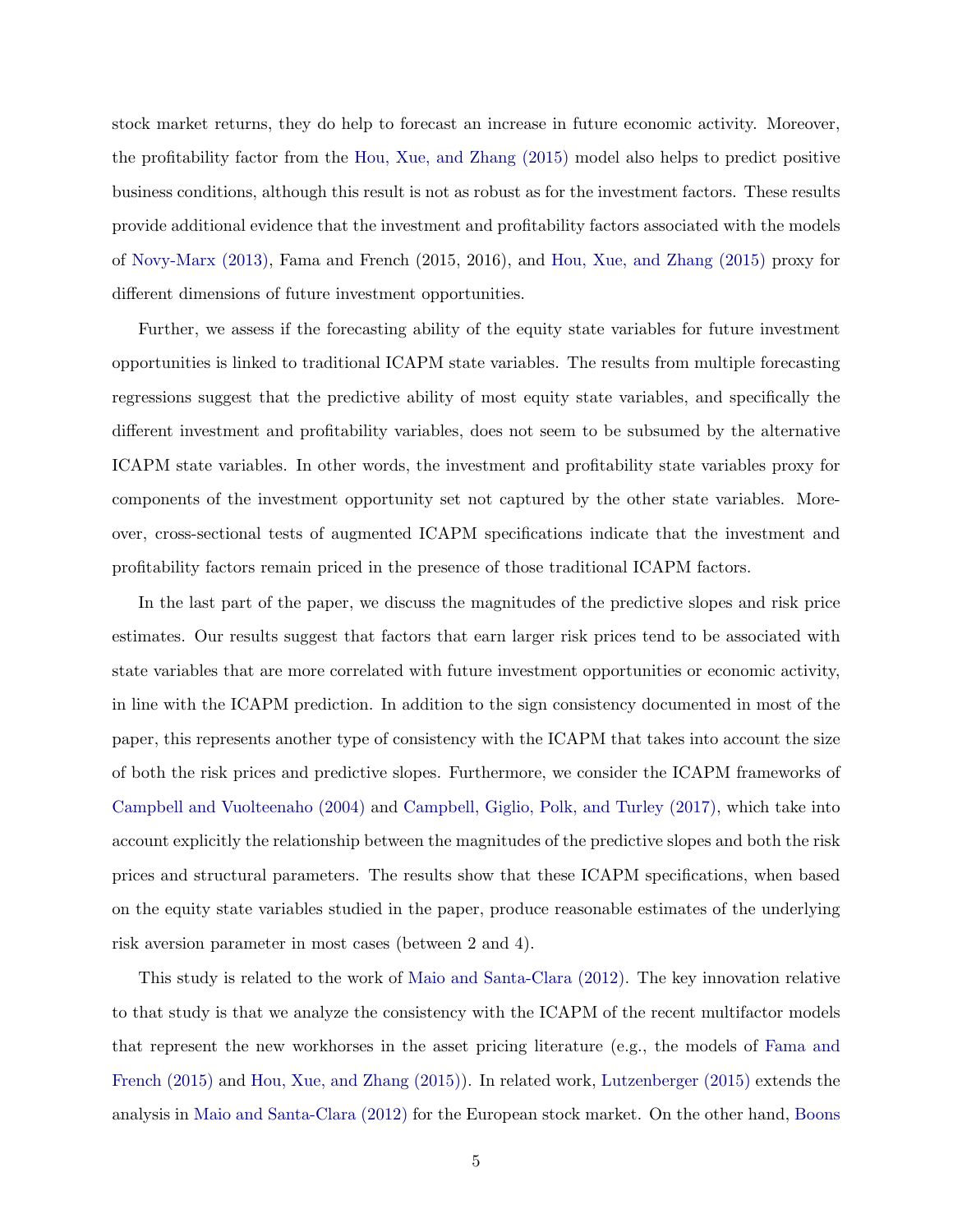[\(2016\)](#page-36-4) evaluates the consistency with the ICAPM, when investment opportunities are measured by broad economic activity, however, that study does not cover equity-based factors (which represent our focus).[5](#page-8-0) This paper is also related to the recent studies that estimate and conduct horse-races among the alternative factor models in terms of explaining a broad cross-section of stock returns (e.g., Hou, Xue, and Zhang (2015, 2017), [Fama and French \(2016\),](#page-38-5) [Maio \(2017\),](#page-40-4) and [Cooper and](#page-37-3) [Maio \(2016\)\)](#page-37-3). We deviate from these studies by focusing on the consistency of the (factor risk prices from) new factor models with the ICAPM rather than evaluating their explanatory power for cross-sectional equity risk premia.

The paper proceeds as follows. Section [2](#page-8-1) contains the cross-sectional tests of the different multifactor models. Section [3](#page-17-0) shows the results for the forecasting regressions associated with the equity premium and stock volatility, and evaluates the consistency of the factor models with the ICAPM. Section [4](#page-24-0) presents the results for forecasting regressions for economic activity, while Section [5](#page-28-0) looks at the relationship between the equity factors and traditional ICAPM variables. In Section [6,](#page-31-0) we discuss the role of magnitudes. Finally, Section [7](#page-34-0) concludes.

### <span id="page-8-1"></span>2 Cross-sectional tests and factor risk premia

In this section, we estimate the different multifactor models by using a broad cross-section of equity portfolio returns.

<span id="page-8-0"></span><sup>&</sup>lt;sup>5</sup>In a study subsequent to the first draft of our paper, [Barbalau, Robotti, and Shanken \(2015\)](#page-36-5) also look at the consistency of equity factor models with the ICAPM by testing inequality constraints. There are several key distinctions between that study and ours. First, [Barbalau, Robotti, and Shanken \(2015\)](#page-36-5) use only one dimension of investment opportunities (the market return), while we also consider other dimensions of the investment opportunity set like market volatility or economic activity. Previous studies have shown the importance of considering these other dimensions when testing the ICAPM (e.g., [Maio and Santa-Clara \(2012\),](#page-40-3) [Campbell, Giglio, Polk, and Turley \(2017\),](#page-37-2) [Boons \(2016\)\)](#page-36-4). Indeed, as stated above, our results show that the state variables associated with the investment factors forecast stock volatility in a way that is consistent with the ICAPM. Our results also indicate strong forecasting power for future economic activity. Second, among the new factor models [Barbalau, Robotti, and Shanken \(2015\)](#page-36-5) only analyze the five-factor model of [Fama and French \(2015\).](#page-38-4) In contrast, we also evaluate the factor models of [Novy-Marx \(2013\)](#page-40-0) and [Hou, Xue, and Zhang \(2015\),](#page-38-0) which also contain investment and profitability factors. In fact, as referred above, our results show that there are some relevant differences in the performance of the alternative investment and profitability state variables in terms of forecasting future investment opportunities, in particular economic activity. Third, we obtain the risk price estimates by forcing the factor models to price simultaneously a broad cross-section of stock returns, while [Barbalau, Robotti, and Shanken \(2015\)](#page-36-5) rely on portfolios sorted on BM and momentum in isolation. In fact, the results provided in [Maio and Santa-Clara \(2012\)](#page-40-3) show that the factor risk price estimates can change both in magnitude and sign between tests based on BM and momentum portfolios. This makes the consistency with the ICAPM quite dependent on the testing assets used in the asset price tests. We overcome this problem by forcing the models to price jointly several market anomalies. Finally, we asses the role of magnitudes of the non-market factor risk prices as another consistency criteria with the ICAPM.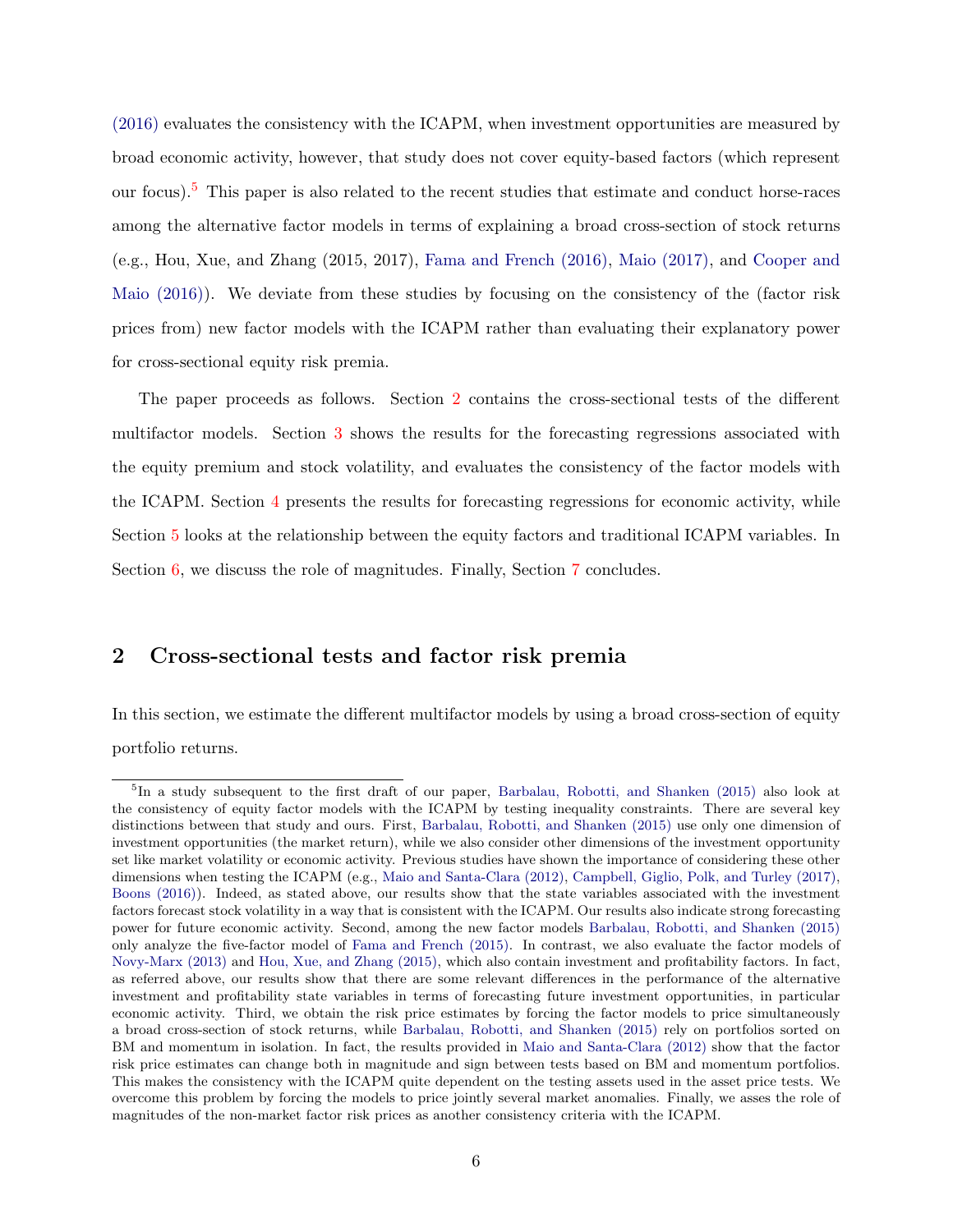#### 2.1 Models

We evaluate the consistency of four multifactor models with the Merton's ICAPM [\(Merton \(1973\)\)](#page-40-2), which contain different versions of asset growth and profitability factors. Common to these models is the fact that all the factors represent excess stock returns or the returns on tradable equity portfolios.

The first model is the four-factor model of [Novy-Marx \(2013\)](#page-40-0) (NM4),

$$
E(R_{i,t+1} - R_{f,t+1}) = \gamma \text{Cov}(R_{i,t+1} - R_{f,t+1}, RM_{t+1}) + \gamma_{HML^*} \text{Cov}(R_{i,t+1} - R_{f,t+1}, HML_{t+1}^*)
$$

$$
+ \gamma_{UMD} \text{Cov}(R_{i,t+1} - R_{f,t+1}, UMD_{t+1}) + \gamma_{PMU} \text{Cov}(R_{i,t+1} - R_{f,t+1}, PMU_{t+1}), \tag{1}
$$

where RM is the market factor and  $HML^*$ ,  $UMD$ , and  $PMU$  denote the (industry-adjusted) value, momentum, and profitability factors, respectively.  $R_i$  and  $R_f$  denote the return on an arbitrary risky asset i and the risk-free rate, respectively.

Hou, Xue, and Zhang (2015, 2017) propose the following four-factor model (HXZ4), which is based on the q-theory of investment,

$$
E(R_{i,t+1} - R_{f,t+1}) = \gamma \text{Cov}(R_{i,t+1} - R_{f,t+1}, RM_{t+1}) + \gamma_{ME} \text{Cov}(R_{i,t+1} - R_{f,t+1}, ME_{t+1})
$$

$$
+ \gamma_{IA} \text{Cov}(R_{i,t+1} - R_{f,t+1}, IA_{t+1}) + \gamma_{ROE} \text{Cov}(R_{i,t+1} - R_{f,t+1}, ROE_{t+1}), \tag{2}
$$

where ME, IA, and ROE represent their size, investment, and profitability factors, respectively.

Next, we evaluate the five-factor model proposed by Fama and French (2015, 2016, FF5),

$$
E(R_{i,t+1} - R_{f,t+1}) = \gamma \text{Cov}(R_{i,t+1} - R_{f,t+1}, RM_{t+1}) + \gamma_{SMB} \text{Cov}(R_{i,t+1} - R_{f,t+1}, SMB_{t+1})
$$

$$
+ \gamma_{HML} \text{Cov}(R_{i,t+1} - R_{f,t+1}, HML_{t+1}) + \gamma_{RMW} \text{Cov}(R_{i,t+1} - R_{f,t+1}, RMW_{t+1})
$$

$$
+ \gamma_{CMA} \text{Cov}(R_{i,t+1} - R_{f,t+1}, CMA_{t+1}), \tag{3}
$$

where  $SMB$ ,  $HML$ ,  $RMW$ , and  $CMA$  stand for their size, value, profitability, and investment factors, respectively.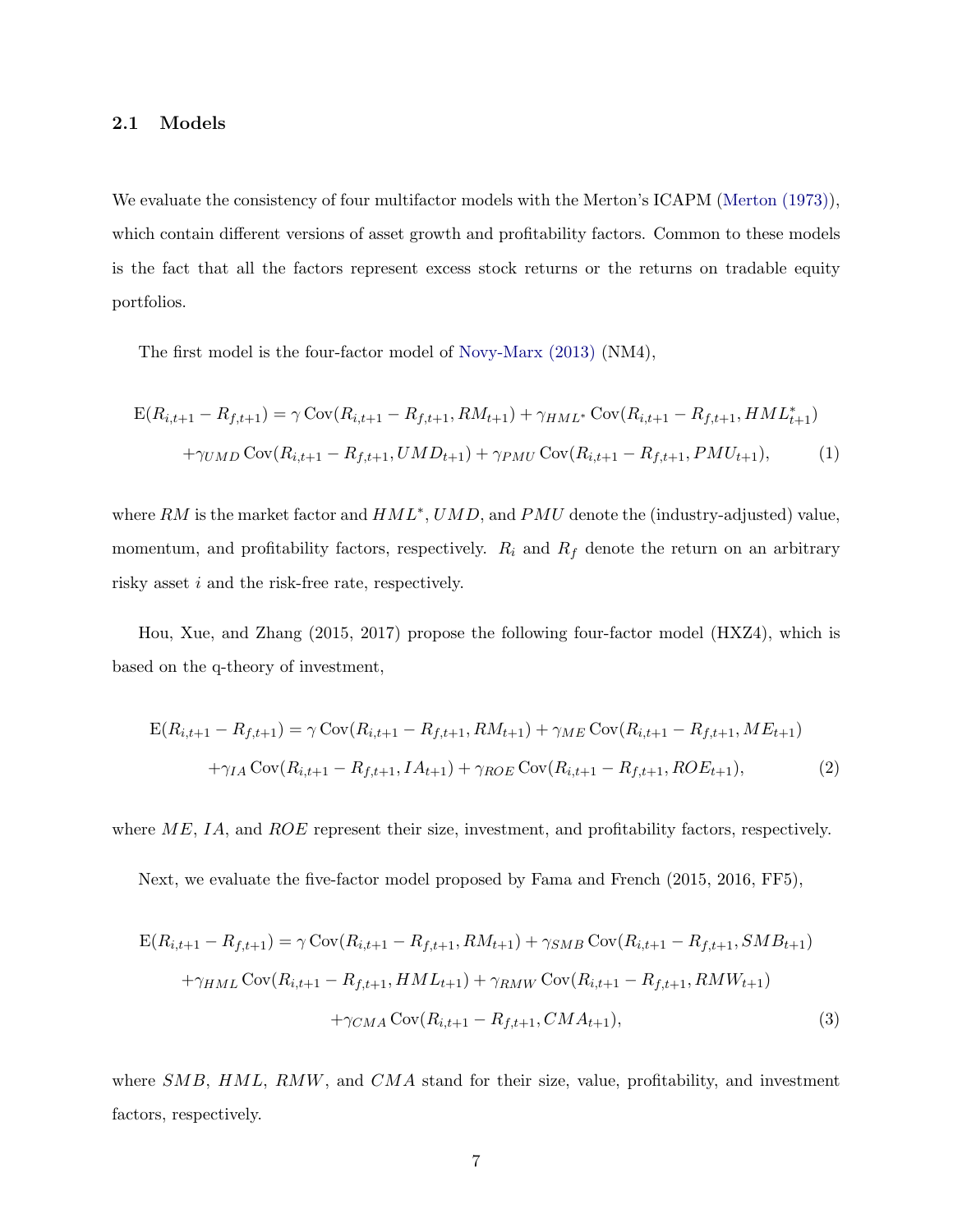Finally, we estimate a restricted version of FF5 (denoted by FF4) that excludes the value factor:

$$
E(R_{i,t+1} - R_{f,t+1}) = \gamma \text{Cov}(R_{i,t+1} - R_{f,t+1}, RM_{t+1}) + \gamma_{SMB} \text{Cov}(R_{i,t+1} - R_{f,t+1}, SMB_{t+1})
$$

$$
+ \gamma_{RMW} \text{Cov}(R_{i,t+1} - R_{f,t+1}, RMW_{t+1}) + \gamma_{CMA} \text{Cov}(R_{i,t+1} - R_{f,t+1}, CMA_{t+1}). \tag{4}
$$

FF4 follows from the evidence in [Fama and French \(2015\)](#page-38-4) showing that the value factor is redundant within the five-factor model. As a reference point, we also estimate the baseline CAPM from [Sharpe](#page-41-0) [\(1964\)](#page-41-0) and [Lintner \(1965\).](#page-39-0)

#### 2.2 Data

The data on RM, SMB, HML, RMW, and CMA are obtained from Kenneth French's data library. ME, IA, and ROE were provided by Lu Zhang. The data on the industry-adjusted factors  $(HML^*, UMD,$  and  $PMU)$  are obtained from Robert Novy-Marx's webpage. The sample used in this study is from 1972:01 to 2012:12, where the ending date is constrained by the availability of the Novy-Marx's industry-adjusted factors. The starting date is restricted by the availability of data on the portfolios sorted on investment-to-assets and return on equity.<sup>[6](#page-10-0)</sup>

The descriptive statistics for the equity factors are displayed in the online appendix. UMD and ROE have the highest average returns (around  $0.60\%$  per month), followed by the market and IA factors (with means around or above 0.45%). The factor with the lowest mean is  $SMB$  (0.23% per month), followed by  $PMU$ ,  $ME$ , and  $RMW$ , all with means around 0.30% per month. The factor that exhibits the highest volatility is clearly the market equity premium with a standard deviation above 4.5% per month. The least volatile factors are  $HML^*$  and  $PMU$ , followed by the investment factors  $(IA \text{ and } CMA)$ , all with standard deviations below 2.0% per month. Most factors exhibit low serial correlation, as shown by the first-order autoregressive coefficients below 20% in nearly all cases. The industry-adjusted value factor shows the highest autocorrelation (0.24), followed by PMU and RMW (both with an autocorrelation of 0.18).

The pairwise correlations of the equity factors, also presented in the online appendix, show that several factors are by construction (almost) mechanically correlated. This includes  $SMB$  and  $ME$ ,

<span id="page-10-0"></span> $6$ [Hou, Xue, and Zhang \(2015\)](#page-38-0) explain that the starting date is restricted by the availability of quarterly earnings announcement dates as well as quarterly earnings and book equity data.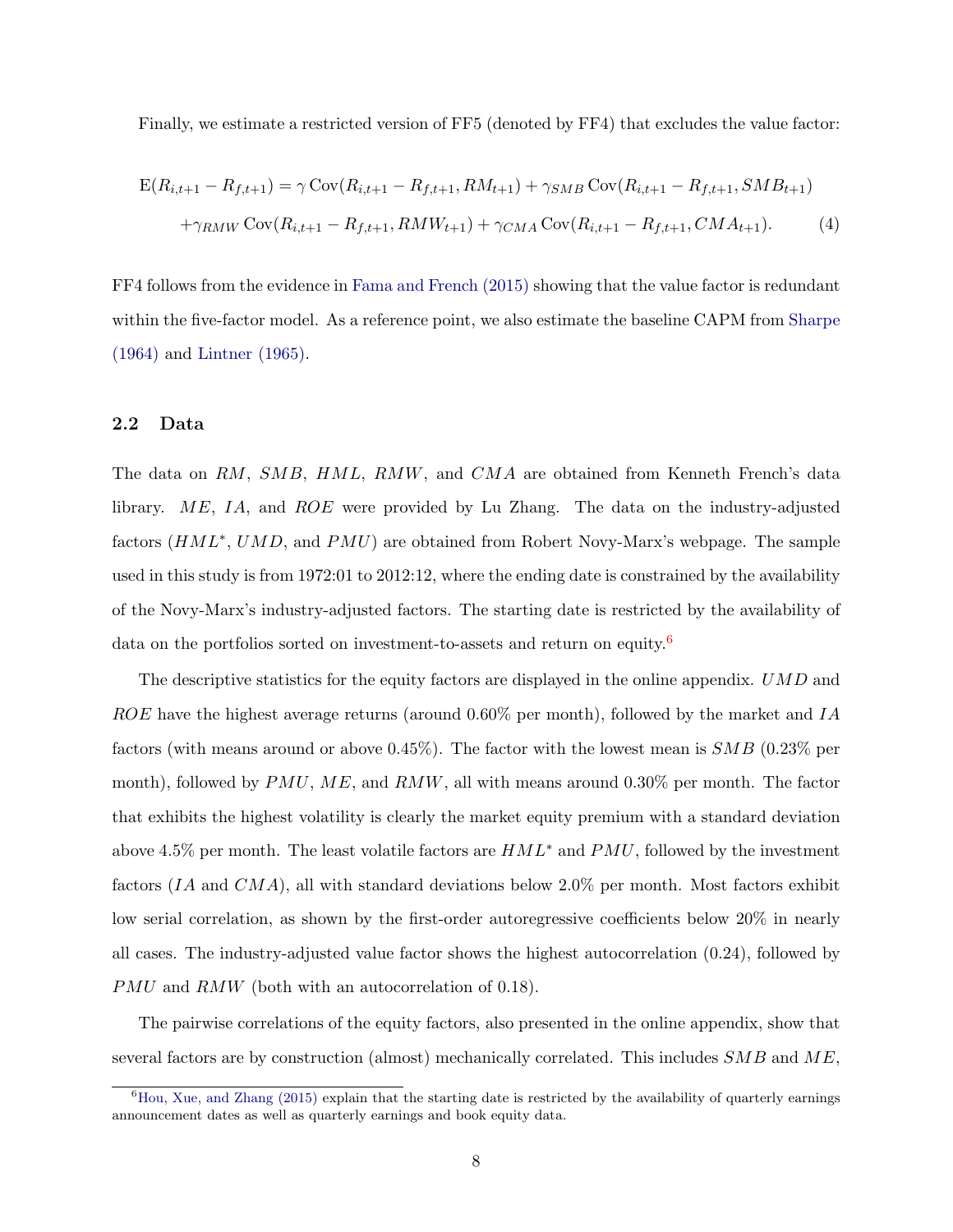$HML$  and  $HML^*$ , and IA and  $CMA$ , all pairs with correlations above 0.80. The three profitability factors  $(PMU^*, ROE, \text{ and } RMW)$  are also positively correlated, although the correlations have smaller magnitudes than in the other cases (below 0.70). Regarding the other relevant correlations among the factors, HML is positively correlated with both investment factors (correlations around 0.70), and the same pattern holds for  $HML^*$ , albeit with a slightly smaller magnitude. On the other hand,  $ROE$  is positively correlated with the momentum factor (correlation of 0.52). Yet, both PMU and RMW do not show a similar pattern, thus suggesting the existence of relevant differences among the three alternative profitability factors.

#### 2.3 Factor risk premia

We estimate the models presented above by using a relatively large cross-section of equity portfolio returns. Estimating the models by using a common large cross-section rather than estimating separately on the different groups of portfolios (e.g., BM and momentum portfolios) avoids the issue of the consistency with the ICAPM being dependent on the choice of the testing assets (as documented in [Maio and Santa-Clara \(2012\)\)](#page-40-3). The testing portfolios are deciles sorted on size, book-to-market, momentum, return on equity, operating profitability, asset growth, accruals, and net share issues for a total of 80 portfolios. All the portfolio return data are obtained from Kenneth French's website, except the return on equity deciles, which were obtained from Lu Zhang. To compute excess portfolio returns, we use the one-month T-bill rate, available from Kenneth French's webpage. This choice of testing portfolios is natural since they generate a large spread in average returns. Moreover, these portfolios are (almost) mechanically related to some of the factors associated with the different models outlined above. Thus, we expect ex ante that most of these models will perform well in pricing this large cross-section of stock returns.

Moreover, these portfolios are related with some of the major patterns in cross-sectional returns or anomalies that are not explained by the baseline CAPM (hence the designation of "market anomalies"). These include the value anomaly, which represents the evidence that value stocks (stocks with high book-to-market ratios, (BM)) outperform growth stocks (low BM) (e.g. [Rosen](#page-41-4)[berg, Reid, and Lanstein \(1985\)](#page-41-4) and [Fama and French \(1992\)\)](#page-37-4). Price momentum refers to the evidence showing that stocks with high prior short-term returns outperform stocks with low prior returns [\(Jegadeesh and Titman \(1993\)](#page-39-4) and [Fama and French \(1996\)\)](#page-38-6). The asset growth anomaly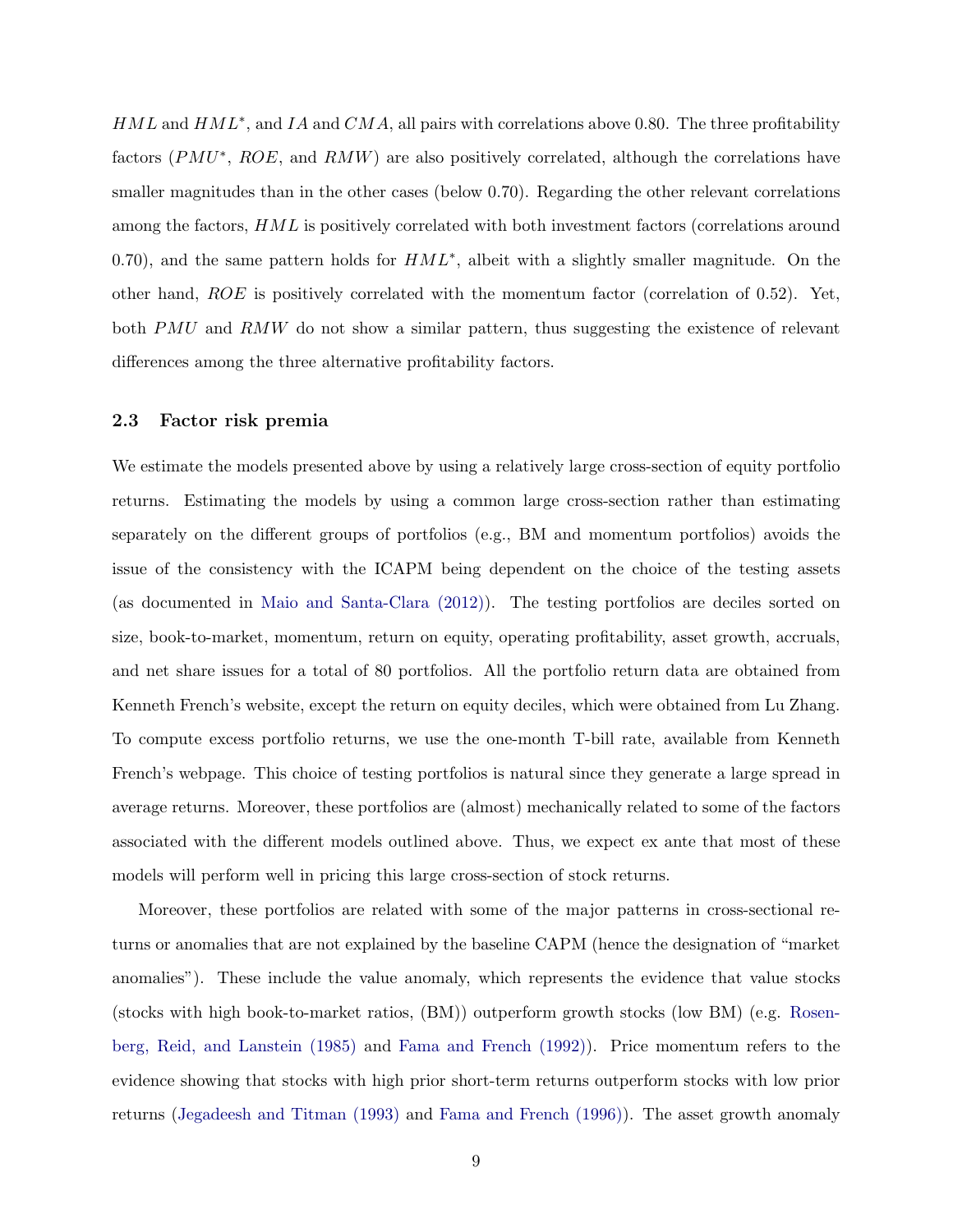can be broadly classified as a pattern in which stocks of firms that invest more exhibit lower average returns than the stocks of firms that invest less [\(Titman, Wei, and Xie \(2004\),](#page-41-1) [Cooper,](#page-37-0) [Gulen, and Schill \(2008\),](#page-37-0) [Fama and French \(2008\),](#page-38-1) and [Lyandres, Sun, and Zhang \(2008\)\)](#page-39-1). The profitability-based cross-sectional pattern in stock returns indicates that more profitable firms earn higher average returns than less profitable firms [\(Haugen and Baker \(1996\),](#page-38-2) [Jegadeesh and Livnat](#page-39-2) [\(2006\),](#page-39-2) [Balakrishnan, Bartov, and Faurel \(2010\),](#page-36-3) and [Novy-Marx \(2013\)\)](#page-40-0). The accruals anomaly represents the evidence that stocks of firms with low accruals enjoy higher average returns than stocks of firms with high accruals [\(Sloan \(1996\)](#page-41-5) and [Richardson, Sloan, Soliman, and Tuna \(2005\)\)](#page-41-6). Finally, the net share issues anomaly refers to a pattern in which stocks with high net share issues earn lower returns than stocks with low net share issues [\(Daniel and Titman \(2006\)](#page-37-5) and [Pontiff](#page-41-7) [and Woodgate \(2008\)\)](#page-41-7).

We estimate the factor models in beta representation by using the two-pass regression approach employed in [Black, Jensen, and Scholes \(1972\),](#page-36-6) [Jagannathan and Wang \(1998\),](#page-39-5) [Cochrane \(2005\)](#page-37-6) (Chapter 12), [Brennan, Wang, and Xia \(2004\),](#page-37-7) [Maio and Santa-Clara \(2017\),](#page-40-5) among others.[7](#page-12-0) Specifically, in the case of the HXZ4 model, the factor betas are estimated from the time-series regressions for each testing portfolio,

$$
R_{i,t+1} - R_{f,t+1} = \delta_i + \beta_{i,M} RM_{t+1} + \beta_{i,M} L_{t+1} + \beta_{i,IA} IA_{t+1} + \beta_{i,ROE} ROE_{t+1} + \varepsilon_{i,t+1}, \quad (5)
$$

and in the second step, the expected return-beta representation is estimated through an OLS cross-sectional regression,

$$
\overline{R_i - R_f} = \lambda_M \beta_{i,M} + \lambda_{ME} \beta_{i,ME} + \lambda_{IA} \beta_{i,IA} + \lambda_{ROE} \beta_{i,ROE} + \alpha_i,
$$
\n(6)

where  $\overline{R_i - R_f}$  represents the average time-series excess return for asset i, and  $\alpha_i$  denotes the respective pricing error.  $\beta_{i,M}, \beta_{i,ME}, \beta_{i,IA},$  and  $\beta_{i,ROE}$  represent the loadings for RM, ME, IA, and ROE, respectively, whereas  $\lambda_M$ ,  $\lambda_{ME}$ ,  $\lambda_{IA}$ , and  $\lambda_{ROE}$  denote the corresponding prices of risk.

The factors of each model are included as testing assets since all the factors presented above represent excess stock returns (see Lewellen, Nagel, and Shanken  $(2010)$ ). The t-statistics associated

<span id="page-12-0"></span><sup>&</sup>lt;sup>7</sup>See [Cochrane \(2005\)](#page-37-6) (Chapter 6) for details on the equivalence between the covariance- and beta-representations of asset pricing models.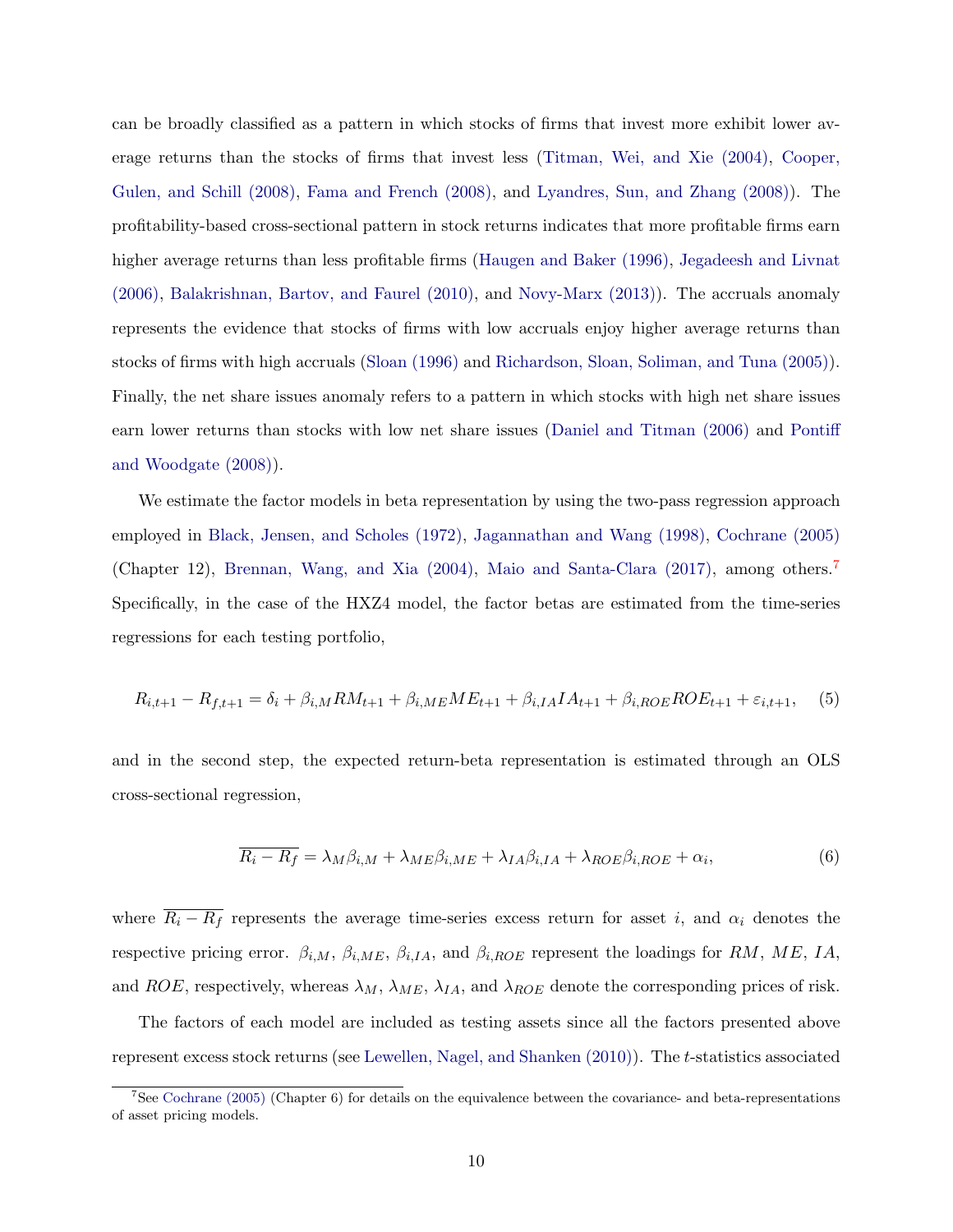with the factor risk price estimates are based on Shanken's standard errors [\(Shanken \(1992\)\)](#page-41-8). We do not include an intercept in the cross-sectional regression, since we want to impose the economic restrictions associated with each factor model. If a given model is correctly specified, the intercept in the cross-sectional regression should be equal to zero. This means that assets with zero betas with respect to all the factors should have a zero risk premium relative to the risk-free rate.<sup>[8](#page-13-0)</sup>

Although our focus is on the risk price estimates, we also assess the fit of each model by computing the cross-sectional OLS coefficient of determination,

$$
R_{OLS}^2 = 1 - \frac{\text{Var}_N(\hat{\alpha}_i)}{\text{Var}_N(\overline{R_i - R_f})},\tag{7}
$$

where  $Var_N(\cdot)$  stands for the cross-sectional variance.  $R_{OLS}^2$  represents the fraction of the crosssectional variance of average excess returns on the testing assets that is explained by the factor loadings associated with the model. $9$  Since an intercept is not included in the cross-sectional regression, this measure can assume negative values.[10](#page-13-2)

The results for the OLS cross-sectional regressions are presented in Table [2](#page-43-0) (Panel A). We can see that the majority of the risk price estimates are positive and statistically significant at the 5% or 1% levels. The exceptions are the risk price estimates associated with  $SMB$ ,  $HML$ , and  $PMU$ . which are not significant at the  $10\%$  level. Moreover, the risk price estimate corresponding to  $ME$ is not significant at the 5% level (although there is significance at the  $10\%$  level).<sup>[11](#page-13-3)</sup> In terms of explanatory power, we have the usual result that the baseline CAPM cannot explain the crosssection of portfolio returns, as indicated by the negative  $R^2$  estimate (-37%). This means that the CAPM performs worse than a model that predicts constant expected returns in the cross-section of equity portfolios. Both FF5 and FF4 have a reasonable explanatory power for the cross-section

<span id="page-13-0"></span><sup>8</sup>Another reason for not including the intercept in the cross-sectional regressions is that often the market betas for equity portfolios are very close to one, creating a multicollinearity problem (see, for example, [Jagannathan and Wang](#page-39-7) [\(2007\)\)](#page-39-7). Results presented in the online appendix show that, when we include an intercept in the cross-sectional regression, the risk price estimates for the non-market factors are relatively similar to the benchmark case.

<span id="page-13-1"></span><sup>9</sup>[Campbell and Vuolteenaho \(2004\),](#page-37-1) [Kan, Robotti, and Shanken \(2013\),](#page-39-8) and [Lioui and Maio \(2014\)](#page-39-9) use similar  $R^2$  metrics.

<span id="page-13-2"></span> $10$ A negative estimate indicates that the regression including the betas does worse than a simple regression with just a constant, that is, the factor betas underperform the cross-sectional average risk premium in terms of explaining cross-sectional variation in average excess returns.

<span id="page-13-3"></span> $11\,\text{By estimating the models separately on each group of deciles (e.g., BM portfolios) and excluding the factors.}$ from the testing returns, we obtain risk price estimates that are more unstable and further away from the theoretical correct estimates. Indeed, several of the risk price estimates are negative. This shows the advantages of using a large cross-section and including the factors as testing assets.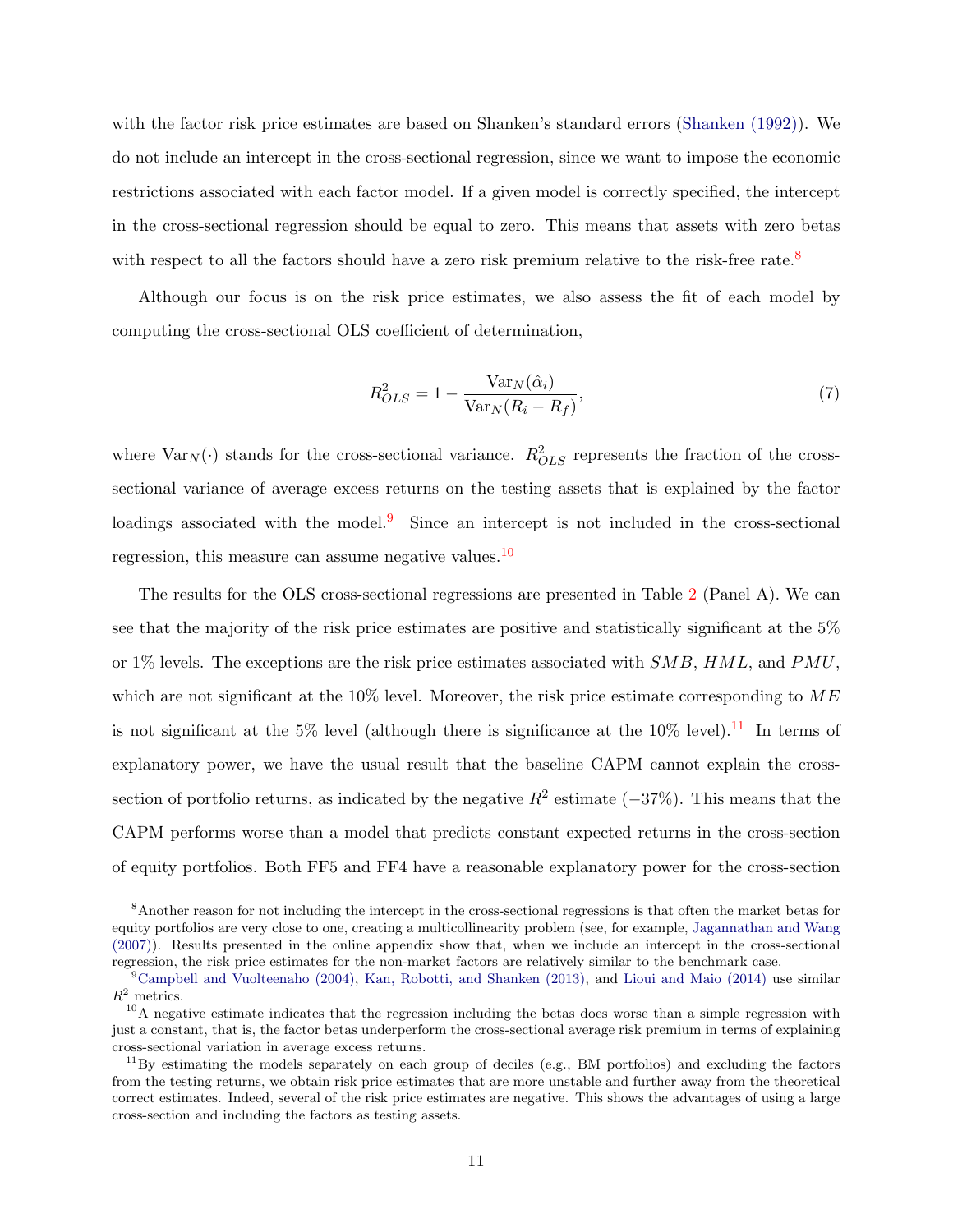of 80 equity portfolios, with  $R^2$  estimates of 44% and 30%, respectively. Nevertheless, the best performing models are NM4 and HXZ4, both with explanatory ratios around or above 60%.

One important limitation of the OLS cross-sectional regression approach when testing models in which all the factors represent excess returns is that the risk price estimates can be significantly different than the theoretical correct estimates (the corresponding sample factor means), even if the factors are added as testing assets. To overcome this problem, and following [Cochrane \(2005\)](#page-37-6) (Chapter 12), [Lewellen, Nagel, and Shanken \(2010\),](#page-39-6) and [Maio \(2017\),](#page-40-4) we also estimate the risk prices by conducting a GLS cross-sectional regression. When the factors of each model are included in the menu of testing assets, it follows that the GLS risk price estimates are numerically equal to the factor means (reported in the online appendix). Moreover, this method enables us to obtain standard errors for the risk price estimates and assess their statistical significance.

The GLS cross-sectional regression can be represented in matrix form as

$$
\Sigma^{-\frac{1}{2}}\bar{\mathbf{r}} = \left(\Sigma^{-\frac{1}{2}}\beta\right)\lambda + \alpha,\tag{8}
$$

where  $\bar{\mathbf{r}}(N \times 1)$  is a vector of average excess returns;  $\beta(N \times K)$  is a matrix of K factor loadings for the N test assets;  $\lambda(K \times 1)$  is a vector of risk prices; and  $\Sigma = E(\epsilon_t \epsilon'_t)$  denotes the variance-covariance matrix associated with the residuals from the time-series regressions (see [Cochrane \(2005\),](#page-37-6) [Shanken](#page-41-9) [and Zhou \(2007\),](#page-41-9) [Lewellen, Nagel, and Shanken \(2010\),](#page-39-6) among others). Under this approach, the testing assets with a lower variance of the residuals (from the time-series regressions) receive more weight in the cross-sectional regression.

The cross-sectional GLS coefficient of determination is given by

$$
R_{GLS}^2 = 1 - \frac{\hat{\alpha}' \Sigma^{-1} \hat{\alpha}}{\mathbf{r}^* \Sigma^{-1} \mathbf{r}^*},\tag{9}
$$

where  $\overline{r^*}$  denotes the  $N \times 1$  vector of (cross-sectionally) demeaned average excess returns. This measure gives us the fraction of the cross-sectional variation in risk premia among the "transformed" portfolios explained by the factors associated with a given model. Since the factors are included in the testing assets, the values for this metric will tend to be fairly large in most cases. Thus, a given factor model may have a very large value of  $R_{GLS}^2$  even if it fails completely in pricing the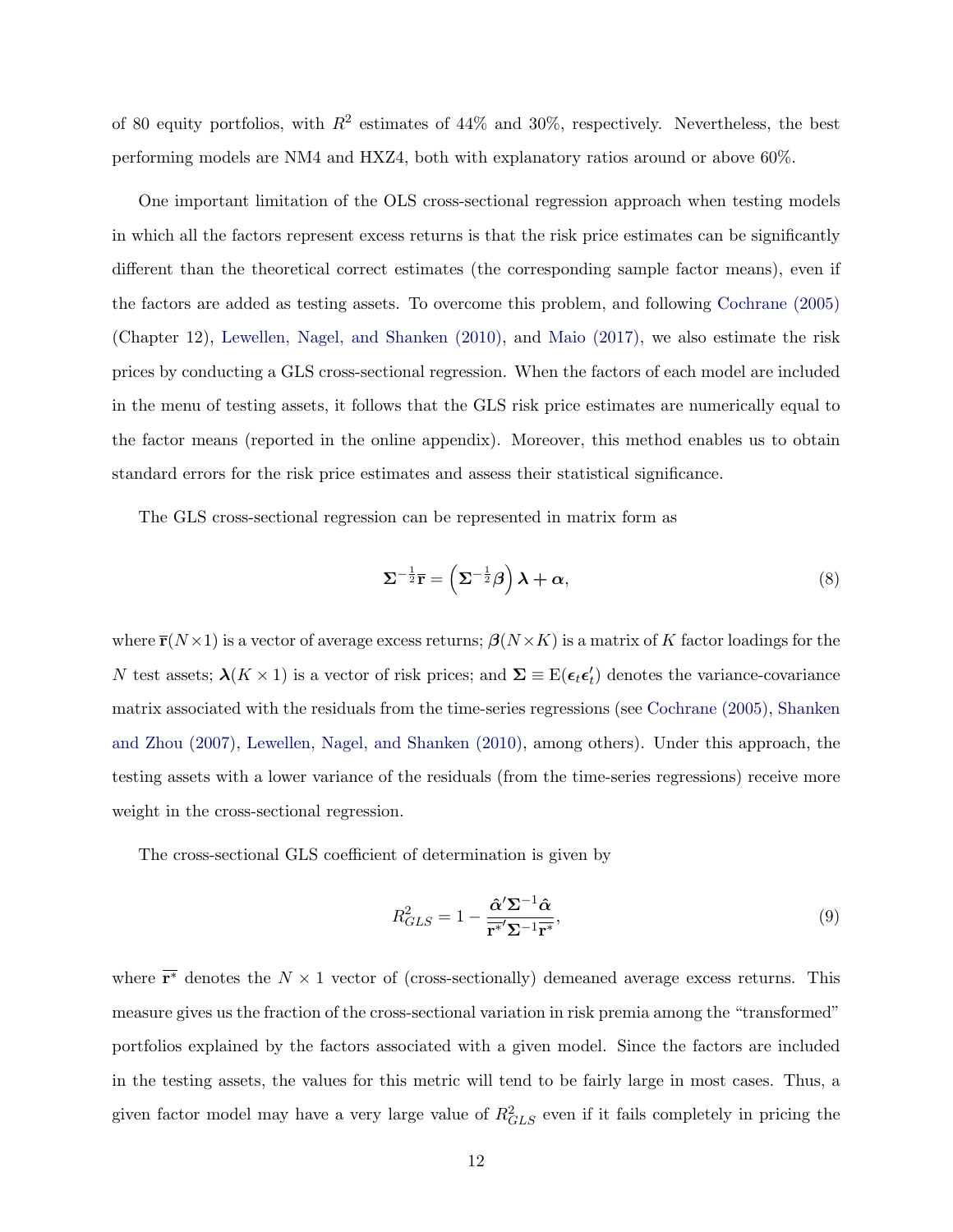original testing assets (portfolios) of economic interest (see [Cochrane \(2005\)\)](#page-37-6). Hence,  $R_{GLS}^2$  is not valid to evaluate the global explanatory power of a given model for a set of original portfolios (e.g., book-to-market portfolios).

The results for the GLS cross-sectional regressions are presented in Table [2](#page-43-0) (Panel B). The results are qualitatively similar to the OLS risk price estimates, as nearly all estimates are positive and statistically significant. In comparison to the OLS case, the risk prices for  $HML$ ,  $PMU$ , and ME are now estimated significantly positive. Hence, only the risk price estimates corresponding to SMB are not significant at the 5% level.<sup>[12](#page-15-0)</sup> As expected, the GLS  $R^2$  estimates associated with the HXZ4, FF5, and FF4 models are very close to one since the factors in those models are in the set of testing returns. As discussed above, the GLS risk price estimates are more reliable than the OLS counterparts, thus, we conclude from these results that all factors earn significant positive risk premiums, with the exception of SMB.

#### 2.4 Implications for the ICAPM

Following [Merton \(1973\)](#page-40-2) and [Maio and Santa-Clara \(2012\),](#page-40-3) for a given multifactor model to be consistent with the ICAPM, the factor (other than the market) risk prices should obey sign restrictions in relation to the slopes from predictive time-series regressions (for future investment opportunities) containing the corresponding state variables. Specifically, if a state variable forecasts a decline in future expected aggregate returns, the risk price associated with the corresponding risk factor in the asset pricing equation should also be negative. The intuition is as follows: if asset  $i$  forecasts a decline in expected market returns (because it is positively correlated with a state variable that is negatively correlated with the future aggregate return) it pays well when the future market return is lower in average. Hence, such an asset provides a hedge against adverse changes in future market returns for a risk-averse investor, and thus it should earn a negative risk premium. A negative risk premium implies a negative risk price for the "hedging" factor given the assumption of a positive covariance with the innovation in the state variable.

When future investment opportunities are measured by the second moment of aggregate returns,

<span id="page-15-0"></span><sup>&</sup>lt;sup>12</sup>The OLS risk price estimates associated with  $HML$ ,  $HML^*$ ,  $UMD$ , and  $PMU$  are more than 10 basis points away from the corresponding (correct) GLS estimates. In the cases of the other factors, these differences tend to be substantially smaller. On the other hand, the OLS estimates of  $\lambda_{SMB}$ ,  $\lambda_{RMW}$ , and  $\lambda_{CMA}$  within the FF5 model tend to be closer to the respective GLS estimates than the corresponding OLS estimates within the FF4 model.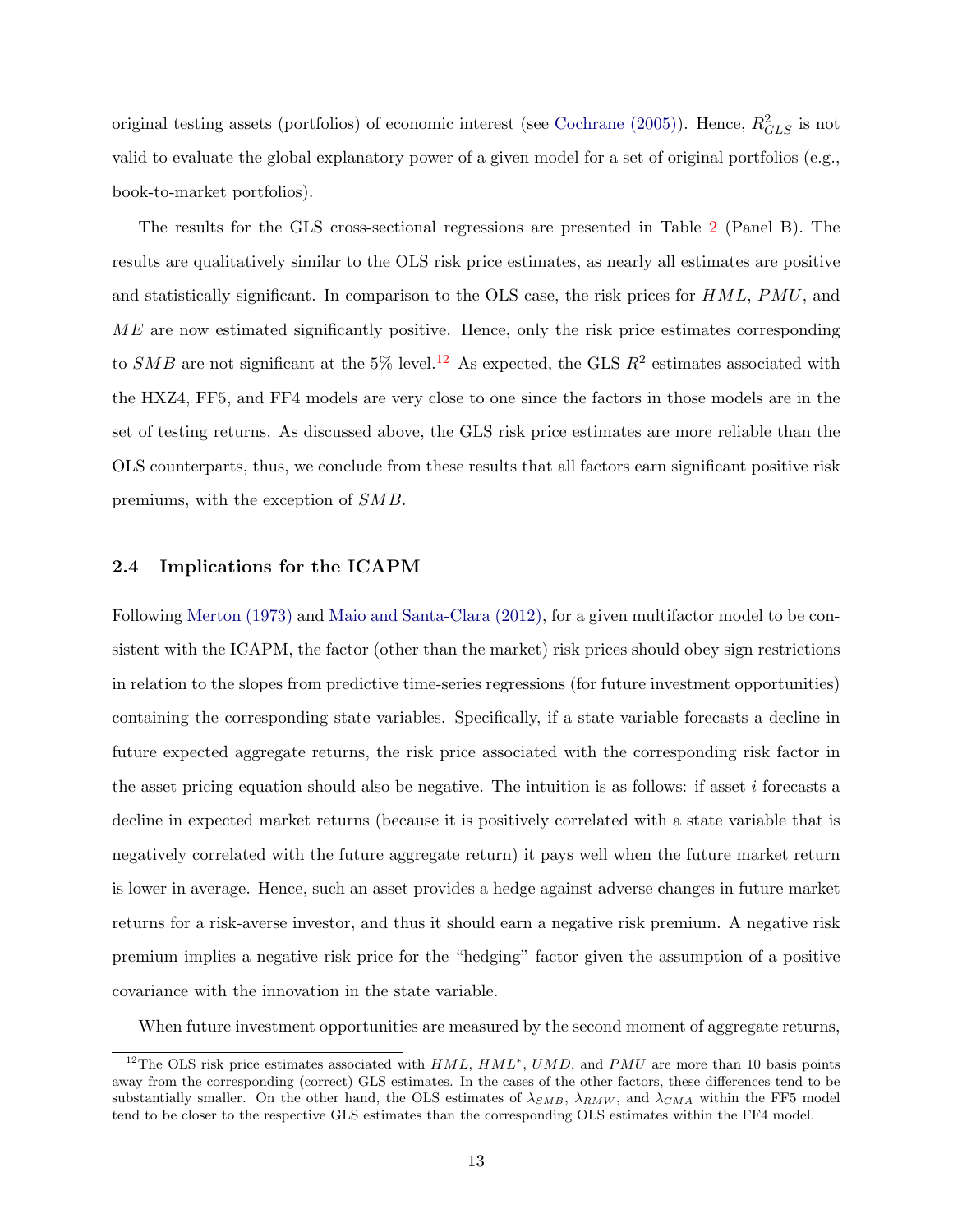we have an opposite relation between the sign of the factor risk price and predictive slope in the time-series regressions. Specifically, if a state variable forecasts a decline in future aggregate stock volatility, the risk price associated with the corresponding factor should be positive. The intuition is as follows. If asset  $i$  forecasts a decline in future stock volatility, it delivers high returns when the future aggregate volatility is also low. Since a multiperiod risk-averse investor dislikes volatility (because it represents higher uncertainty in his future wealth), such an asset does not provide a hedge for changes in future investment opportunities. Therefore, this asset should earn a positive risk premium, which implies a positive risk price.

To be more precise, consider the following stylized version of the Merton's ICAPM in discrete time,

$$
E(R_{i,t+1} - R_{f,t+1}) = \gamma \text{Cov}(R_{i,t+1} - R_{f,t+1}, RM_{t+1}) + \gamma_z \text{Cov}(R_{i,t+1} - R_{f,t+1}, \tilde{z}_{t+1}),
$$
(10)

where  $\gamma$  is the coefficient of relative risk aversion,  $\tilde{z}$  denotes the innovation in the state variable z, and  $\gamma_z$  denotes the corresponding risk price, which is given by

$$
\gamma_z \equiv -\frac{J_{Wz}(W, z, t)}{J_W(W, z, t)},\tag{11}
$$

where  $J_W(\cdot)$  denotes the marginal value of wealth and  $J_{Wz}(\cdot)$  represents the change in the marginal value of wealth with respect to the state variable.  $\gamma_z$  may be interpreted as a measure of aversion to intertemporal risk.<sup>[13](#page-16-0)</sup> Since  $J_W(\cdot)$  is always positive, it follows that the sign of  $J_{Wz}(\cdot)$  determines the sign of the "hedging" risk price. If the state variable  $z$  forecasts an improvement in future investment opportunities (either an increase in the expected future return on wealth and/or a decrease in the volatility of the aggregate equity portfolio) it turns out that the marginally value of wealth declines  $(J_{Wz}(\cdot) < 0)$ . The reason is that an improvement in future investment opportunities (higher level of wealth) represents "good times" for the average multiperiod investor, and thus, a lower marginal utility of wealth. Therefore, the risk price  $\gamma_z$  associated with that state variable is positive. Conversely, if the state variable forecasts adverse changes in the future investment opportunity set (either a decrease in the expected future return on wealth and/or an increase in

<span id="page-16-0"></span><sup>&</sup>lt;sup>13</sup>For a textbook treatment of the ICAPM see [Cochrane \(2005\),](#page-37-6) [Pennacchi \(2008\),](#page-40-6) or [Back \(2010\).](#page-36-7)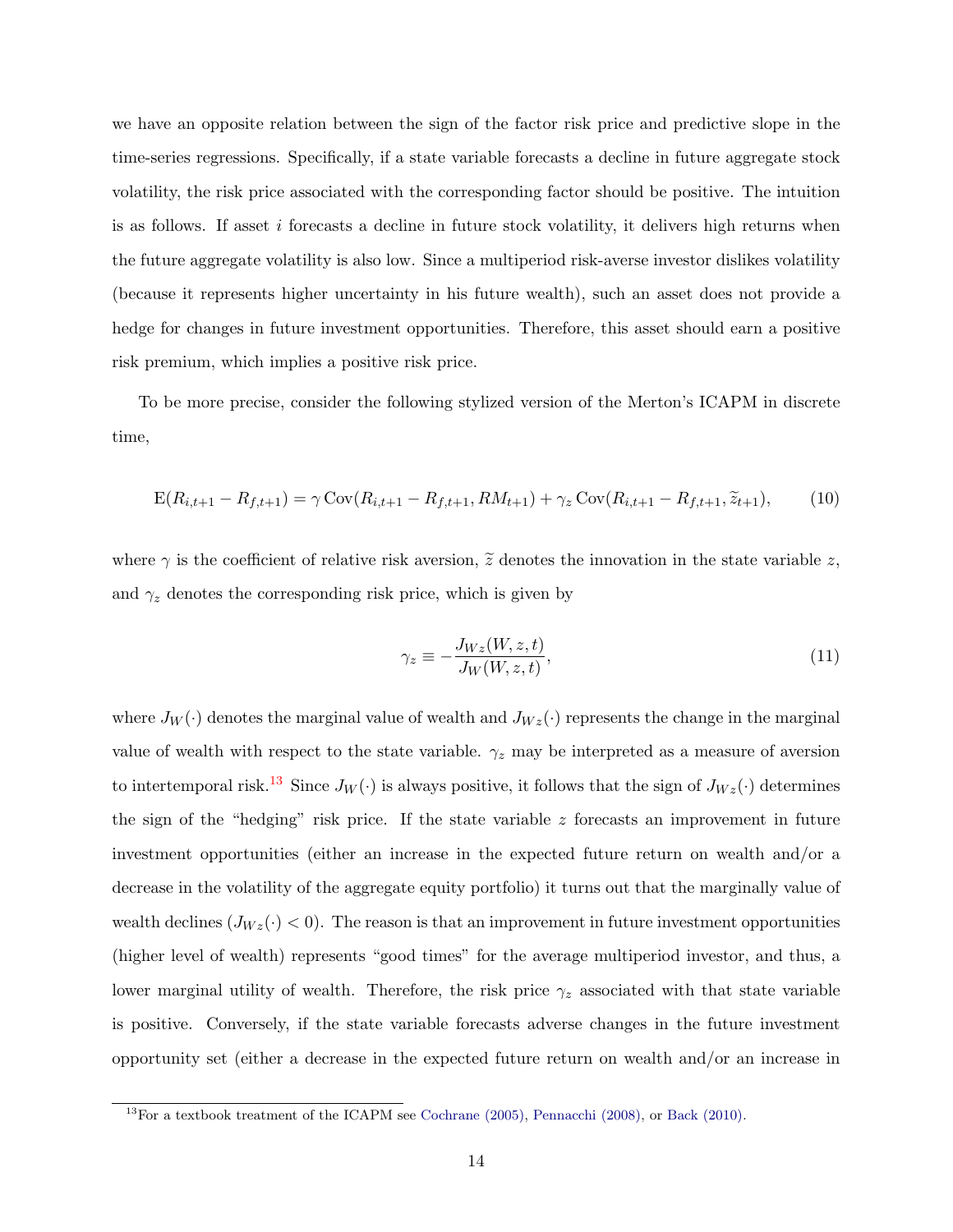the volatility of the aggregate equity portfolio), the respective risk price should be negative. This argument is also consistent with the more parametric Campbell's version of the ICAPM (Campbell (1993, 1996)), since in this model the factor risk prices are functions of the VAR predictive slopes associated with the state variables (see also [Maio \(2013b\)\)](#page-40-7). However, this reasoning is only valid for a risk-aversion parameter above one (which tends to be the relevant case from an empirical viewpoint).

Given the results discussed above, for the multifactor models to be compatible with the ICAPM, most state variables associated with the equity factors should forecast an increase in the future market return and/or a decline in stock volatility. The sole exception is the state variable associated with  $SMB$ : since the respective risk price is not consistently significant within FF5 and FF4, the size state variable should not be a significant predictor of the equity premium and/or stock volatility if we want to achieve consistency of those two models with the ICAPM. However, the size factor in HXZ4 should forecast improving investment opportunities (higher market return and/or lower stock volatility).

We also estimate the covariance representation of each factor model by using first-stage GMM (e.g., [Hansen \(1982\)](#page-38-7) and [Cochrane \(2005\)\)](#page-37-6). The covariance representation is equivalent to a specification with single-regression betas and can lead to different signs in the risk price estimates (compared to the risk prices based on multiple-regression betas) as a result of non-zero correlations among the factors in a model. The results presented in the online appendix show that most covariance risk price estimates are positive and statistically significant. The sole exception is the risk price for HML within the FF5 model, which is negative and significant at the 1% level. On the other hand, the estimates for the market risk price vary between 2.27 (CAPM) and 5.92 (NM4). Thus, these estimates represent plausible values for the risk aversion coefficient of the average investor, which represents another constraint arising from the ICAPM.

### <span id="page-17-0"></span>3 Forecasting investment opportunities

In this section, we analyze the forecasting ability of the state variables associated with the equity factors for future market returns and stock volatility. Moreover, we assess whether the predictive slopes are consistent with the factor risk price estimates presented in the previous section.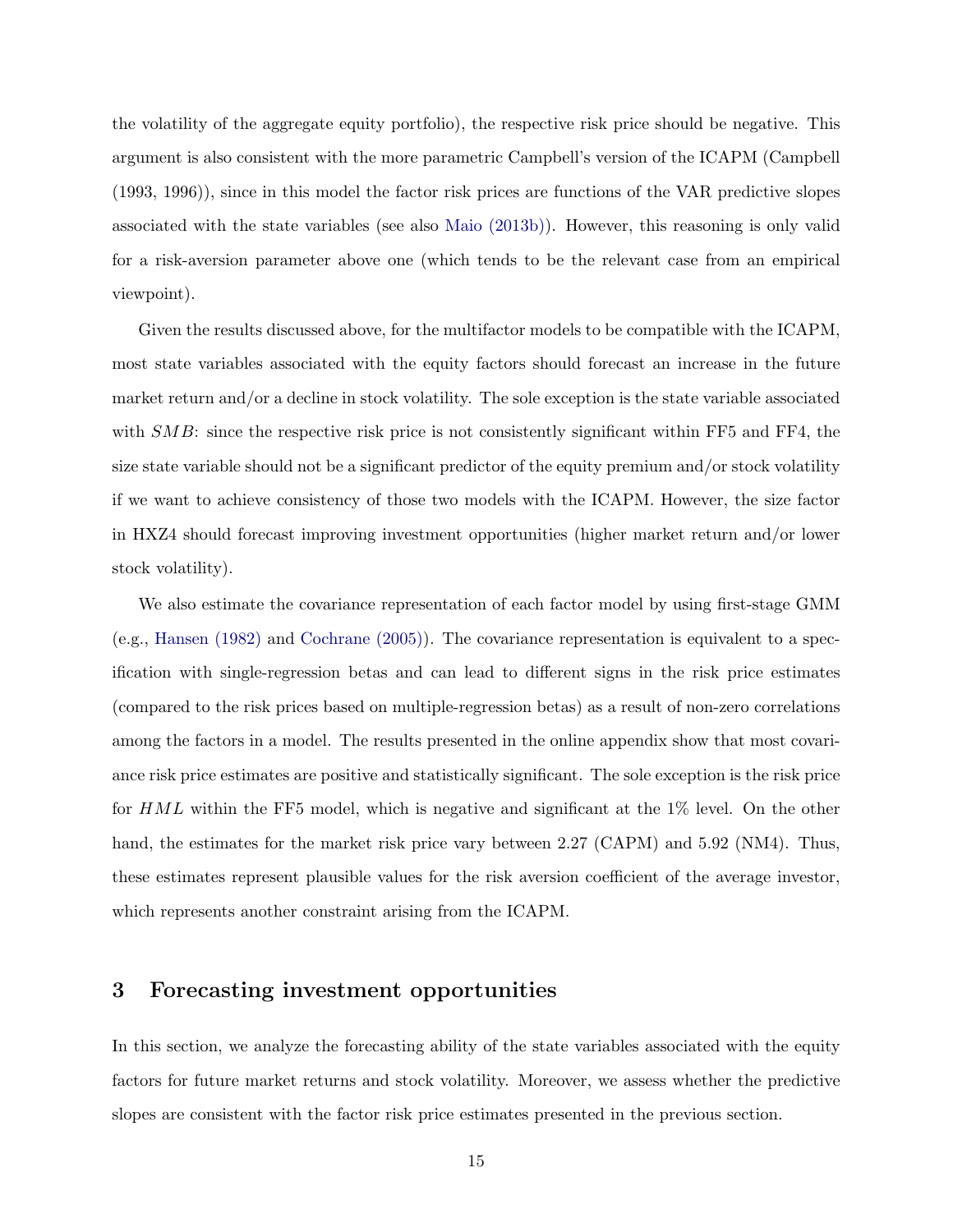#### 3.1 State variables

We start by defining the state variables associated with the equity factors. Following [Maio and](#page-40-3) [Santa-Clara \(2012\),](#page-40-3) the state variables correspond to the rolling sums on the factors. For example, in the case of IA, the rolling sum is obtained as

$$
CIA_t = \sum_{s=t-59}^{t} IA_s,
$$

and similarly for the remaining factors. As in [Maio and Santa-Clara \(2012\),](#page-40-3) we use the rolling sum over the last 60 months because the total sum (from the beginning of the sample) is in several cases close to non-stationary (auto-regressive coefficients around one). The first-difference in the state variables corresponds approximately to the original factors. Thus, this definition tries to resemble the empirical ICAPM literature in which the risk factors correspond to auto-regressive (or VAR) innovations (or in alternative, the first-difference) in the original state variables (see, for example, Hahn and Lee  $(2006)$ , Petkova  $(2006)$ , Campbell and Vuolteenaho  $(2004)$ , and Maio  $(2013a)$ .<sup>[14](#page-18-0)</sup>

The descriptive statistics for the state variables reported in the appendix indicate that all the state variables are quite persistent as shown by the autocorrelation coefficients being close to one. This characteristic is shared by most predictors employed in the stock return predictability literature (e.g., dividend yield, term spread, or the default spread). CUMD and CROE have the higher mean returns (close to  $40\%$  per month), while CSMB is the least pervasive state variable with a mean around  $17\%$ , consistent with the results for the original factors.

Similarly to the evidence for the original factors, both  $CHML$  and  $CHML^*$  are strongly positively correlated with the investment state variables  $(CIA$  and  $CCMA)$ . On the other hand, CROE also shows a large positive correlation with the momentum state variable. Figure [1](#page-49-0) displays the time-series for the different equity state variables. We can see that most state variables exhibit substantial variation across the business cycle. We also observe a significant declining trend since the early 2000's for all state variables, which is especially evident in the case of the value and momentum variables.

<span id="page-18-0"></span> $14$ Since the state variables are typically very persistent it turns out that the simple change in the state variable is approximately equal to the innovation obtained from an AR(1) process.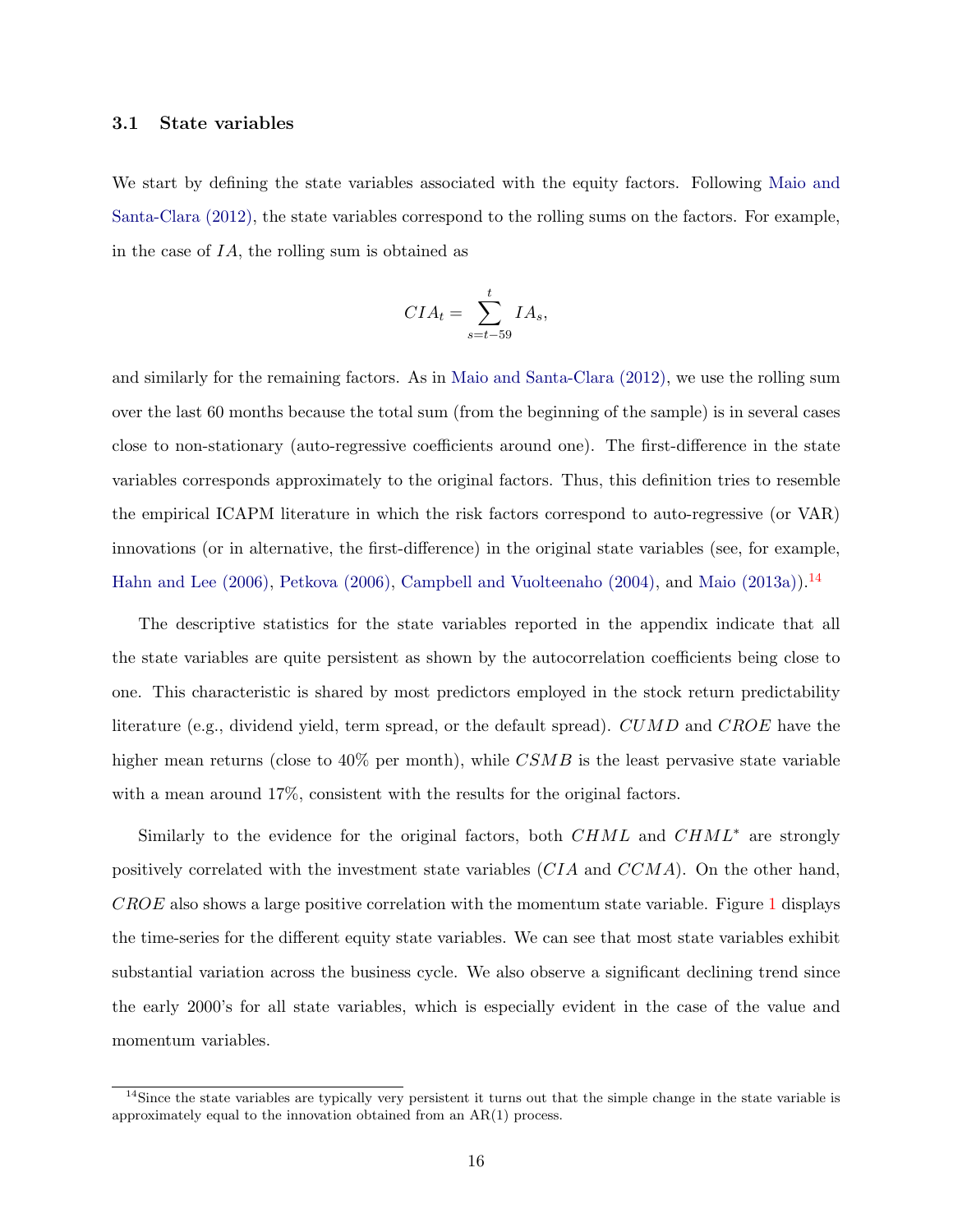#### 3.2 Forecasting the equity premium

We employ long-horizon predictive regressions to evaluate the forecasting power of the state variables for future excess market returns (e.g., [Keim and Stambaugh \(1986\),](#page-39-10) [Campbell \(1987\),](#page-37-8) Fama and French (1988, 1989)),

$$
r_{t+1,t+q} = a_q + b_q CHML_t^* + c_q CUMD_t + d_q CPMU_t + u_{t+1,t+q},
$$
\n(12)

$$
r_{t+1,t+q} = a_q + b_q C M E_t + c_q C I A_t + d_q C R O E_t + u_{t+1,t+q},
$$
\n(13)

$$
r_{t+1,t+q} = a_q + b_q C S M B_t + c_q C H M L_t + d_q C R M W_t + e_q C C M A_t + u_{t+1,t+q}, \qquad (14)
$$

$$
r_{t+1,t+q} = a_q + b_q C S M B_t + c_q C R M W_t + d_q C C M A_t + u_{t+1,t+q},
$$
\n(15)

where  $r_{t+1,t+q} \equiv r_{t+1} + ... + r_{t+q}$  is the continuously compounded excess return over q periods into the future (from  $t+1$  to  $t+q$ ). We use the log on the CRSP value-weighted market return in excess of the log one-month T-bill rate as the proxy for  $r$ . The sign of each slope coefficient indicates whether a given equity state variable forecasts positive or negative changes in future expected aggregate stock returns. We use forecasting horizons of 1, 3, 12, 24, 36, and 48 months ahead. The original sample is 1976:12 to 2012:12, where the starting date is constrained by the lags used in the construction of the state variables. To evaluate the statistical significance of the regression coefficients, we use [Newey and West \(1987\)](#page-40-10) asymptotic t-ratios with  $q - 1$  lags, which enables us to correct for the serial correlation in the residuals caused by the overlapping returns.<sup>[15](#page-19-0)</sup>

To complement the Newey-West  $t$ -ratios, we compute empirical  $p$ -values obtained from a bootstrap experiment. This bootstrap simulation produces an empirical distribution for the estimated predictive slopes that may represent a better approximation for the finite sample distribution of those estimates. In this simulation, the excess market return and the forecasting variables are simulated (10,000 times) under the null of no predictability of the market return and also assuming that each of the predictors  $(z_t)$  follows an AR(1) process:

$$
r_{t+1,t+q} = a_q + u_{t+1,t+q}, \tag{16}
$$

$$
z_{t+1} = \psi + \phi z_t + \varepsilon_{t+1}.\tag{17}
$$

<span id="page-19-0"></span> $15$ We obtain qualitatively similar results (in terms of achieving or not statistical significance) by using the [Hansen](#page-38-9) [and Hodrick \(1980\)](#page-38-9) t-ratios.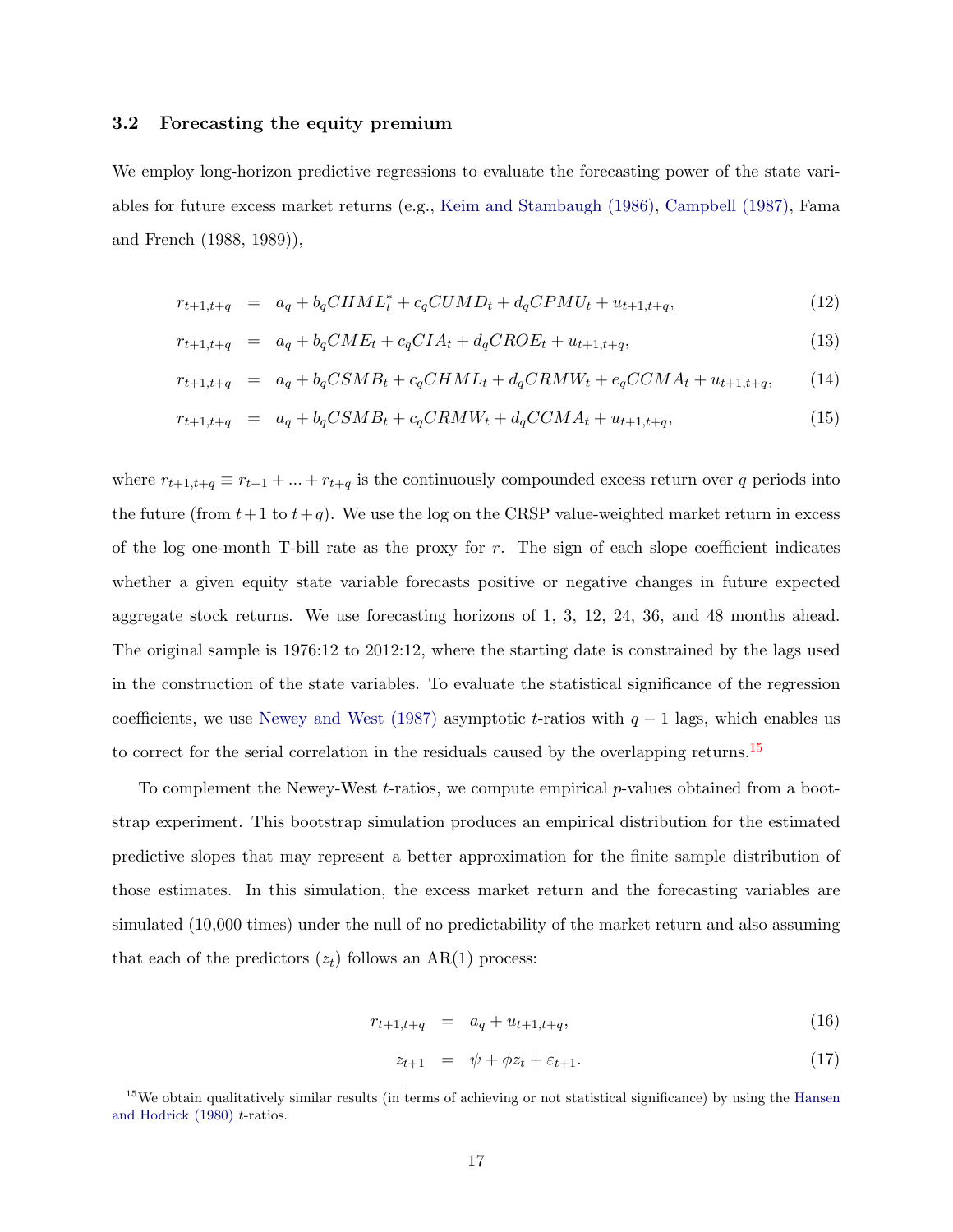This bootstrap procedure accounts for the high persistence of the forecasting variables and the cross-correlation between the residuals associated with the excess market return and the state variables, thus correcting for the [Stambaugh \(1999\)](#page-41-10) bias. The empirical p-values represent the fraction of artificial samples in which the slope estimate is higher (lower) than the original estimate from the observed sample if this last estimate is positive (negative).<sup>[16](#page-20-0)</sup> The full description of the bootstrap algorithm is provided in the online appendix.

The results for the predictive regressions are presented in Table [3.](#page-44-0) We can see that at horizons of 12 and 24 months CPMU has significant positive marginal forecasting power for the market return, controlling for both  $CHML^*$  and  $CUMD$ . A similar pattern holds for  $CRMW$ , conditional on CSMB, CHML, and CCMA, at the 12- and 24-month horizons. On the other hand, the slope for CRMW is significantly positive, conditional on CSMB and CCMA, at the 12-month horizon (at  $q = 24$  there is significance only based on the empirical p-value). The forecasting power of the multiple regressions associated with the FF5 model at  $q = 12, 24$  is slightly higher than the regressions for NM4 and FF4, as indicated by the  $R^2$  estimates around 10-11% compared to 6-8% for NM4 and 8-10% for FF4.

At horizons greater than 12 months, the slopes for CROE are highly significant (5% or 1% level), thus showing that the forecasting power of this profitability factor is robust to the presence of CME and CIA. For horizons beyond 12 months, the strongest amount of predictability is associated with the HXZ4 model ( $R^2$  estimates between 13% and 17%), which significantly outperforms the alternative models (especially at the two longest horizons). However, at the 12-month horizon, the FF5 model outperforms the alternative models.

Therefore, these results indicate that the three profitability factors provide valuable information about future excess market returns. Moreover, the positive slopes for these state variables are consistent with the significant positive risk price estimates associated with  $PMU$ ,  $ROE$ , and  $RMW$ , as documented in the last section. The remaining equity state variables are insignificant predictors of the equity premium for any horizon (at the 5% level), when we consider both the empirical p-values and the Newey-West t-ratios. The sole exception is the case of  $CUMD$ , which predicts a significant decline in the equity premium at the three-month horizon. Hence, this estimate is

<span id="page-20-0"></span><sup>&</sup>lt;sup>16</sup>Similar bootstrap simulations are conducted in [Goyal and Santa-Clara \(2003\),](#page-38-10) [Goyal and Welch \(2008\),](#page-38-11) [Maio](#page-40-3) [and Santa-Clara \(2012\),](#page-40-3) and Maio (2013c, 2016).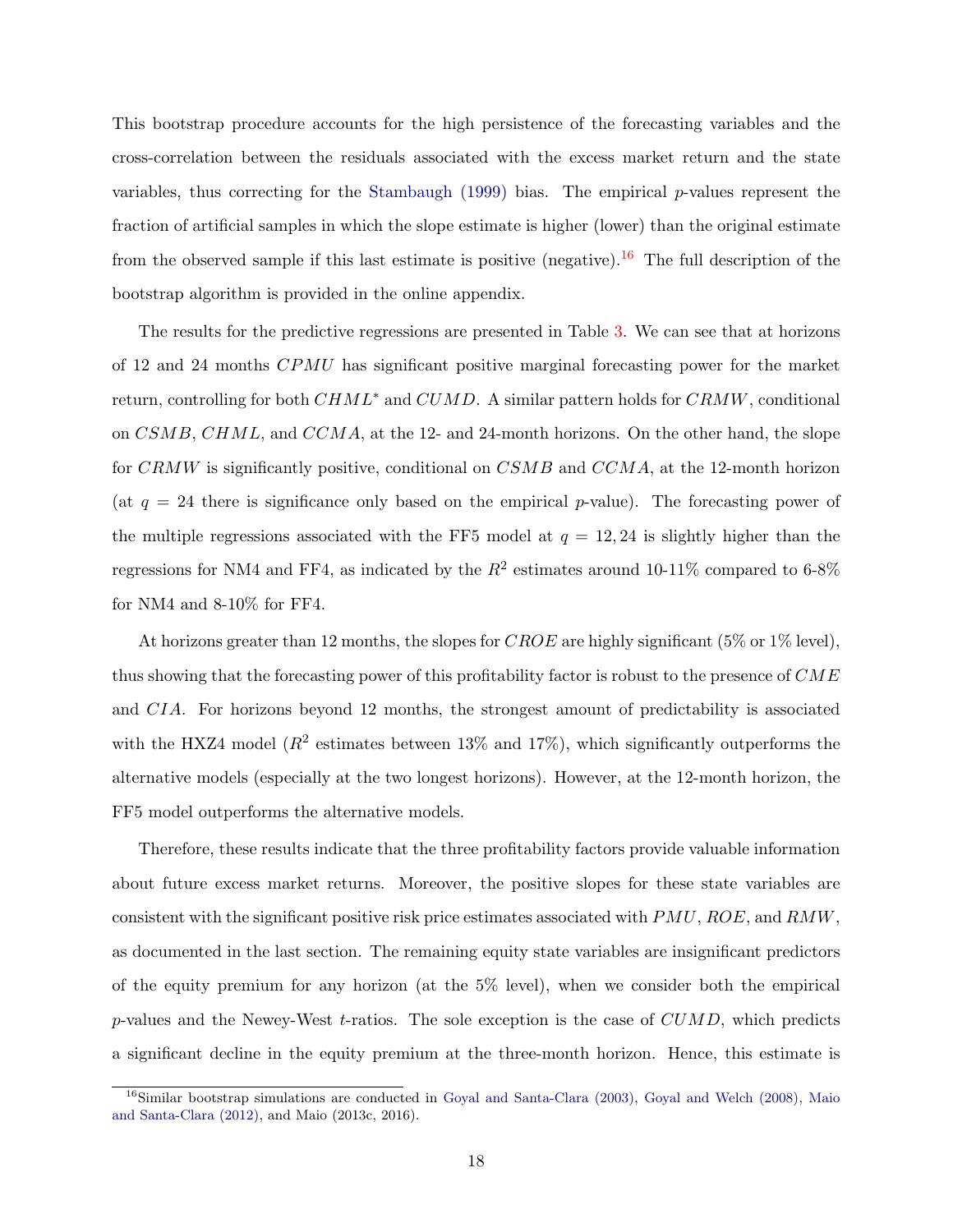inconsistent with the positive risk price associated with UMD.

#### 3.3 Forecasting stock market volatility

In this subsection, we assess whether the equity state variables forecast future stock market volatility. The proxy for the variance of the market return is the realized stock variance  $(SVAR)$ , which is obtained from Amit Goyal's webpage. Following [Maio and Santa-Clara \(2012\),](#page-40-3) [Paye \(2012\),](#page-40-11) [Sizova](#page-41-11) [\(2013\),](#page-41-11) among others, we run predictive regressions of the type,

$$
svar_{t+1,t+q} = a_q + b_q CHML_t^* + c_q CUMD_t + d_q CPMU_t + u_{t+1,t+q},
$$
\n(18)

$$
svar_{t+1,t+q} = a_q + b_q C M E_t + c_q C I A_t + d_q C R O E_t + u_{t+1,t+q},
$$
\n(19)

$$
svar_{t+1,t+q} = a_q + b_q C S M B_t + c_q C H M L_t + d_q C R M W_t + e_q C C M A_t + u_{t+1,t+q}, \quad (20)
$$

$$
svar_{t+1,t+q} = a_q + b_q CSMB_t + c_q CRMW_t + d_q CCMA_t + u_{t+1,t+q}, \qquad (21)
$$

where  $svar_{t+1,t+q} \equiv svar_{t+1} + ... + svar_{t+q}$  and  $svar_{t+1} \equiv \ln(SVAR_{t+1})$  is the log of the realized market volatility.

The results for the forecasting regressions are displayed in Table [4.](#page-46-0) There is stronger evidence of predictability for future stock volatility than for the excess market return across the majority of the state variables, as indicated by the greater number of significant slopes. The slopes associated with  $CHML^*$  are significantly negative for horizons between one and 12 months. On the other hand, at the longest horizon  $(q = 48)$ , CHML helps to forecast a significant increase in stock market volatility, conditional on the other state variables of the FF5 model. Hence, this estimate is inconsistent with the corresponding positive risk price estimated in the last section. Moreover, the negative coefficients associated with  $CSMB$  (within FF5 and FF4) and  $CHML$  are not significant at short horizons. Further, conditional on both  $CIA$  and  $CROE$ , the coefficients for  $CME$  are not significant at any forecasting horizon. Thus, the consistency criteria for the size factor within the HXZ4 model is not satisfied in the case of the regressions for stock volatility. CUMD forecasts a significant decline in svar at  $q = 48$ , which is compatible with the corresponding positive risk price estimate.

More importantly, CIA is negatively correlated with future stock volatility at all forecasting horizons, and the slopes are strongly significant  $(1\%$  level) in all cases. On the other hand, the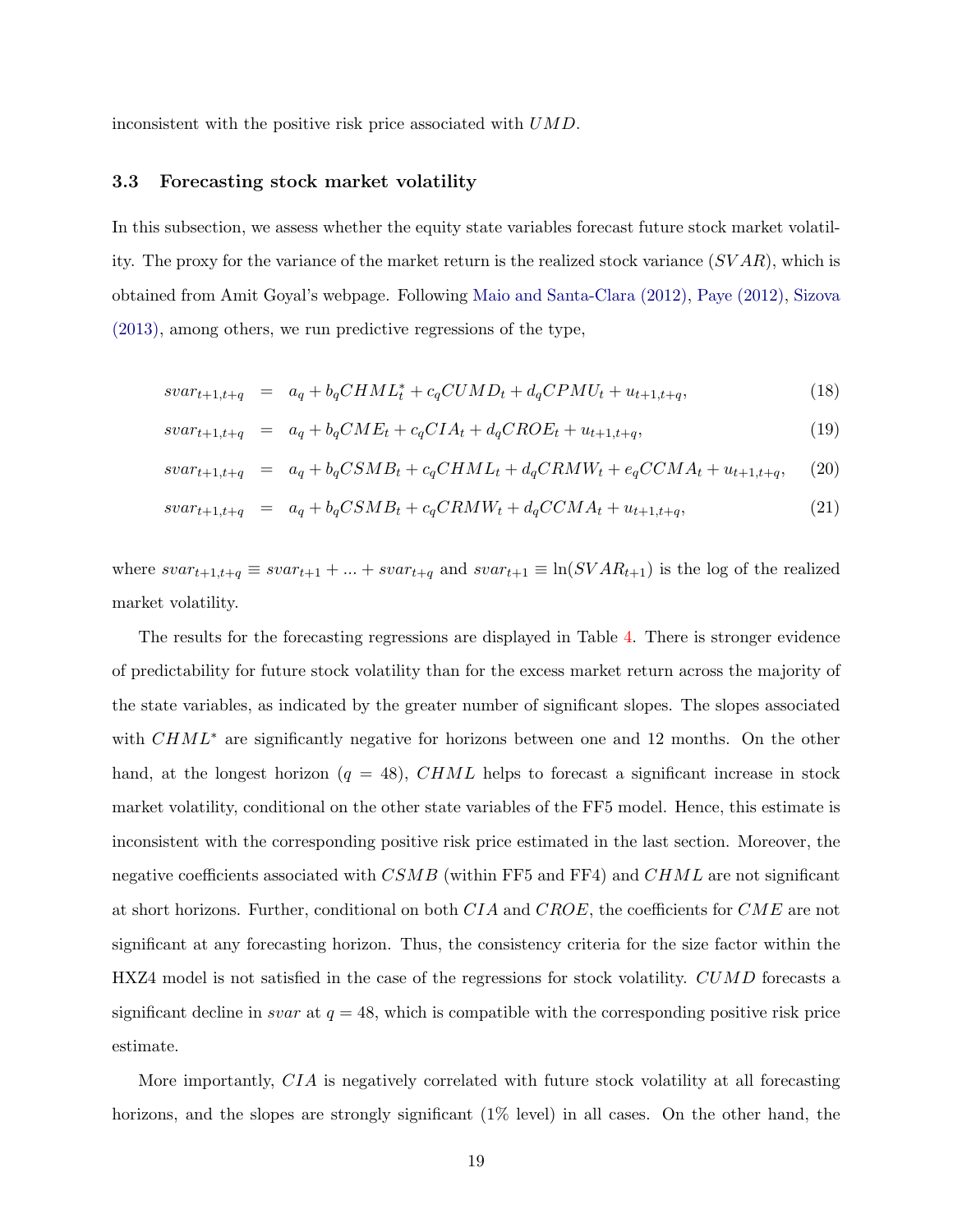negative slopes associated with CCMA within FF5 are significant for horizons beyond 12 months. Thus, conditional on the other state variables of the FF5 model, CCMA does not predict a significant decline in stock volatility at short horizons. In the case of FF4, the slopes for the investment factor are significantly negative at all horizons, except  $q = 48$ . In contrast to the results for the predictive regressions associated with the equity premium, none of the three profitability factors is a significant predictor of aggregate stock volatility at the  $5\%$  level based on both types of p-values (the slopes associated with CROE are negative at long horizons, but there is significance only based on the bootstrap inference).

Therefore, the results of this subsection indicate that the state variables associated with the investment factors predict a significant decline in stock volatility at multiple forecasting horizons, and hence, are consistent with the ICAPM framework. We conclude that the different versions of the investment and profitability factors are consistent with the ICAPM. The reason is that each of these variables forecasts at least one dimension of future investment opportunities with the correct sign. Thus, these two factor categories complement each other in terms of forecasting future investment opportunities within the multifactor models of [Fama and French \(2015\)](#page-38-4) and [Hou, Xue,](#page-38-0) [and Zhang \(2015\).](#page-38-0)

#### 3.4 Sensitivity analysis

We present several robustness checks to the analysis conducted above. The results are presented and discussed in the online appendix. First, we estimate univariate predictive regressions. Second, we conduct forecasting regressions for the market return, as opposed to the equity premium. Third, we include the current excess market return as a new predictor in the predictive regressions for the equity premium. Fourth, we include the current stock volatility as an additional predictor in the regressions for svar. Fifth, we employ alternative measures of stock return variance in the respective forecasting regressions. Specifically, we use the level (rather than the log) of realized stock volatility and also employ the stock variance measures proposed by [Bansal, Khatchatrian, and](#page-36-8) [Yaron \(2005\)](#page-36-8) and [Beeler and Campbell \(2012\).](#page-36-9) Sixth, we use expanded samples in the estimation of the multiple predictive regressions associated with the HXZ4, FF5, and FF4 models. Finally, we conduct an alternative bootstrap simulation to assess the statistical significance of the slopes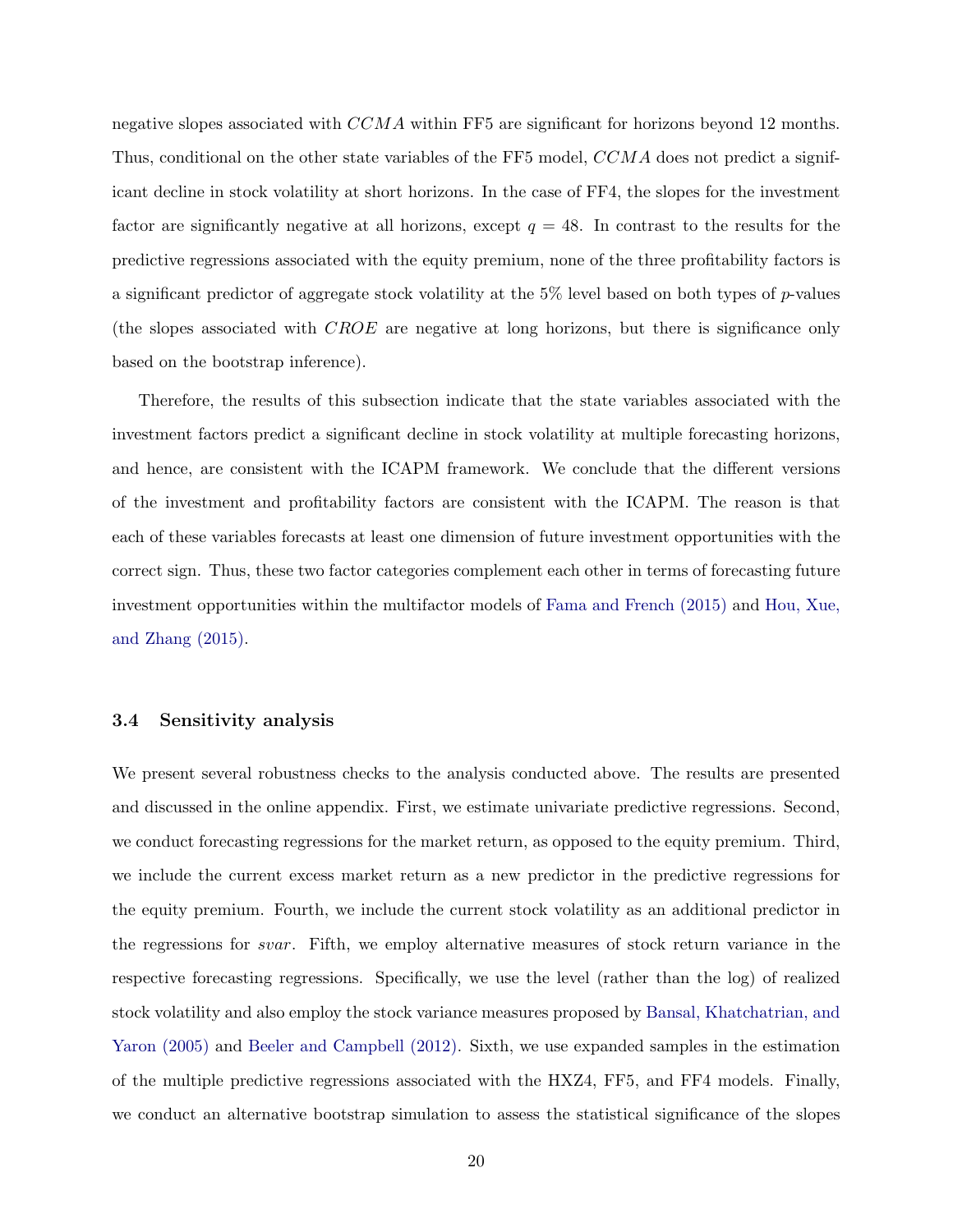corresponding to the investment and profitability state variables in the multivariate regressions.<sup>[17](#page-23-0)</sup>

Overall, the new results are qualitatively similar to the benchmark results of this section in most cases. Specifically, the profitability variables help to forecast an increase in the market return or equity premium, whereas the investment state variables predict a decline in stock market volatility.

### 3.5 Other dimensions of the investment opportunity set

In this subsection, we evaluate if the ICAPM state variables forecast other dimensions of the investment opportunity set. The results and full discussion are presented in the online appendix.

First, following [Maio and Santa-Clara \(2012\),](#page-40-3) we measure the impact of each state variable in an aggregate conditional Sharpe ratio (see [Whitelaw \(1994\)\)](#page-41-12), which proxies for the net change in the investment opportunity set for an investor with mean-variance or quadratic utility. A rise in this ratio signals an improvement in future investment opportunities (better mean and/or lower variance). Following the discussion in the previous section, if a given state variable is positively (negatively) correlated with the conditional Sharpe ratio, the corresponding factor risk price should be positive (negative). Thus, the signs of the slopes are interpreted in the same way as the coefficients in the regressions for the equity premium. The results indicate that all investment and profitability state variables are positively correlated with the future aggregate Sharpe ratio, and thus, positively correlated with future positive investment opportunities, in line with the respective positive risk prices.

Second, we investigate the forecasting ability for future stock market realized skewness (see [Neuberger \(2012\)](#page-40-12) and [Amaya, Christoffersen, Jacobs, and Vasquez \(2015\)\)](#page-36-10).<sup>[18](#page-23-1)</sup> The original Merton's ICAPM allows for state-dependence of the first two moments of stock returns, which a multi-period risk-averse investor (with quadratic or mean-variance utility) wants to hedge. However, changes in higher moments of the stock return distribution might also be of concern for investors with different utility functions. In particular, changes in the skewness of future stock returns may be of hedging concerns: A higher skewness represents a higher probability of positive returns, and hence, a risk averse investor will demand a higher risk premium to hold an asset that covaries positively with a state variable that forecasts an increase in future stock return skewness. The reasoning is similar

<span id="page-23-0"></span> $17$ We thank two anonymous referees for suggesting some of these robustness checks.

<span id="page-23-1"></span><sup>18</sup>We thank an anonymous referee for suggesting this analysis.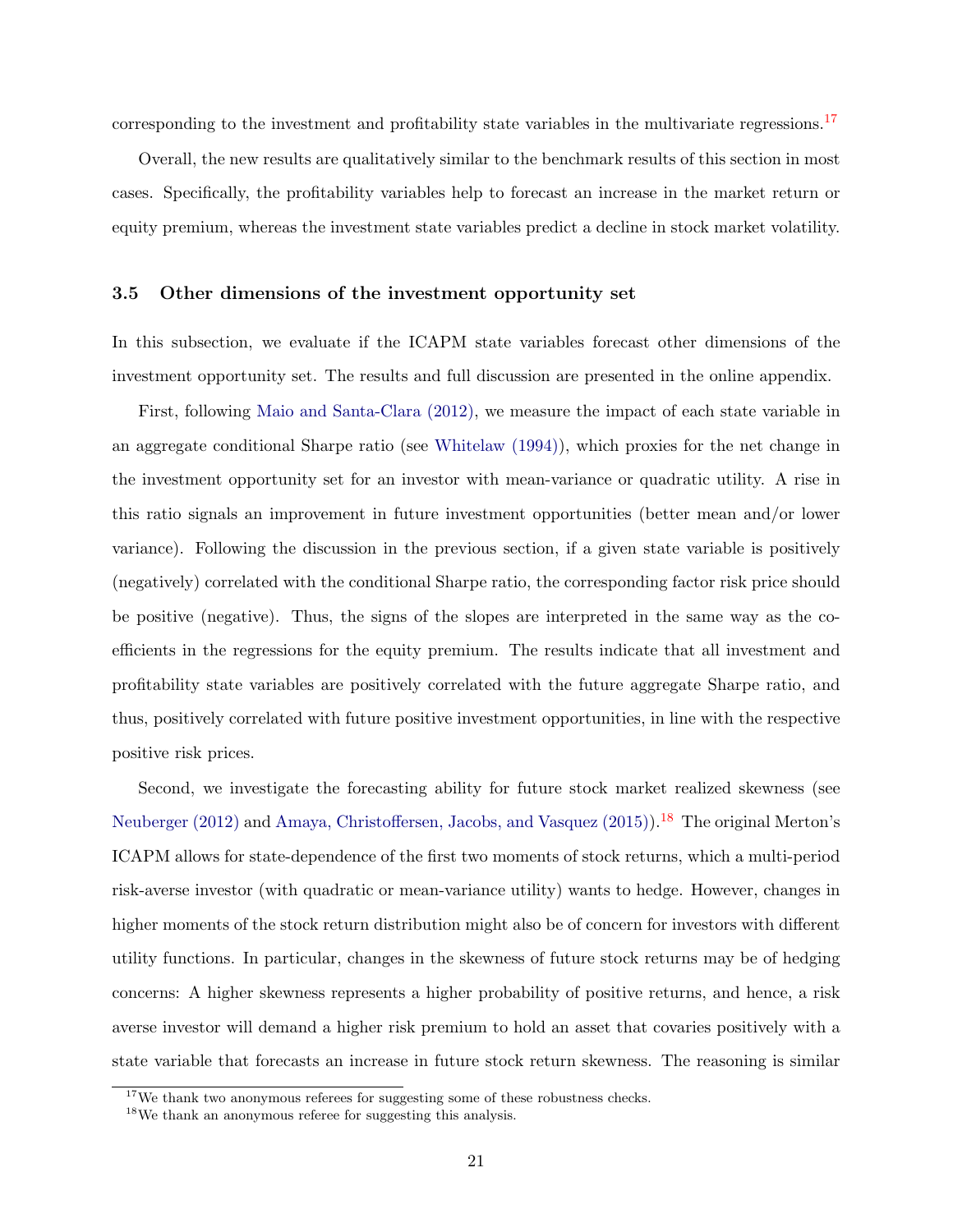to that provided for the first moment of stock returns (equity premium). The results show that the equity state variables have lower forecasting power for realized skewness in comparison to the first two-moments of stock market returns (only CROE and CCMA have some forecasting ability for realized skewness). This finding is not totally surprising as the third moment of the stock return distribution should have less hedging concerns for a risk-averse investor than the first two moments.

Third, we assess if the equity state variables are able to forecast the bond premium. Since the market portfolio contains all types of financial wealth, it follows that bond returns represent one dimension of the investment opportunity set in the same vein as stock returns. Hence, we investigate if the investment and profitability state variables forecast an increase in the bond premium to achieve consistency with the positive risk prices, similarly to the case of the equity premium. The results indicate that both CPMU, and especially CRMW, forecast an increase in the bond premium at several forecasting horizons, in line with the results obtained for the equity premium.

### <span id="page-24-0"></span>4 Equity risk factors and future economic activity

#### 4.1 Main results

In this section, we investigate whether the equity state variables forecast future economic activity. The motivation for this exercise relies on the Roll's critique [\(Roll \(1977\)\)](#page-41-3). Since the stock index is an imperfect proxy for aggregate wealth, changes in the future return on the unobservable wealth portfolio might be related with future economic activity given. Indeed, several forms of nonfinancial wealth, like labor income, houses, or small businesses, are related with the business cycle, and hence, economic activity. Hence, economic activity is likely to be positively correlated with the non-observable return on aggregate wealth. $^{19}$  $^{19}$  $^{19}$  Thus, an increase in economic activity might represent an increase in the return on aggregate wealth and assessing whether the state variables predict economic activity complements the analysis of the predictability of the market return. This implies that, for a given state variable to be consistent with the ICAPM, the respective slope should have the same sign as the risk price for the corresponding factor. In related work, [Boons \(2016\)](#page-36-4)

<span id="page-24-1"></span><sup>&</sup>lt;sup>19</sup>For example, labour income represents the return to human capital, which is a component of aggregate wealth (see [Campbell \(1996\),](#page-37-9) [Jagannathan and Wang \(1996\),](#page-39-11) and [Lettau and Ludvigson \(2001\),](#page-39-12) among others. One can also specify an ICAPM in which human capital is included explicitly in total wealth (see [Back \(2010\)\)](#page-36-7). In this setup, the state variables should forecast changes in future labor income.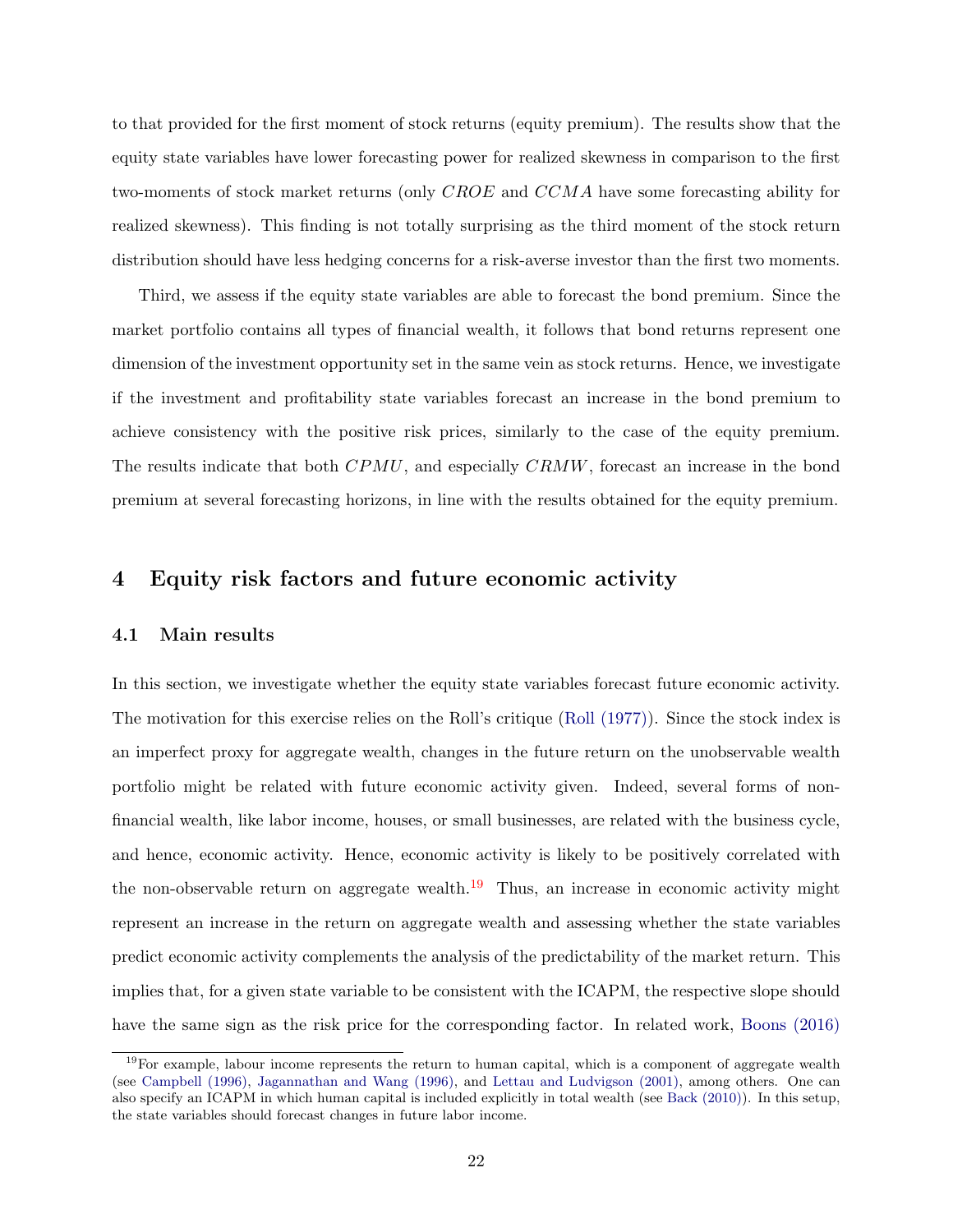evaluates the consistency of a typical ICAPM specification (including the term spread, default spread, and dividend yield) with the ICAPM, where investment opportunities are measured by economic activity. In this paper, we focus on the predictive ability (for future economic activity) of state variables constructed from equity factors.[20](#page-25-0)

As proxies for economic activity, we use the log growth in the industrial production index  $(IPG)$ and the Chicago FED National Activity Index (CFED). The data on both indexes are obtained from the St. Louis FED database (FRED). We lag the economic variables by one month when matching with the state variables. This is to ensure that the macro data is publicly available in real time given the usual time lag in the release of such data.

To assess the forecasting role of the state variables within each model for economic activity, we run the following multivariate regressions,

$$
y_{t+1,t+q} = a_q + b_q CHML_t^* + c_q CUMD_t + d_q CPMU_t + u_{t+1,t+q},
$$
\n(22)

$$
y_{t+1,t+q} = a_q + b_q C M E_t + c_q C I A_t + d_q C R O E_t + u_{t+1,t+q}, \qquad (23)
$$

$$
y_{t+1,t+q} = a_q + b_q C S M B_t + c_q C H M L_t + d_q C R M W_t + e_q C C M A_t + u_{t+1,t+q}, \qquad (24)
$$

$$
y_{t+1,t+q} = a_q + b_q C S M B_t + c_q C R M W_t + d_q C C M A_t + u_{t+1,t+q}.
$$
\n(25)

where  $y \equiv IPG, CFED$  and  $y_{t+1,t+q} \equiv y_{t+1} + ... + y_{t+q}$  denotes the forward sum in either IPG or CF ED.

The results for the predictive regressions associated with industrial production growth are presented in Table [5.](#page-47-0) We can see that the momentum state variable forecasts a significant decline in industrial production growth at  $q = 3$ . Hence, this slope estimate is inconsistent with the positive risk price associated with UMD. At long horizons, the momentum slopes are positive, but there is significance only based on the empirical  $p$ -values. In line with the results for the equity premium regressions, CROE predicts a significant increase in  $IPG$  for horizons beyond 24 months. Yet, unlike the case of the equity premium prediction, the other two profitability factors (CPMU) and CRMW) have poor forecasting ability for industrial production growth as the corresponding

<span id="page-25-0"></span><sup>&</sup>lt;sup>20</sup>Some studies argue that the ability of return spreads to forecast macroeconomic variables constitutes evidence that these spreads provide exposure to macroeconomic risk that investors would like to hedge against. Specifically, [Vassalou \(2003\)](#page-41-13) shows that the HML and SMB factors can predict future GDP growth. [Cooper and Priestley \(2011\)](#page-37-10) show that the asset growth return spread can forecast macroeconomic activity.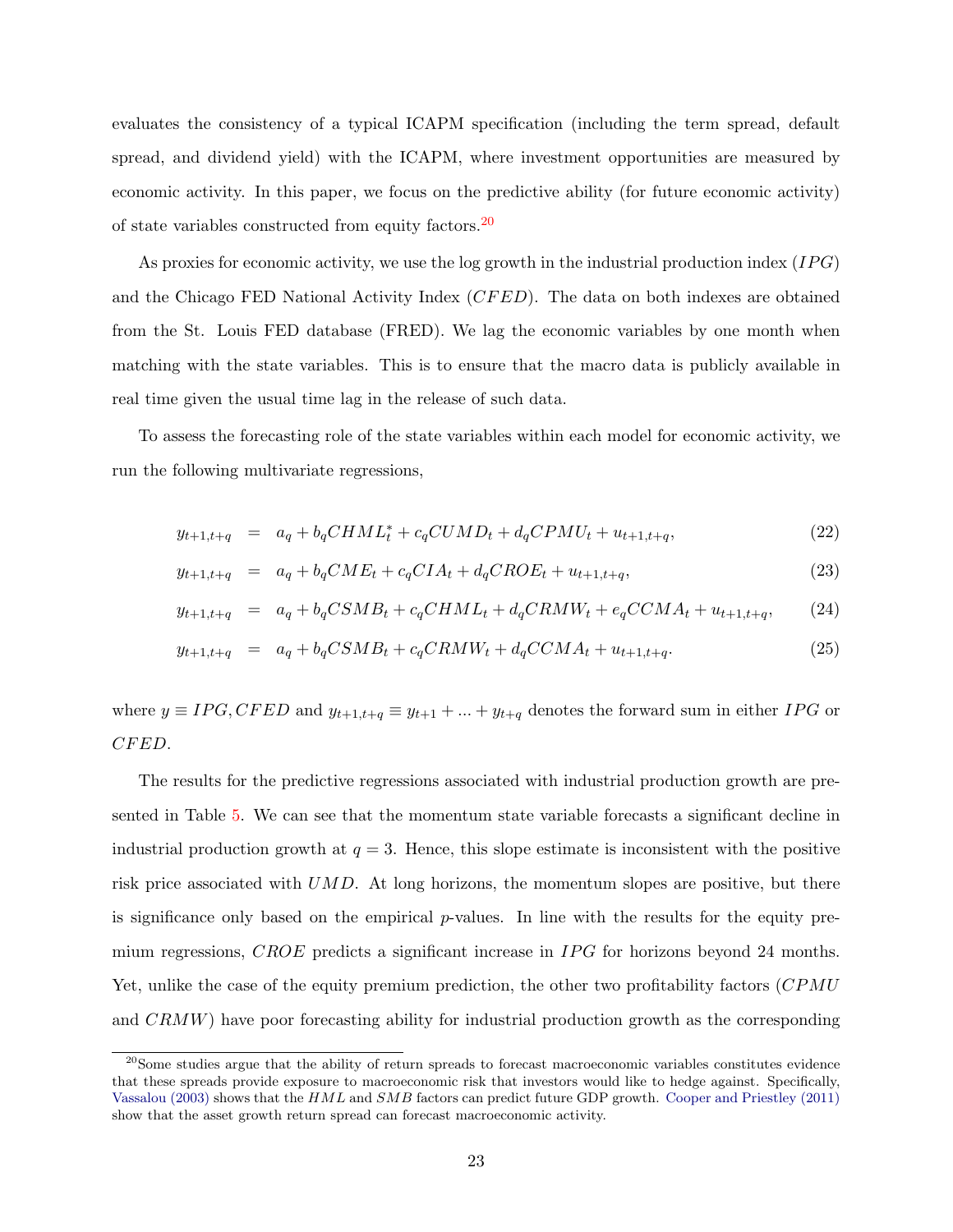coefficients are not consistently significant (at the 5% level) at any forecasting horizon (there is significance for horizons of 24 and 36 months only based on the empirical  $p$ -values).

Also in contrast to the results for the excess market return, CIA is positively correlated with future output at short horizons  $(q = 1, 3)$ , which goes in line with the positive risk price associated with the investment factor. Hence, it turns out that the investment and profitability state variables associated with the HXZ4 model complement each other in terms of forecasting aggregate output: while CIA helps to forecast output at short horizons, CROE has significant forecasting power at intermediate and long horizons.<sup>[21](#page-26-0)</sup> In comparison, the positive slopes associated with  $CCMA$ (within FF4) are significant only at the three-month horizon (at other short horizons there is significance only based on one type of inference).

The results for the forecasting regressions associated with *CFED* are presented in Table [6.](#page-48-0) When we compare with the forecasting regressions associated with the equity premium, there is stronger evidence of predictability for future output across most equity state variables. This can be confirmed by the greater number of significant coefficients and also by the higher  $R^2$  estimates across most models and forecasting horizons.

Among the most salient differences relative to the regressions for  $IPG$ , we can see that  $CHML^*$ is a significant positive predictor of the economic index at short and middle horizons  $(q < 36)$ . Hence, these positive slopes are consistent with the positive estimates for  $\lambda_{HML^*}$  within the NM4 model. On the other hand, CUMD is significantly positively correlated with future economic activity at the longest horizon, and thus, there is consistency with the corresponding positive risk price estimate.

The predictive power of CIA is stronger than in the case of industrial production as the positive slopes are statistically significant at all forecasting horizons. Similarly, there is strong evidence of predictability associated with CCMA within the FF4 model, in contrast with the evidence for IPG, as indicated by the significant positive slopes at short and intermediate horizons  $(q < 36)$ . In comparison, CCMA within FF5 helps to predict upward business conditions (CFED) only at short horizons  $(q = 1, 3)$ . As in the regressions for industrial production, CROE helps to forecast improving business conditions at long horizons  $(q > 24)$ . Conditional on the other state variables

<span id="page-26-0"></span><sup>&</sup>lt;sup>21</sup>This result is also consistent with the evidence in [Cooper and Priestley \(2011\)](#page-37-10) showing that alternative investment factors help to forecast industrial production at short horizons.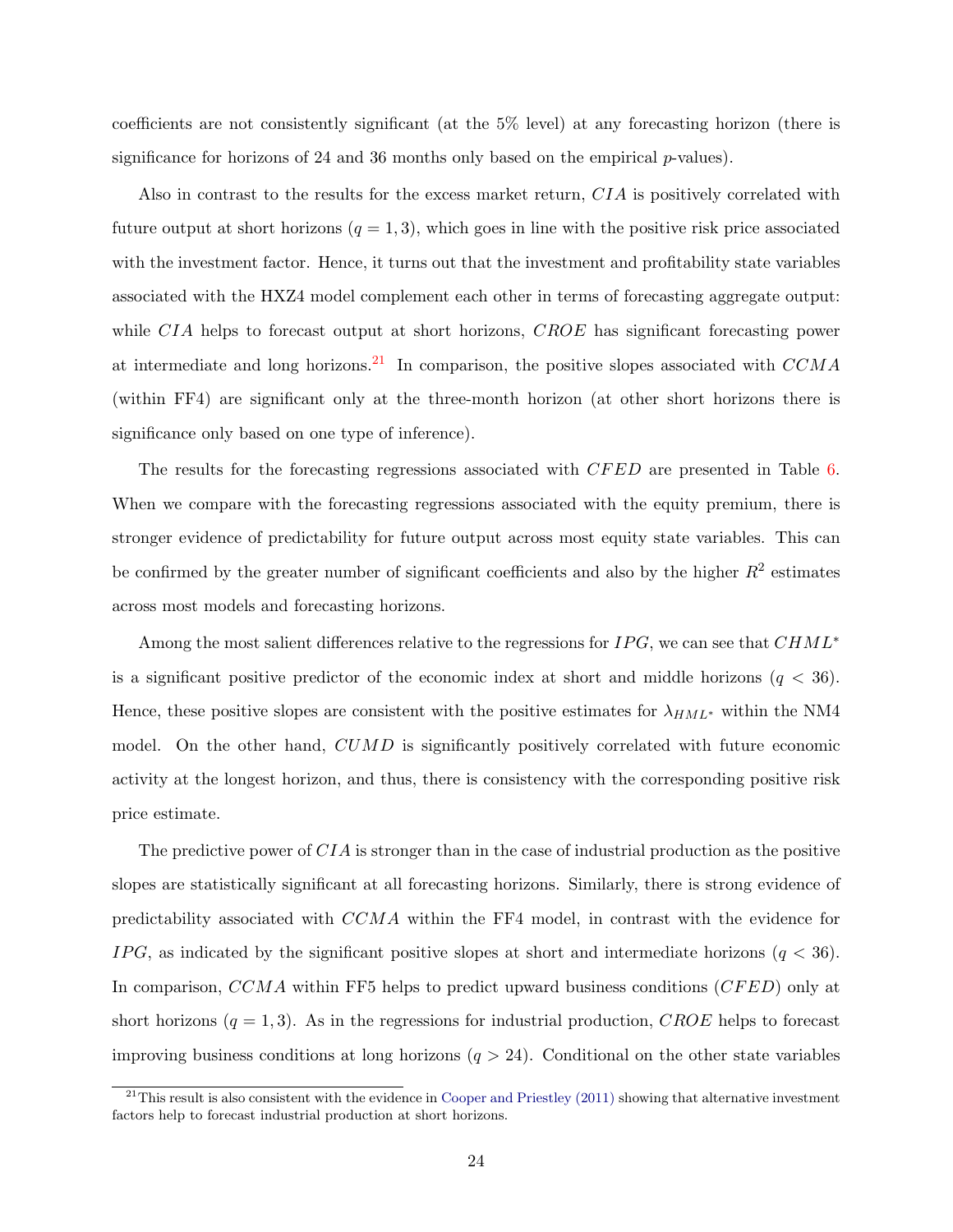of the FF5 and FF4 models, we can see that CRMW is negatively correlated with the economic index at short horizons, indicating an inconsistency with the respective risk price estimate. In terms of explanatory power, the HXZ4 model achieves the largest fit among all forecasting models at long horizons, as indicated by the explanatory ratios close to  $40\%$  ( $50\%$ ) in the regressions corresponding to  $IPG$  (CFED). This represents more than twice the fit of the corresponding predictive regressions for the excess market return at those horizons.

Overall, the results of this section to a large extent complement the results in the previous section concerning the aggregate equity premium prediction. In fact, while the investment state variables do not provide relevant information for the future excess stock return, they help to forecast an increase in future economic activity. Moreover, the profitability factor from the HXZ4 model also helps to predict positive aggregate business conditions. This provides additional evidence that, to some degree, the investment and profitability factors associated with the HXZ4 and FF5 models proxy for different dimensions of the broad investment opportunity set.

However, the forecasting results for economic activity should be interpreted with some caution. The reason is that the economic indicators have considerably higher measurement error than asset returns and volatilities. Moreover, the economic variables are only moderately correlated with investment opportunities.

#### 4.2 Sensitivity analysis

We conduct two robustness checks to the results described above. The full discussion is presented in the online appendix.

First, we conduct single forecasting regressions for the two measures of economic activity. Second, we use an extended sample in the predictive regressions. Third, we conduct an alternative bootstrap simulation to assess the statistical significance of the predictive slopes (associated with the investment and profitability state variables) for future economic activity. Overall, the results are qualitatively similar to the corresponding results in the benchmark case and indicate a robust predictive power of future economic activity.

In another robustness check, we assess whether the profitability and investment state variables forecast alternative dimensions of economic activity. Specifically, we include the log growth in monthly GDP, log growth in retail sales, log growth in total nonfarm payrolls, and log growth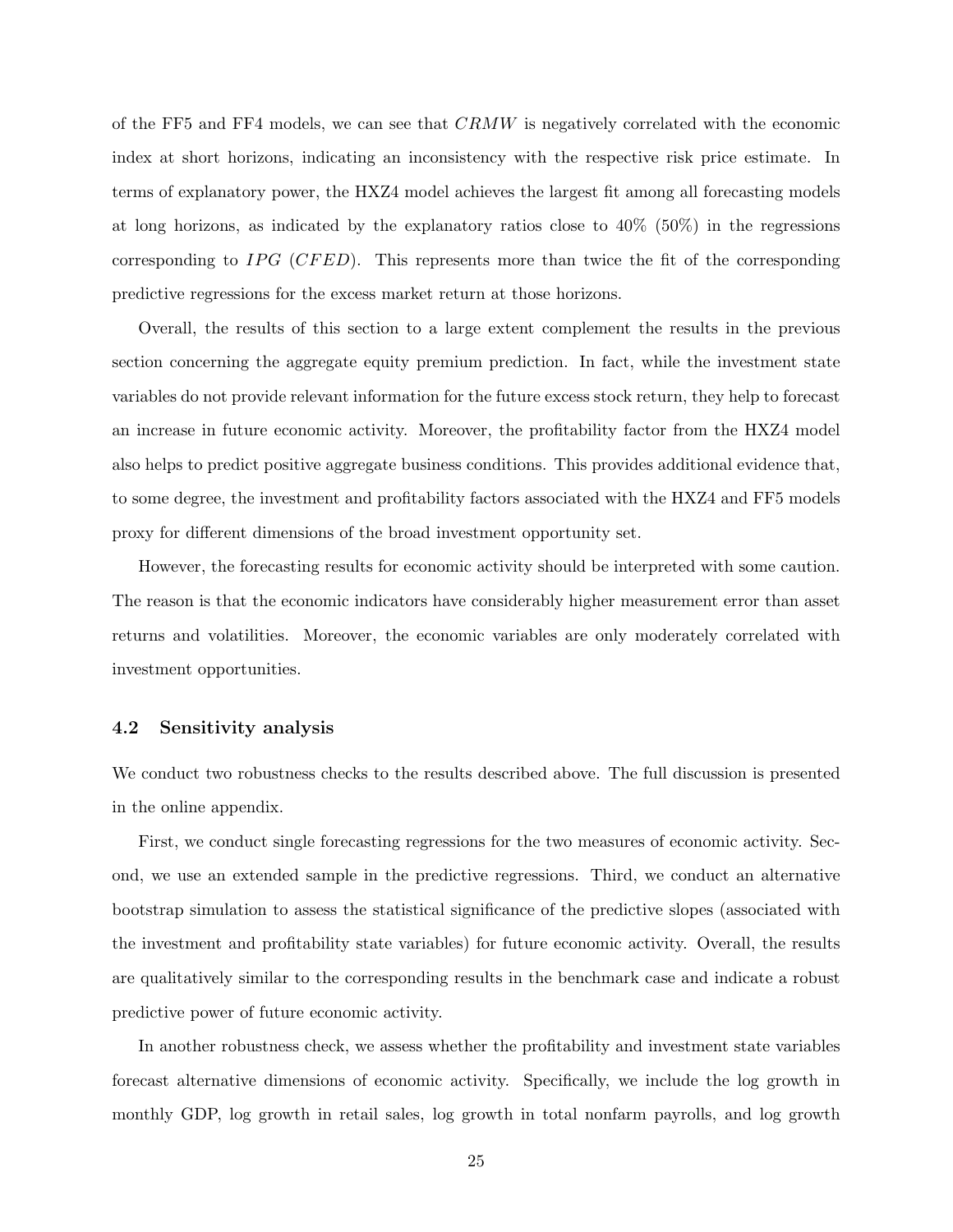in total compensation. The results suggest that the predictive performance associated with the alternative economic indicators is more or less consistent with the benchmark results associated with  $CIPG$  and  $CFED$ . However, there are some discrepancies concerning the relative forecasting power of the investment variables on one hand and the profitability state variables on the other hand: the investment variables do a better job in terms of forecasting labor market activity while the profitability variables outperform when it comes to forecast retail sales.

#### 4.3 Forecasting economic volatility

We evaluate the forecasting ability of the state variables for future economic volatility.<sup>[22](#page-28-1)</sup> Specifically, we compute the variances of both  $IPG$  and  $CFED$  by using the method employed in [Beeler and](#page-36-9) [Campbell \(2012\).](#page-36-9) Following the Roll's critique [\(Roll \(1977\)\)](#page-41-3), in the some vein that the expected growth in economic activity can be used as a proxy for the expected market return, the economic volatility can proxy for the stock market volatility.

The results presented in the online appendix show that both investment state variables forecast a decline in both measures of economic volatility at nearly all forecasting horizons. Interestingly, we also observe that all three profitability state variables (in particular, CPMU and CRMW) predict lower economic volatility. Therefore, these results indicate that the investment and profitability state variables have similar or greater forecasting power for future economic activity in comparison to stock return volatility.

### <span id="page-28-0"></span>5 Relation with ICAPM state variables

In this section, we investigate the relationship of the equity factors analyzed above with other risk factors that are typically used in the empirical ICAPM literature.

### 5.1 Forecasting investment opportunities

We investigate if the forecasting ability of the equity state variables for future investment opportunities is linked to other state variables that are typically used in the empirical ICAPM literature. The motivation for this exercise comes from previous evidence that the SMB and HML factors

<span id="page-28-1"></span> $22$ We thank an anonymous referee for suggesting this analysis.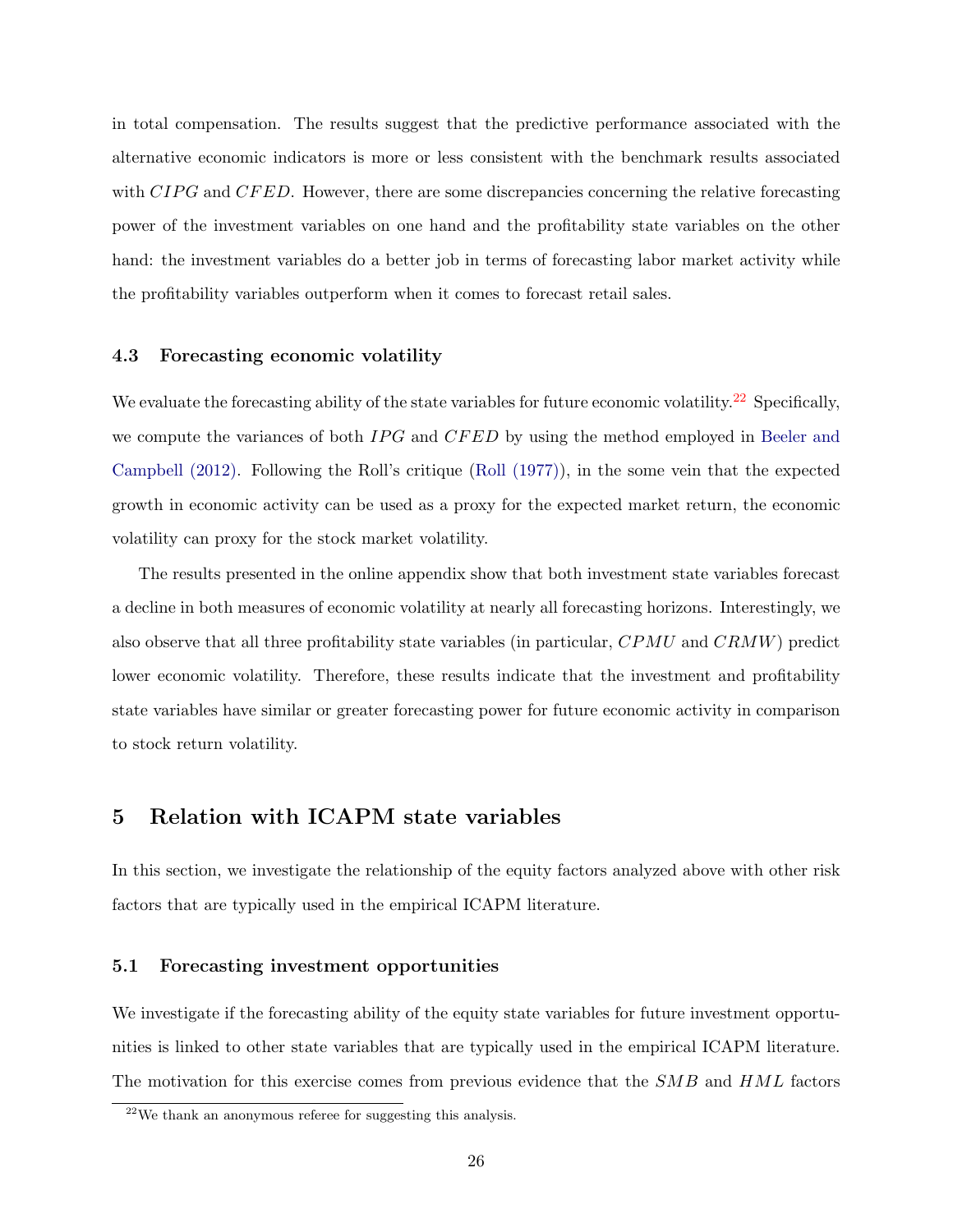are linked to traditional ICAPM state variables like the term or default spreads (e.g., [Hahn and](#page-38-8) [Lee \(2006\)](#page-38-8) and [Petkova \(2006\)\)](#page-40-8). Thus, we want to assess if the equity state variables remain significant predictors of either the equity premium or market volatility after controlling for these other predictors.

The control variables employed are the term spread  $(TERM)$ , default spread  $(DEF)$ , log market dividend yield  $(dp)$ , one-month T-bill rate  $(TB)$ , and value spread  $(vs)$ . Several ICAPM applications have used innovations in these state variables as risk factors to price cross-sectional risk premia (e.g., [Campbell and Vuolteenaho \(2004\),](#page-37-1) [Hahn and Lee \(2006\),](#page-38-8) [Petkova \(2006\),](#page-40-8) [Maio](#page-40-3) [and Santa-Clara \(2012\),](#page-40-3) [Maio \(2013a\),](#page-40-9) among others). TERM represents the yield spread between the ten-year and the one-year Treasury bonds, and DEF is the yield spread between BAA and AAA corporate bonds from Moody's. The bond yield data are available from the St. Louis Fed Web page. TB stands for the one-month T-bill rate, available from Kenneth French's website.  $dp$ is computed as the log ratio of annual dividends to the level of the S&P 500 index. The data on the index price and dividends are retrieved from Robert Shiller's website. Following [Campbell and](#page-37-1) [Vuolteenaho \(2004\),](#page-37-1) vs represents the difference in the log book-to-market ratios of small-value and small-growth portfolios, where the book-to-market data are from French's data library.

To accomplish our goal, we run the following multiple forecasting regressions for both the equity premium,

$$
r_{t+1,t+q} = a_q + b_q z_t + c_q T E RM_t + d_q D E F_t + e_q dp_t + f_q T B_t + g_q v s_t + u_{t+1,t+q},\tag{26}
$$

and stock market volatility:

$$
svar_{t+1,t+q} = a_q + b_q z_t + c_q T E R M_t + d_q D E F_t + e_q dp_t + f_q T B_t + g_q v s_t + u_{t+1,t+q},\tag{27}
$$

where z stands for one of the equity state variables.

Results displayed in the online appendix indicate that the forecasting ability of all three profitability state variables (for the equity premium) is robust to the presence of the alternative state variables. Actually, this forecasting power increases for these variables, and especially for CPMU, as the respective coefficients are now statistically significant at more forecasting horizons. There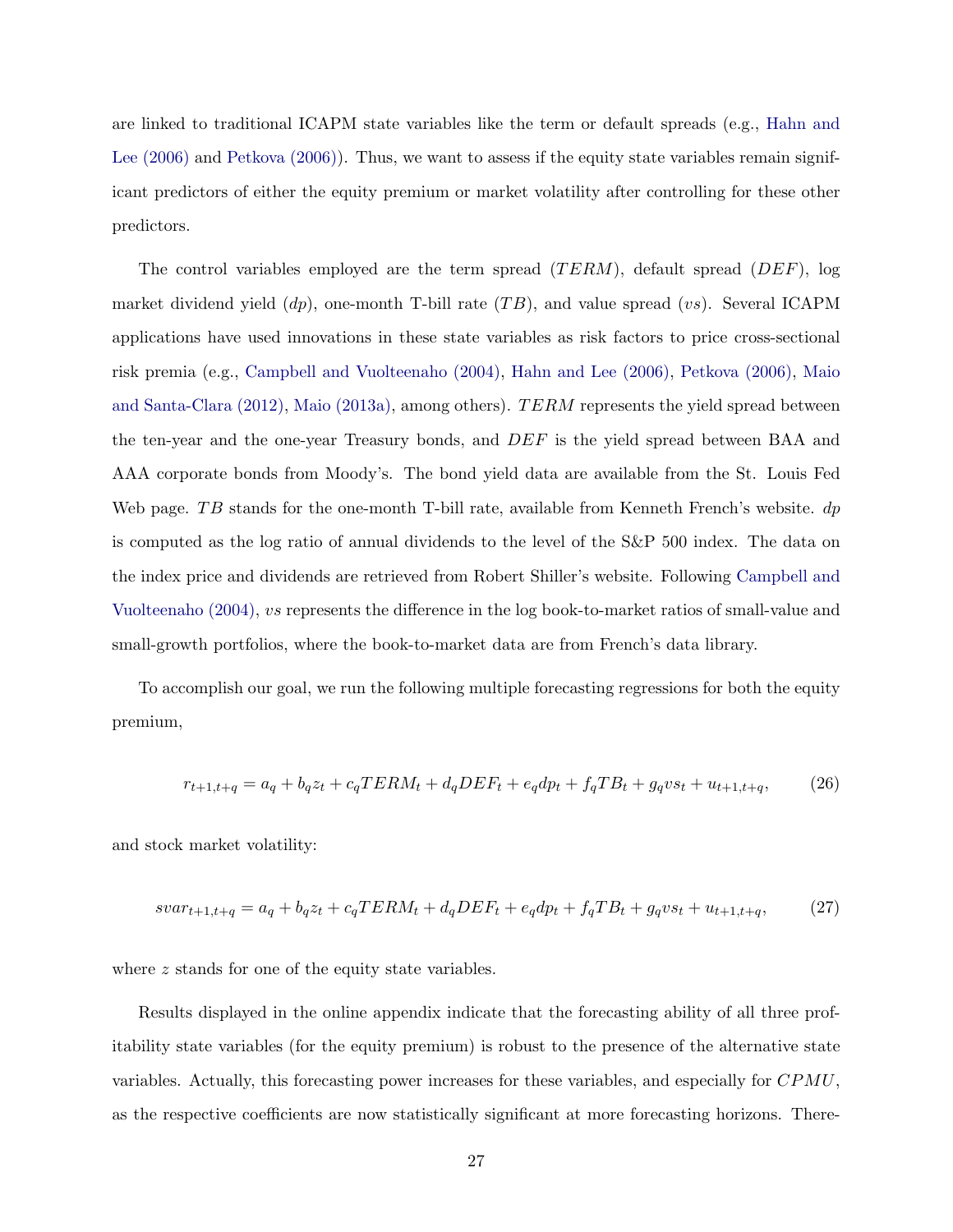fore, the inclusion of the control variables clarifies the forecasting role of the profitability state variables for the equity premium.

In the case of the forecasting regressions for stock volatility it turns out that both investment state variables are no longer significant predictors of *svar* at short horizons. However, at intermediate and long horizons such predictability remains statistically significant. This suggests that the predictive power of the investment variables at short horizons is captured by the traditional ICAPM state variables. In the case of the profitability state variables  $(CPMU)$  and  $CRMW)$ , we observe a significant negative correlation with future svar at intermediate and long horizons, in contrast to the results for the corresponding univariate regressions. Hence, these negative slope estimates are consistent with the respective positive risk price estimates, and show that the presence of the alternative state variables clarifies the predictive role of the profitability state variables for svar.

Overall, the results of this subsection indicate that the predictive ability of the different investment and profitability state variables for future investment opportunities does not seem to be subsumed by the more traditional ICAPM state variables. In other words, the investment and profitability state variables proxy for alternative components of the aggregate investment opportunity set.

#### 5.2 Asset pricing tests

Next, we assess if the equity factors are still priced in the cross-section of stock returns when we include ICAPM factors frequently used in the literature.

Following the empirical ICAPM literature (e.g., [Campbell \(1996\),](#page-37-9) [Campbell and Vuolteenaho](#page-37-1) [\(2004\),](#page-37-1) [Petkova \(2006\),](#page-40-8) [Botshekan, Kraeussl, and Lucas \(2012\),](#page-36-11) and Maio (2013a, 2013b)), the factors represent the innovations in each state variable, which are obtained from an  $AR(1)$  process:

$$
\widetilde{x}_{t+1} = x_{t+1} - \psi - \phi x_t,\tag{28}
$$

where  $x \equiv TERM$ ,  $DEF$ ,  $dp$ ,  $TB$ ,  $vs$ .

Similar to the analysis conducted in [Petkova \(2006\),](#page-40-8) to check whether the equity factors have incremental explanatory power for cross-sectional risk premia, beyond and above that of the traditional ICAPM factors, we estimate augmented models by including the new five risk factors. For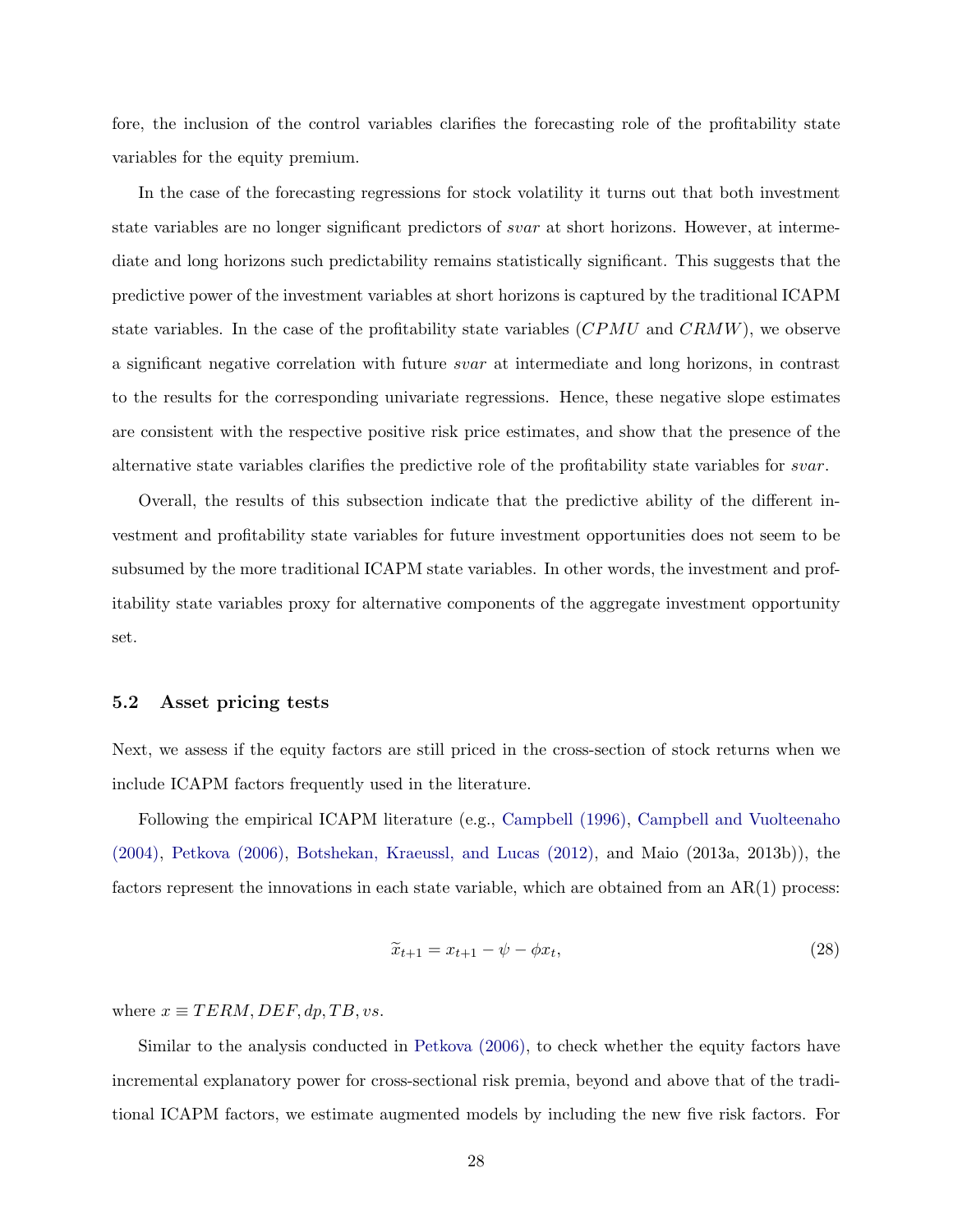example, the augmented HXZ4 model (denoted by HXZ4\*) is given by

$$
E(R_{i,t+1} - R_{f,t+1}) = \lambda_M \beta_{i,M} + \lambda_{TERM} \beta_{i,TERM} + \lambda_{DEF} \beta_{i,DEF}
$$
  
+  $\lambda_{dp} \beta_{i,dp} + \lambda_{TB} \beta_{i,TB} + \lambda_{vs} \beta_{i,vs}$   
+  $\lambda_{ME} \beta_{i,ME} + \lambda_{IA} \beta_{i,IA} + \lambda_{ROE} \beta_{i,ROE},$  (29)

where  $\lambda_{TERM}$ ,  $\lambda_{DEF}$ ,  $\lambda_{dp}$ ,  $\lambda_{TB}$ , and  $\lambda_{vs}$  denote the risk prices for the new factors. The augmented versions of the NM4, FF5, and FF4 models (denoted, respectively, by NM4\*, FF5\*, and FF4\*) are constructed in a similar way.

The estimation (by OLS) results presented in the online appendix show that, as in the benchmark models (which exclude the traditional ICAPM factors), most risk price estimates are significantly positive. The exceptions are the size risk prices and  $\lambda_{HML}$ , which are not significant at the  $10\%$  level, in line with the results for the benchmark models. The cross-sectional OLS  $R^2$  estimates associated with the four augmented models range between 57% (FF5\* and FF4\* models) and 72% (NM4\*). This shows that including the traditional ICAPM factors does not lead to a substantial increase in the fit of the models. The most notable exception is the FF4\* model, in which case the explanatory ratio increases by more than 20 percentage points (from 30% to 57%). On the other hand, in the case of HXZ4 the increase in fit is rather marginal (from  $58\%$  to  $61\%$ ), which suggests that most of the explanatory power associated with the ICAPM factors is already contained in the factors included in HXZ4. Overall, the results from this subsection show that the investment and profitability factors remain priced in the presence of some of the most popular ICAPM factors used in the literature.

### <span id="page-31-0"></span>6 The role of magnitudes

This section provides a discussion of the magnitudes of the predictive slopes and risk price estimates. The full discussion and results are provided in the online appendix.<sup>[23](#page-31-1)</sup>

<span id="page-31-1"></span> $^{23}$ We thank two anonymous referees, the editor, and the associated editor for suggesting the analysis conducted in this section.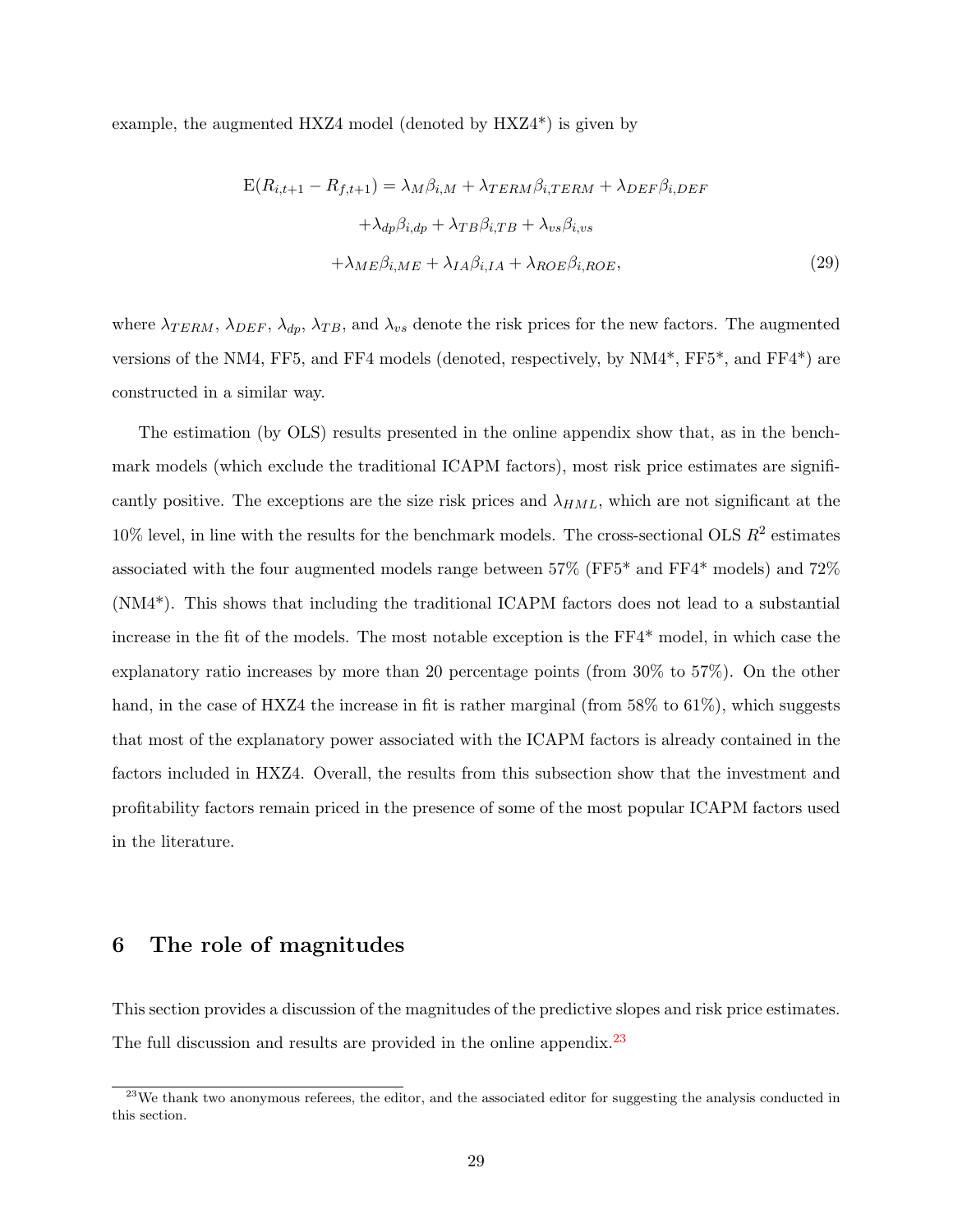#### 6.1 Comparing magnitudes of slopes and risk prices

In the previous sections, the consistency of multifactor models with the ICAPM is made exclusively by comparing the signs of the predictive slopes of the state variables with the corresponding risk prices and no reference is made to the magnitudes of these estimates. The main reason for this is that in general one can not solve analytically for the value function  $J(W, z, t)$  in the ICAPM framework, and thus, we can not obtain specific expressions for the risk prices associated with the hedging factors  $\gamma_z \equiv -J_{Wz}(W, z, t)/J_W(W, z, t)$  (see [Cochrane \(2007\)](#page-37-11) for a discussion).

However, while we can not say too much about what should be the right magnitudes of these risk price estimates (as a function of fundamental parameters of the value function), we can say something about the relationship between these magnitudes and the size of the corresponding predictive slopes. Specifically, a state variable that covaries more with future investment opportunities (either r or svar) will be subjective to stronger hedging concerns (i.e., a higher magnitude of  $J_{Wz}$ ), leading to a bigger size of the respective risk price (in comparison to a state variable that is less correlated with future investment opportunities).

To test this proposition, we conduct the following simple cross-sectional regression of the factor GLS risk price estimates  $(\widehat{\lambda}_j)$  on the size of the predictive slopes associated with the corresponding state variables,

$$
\widehat{\lambda}_j = \theta_0 + \theta_1 \widehat{b}_{j,r} + \varsigma_j,\tag{30}
$$

$$
\widehat{\lambda}_j = \theta_0 + \theta_1 |\widehat{b}_{j, svar}| + \varsigma_j,\tag{31}
$$

where j denotes each of the 10 non-market equity factors.  $\hat{b}_{j,r} = max\{\hat{b}_{j,r,q}\}\$ denotes the maximum slope (across the six forecasting horizons) associated with state variable  $j$  in the regressions for the equity premium. Similarly,  $\hat{b}_{j, svar} = min{\hat{b}_{j, svar,q}}$  represents the minimum (more negative) slope estimate corresponding to state variable  $j$  in the regressions for svar.

We also conduct the cross-sectional regressions when the slopes are retrieved from the forecasting regressions for future economic activity,

$$
\widehat{\lambda}_j = \theta_0 + \theta_1 \widehat{b}_{j, ipg} + \varsigma_j,\tag{32}
$$

$$
\widehat{\lambda}_j = \theta_0 + \theta_1 \widehat{b}_{j,cfed} + \varsigma_j,\tag{33}
$$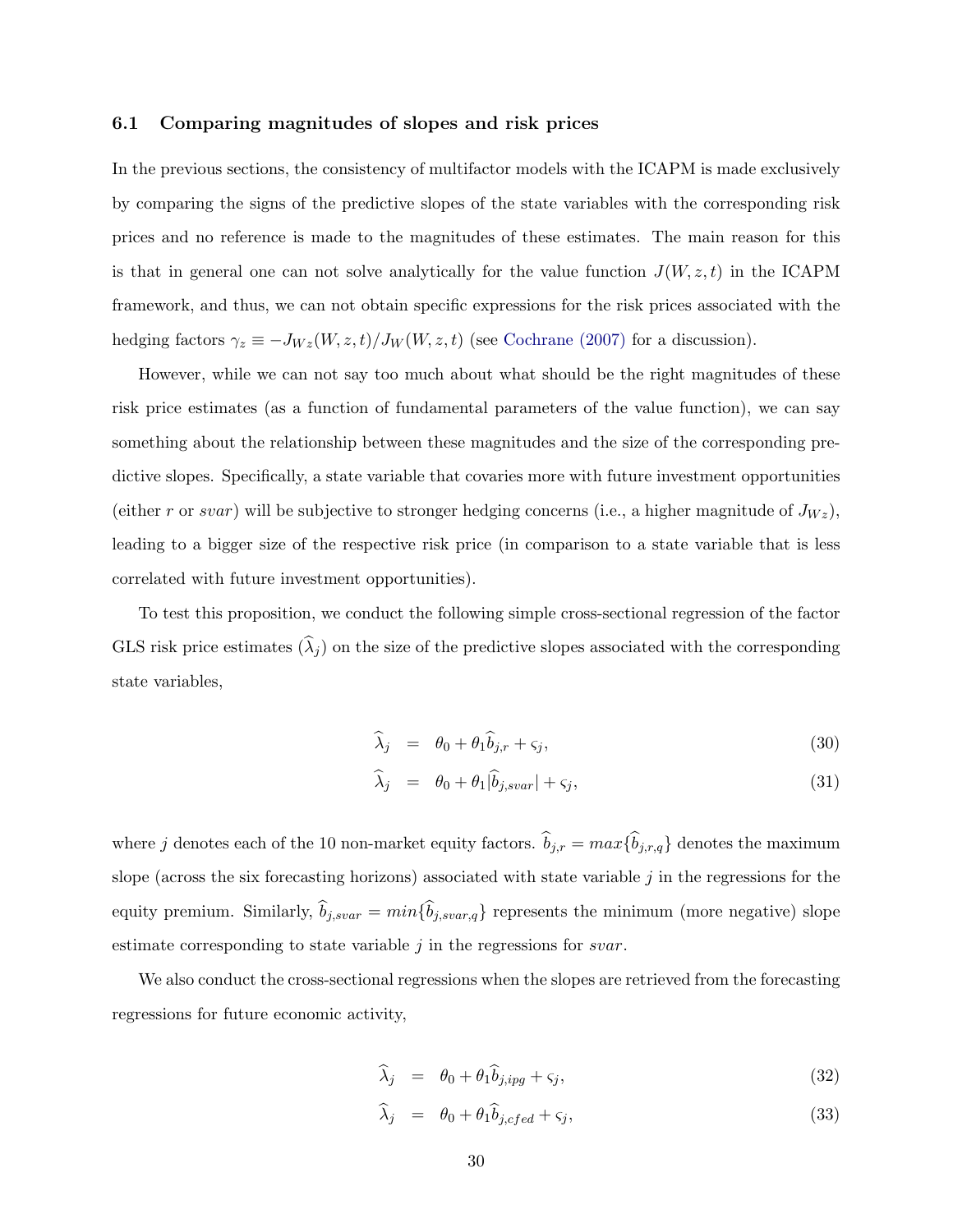where  $\hat{b}_{j,y} = max{\hat{b}_{j,y,q}}, y \equiv IPG, CFED$ . Given the discussion above, we expect a positive slope estimate  $(\theta_1)$  in these four regressions, that is, more positive risk prices are associated with larger magnitudes of the corresponding predictive slopes.

The OLS estimation results of the above regressions indicate that the slope estimates are significantly positive. Therefore, this shows that factors that earn larger risk prices tend to be associated with state variables that are more correlated with future investment opportunities or economic activity, in line with the ICAPM prediction. In addition to the sign consistency documented in the previous sections, this represents another type of consistency with the ICAPM that takes into account the magnitudes of both the risk prices and predictive slopes.

#### 6.2 Relation to alternative ICAPM frameworks

In this subsection, we consider alternative ICAPM frameworks that take into account explicitly the relationship between the magnitudes of the predictive slopes and both the risk prices and structural parameters. Specifically, we assess if these magnitudes can be reconciled with plausible risk aversion coefficient estimates.

For that purpose, we estimate by first-stage GMM the two-factor model of [Campbell and](#page-37-1) [Vuolteenaho \(2004\)](#page-37-1) (CV2) and the three-factor model of [Campbell, Giglio, Polk, and Turley \(2017\)](#page-37-2) (CGPT3). The factors in these models are news or shocks to future aggregate cash flows  $(N_{CF})$ , discount-rates  $(N_{DR})$ , and stock variance  $(N_V)$ . In both models, there is only one structural parameter  $(\gamma, \text{ the coefficient of relative risk aversion})$ , which affects the magnitudes of the factor risk prices.

Following [Campbell and Vuolteenaho \(2004\)](#page-37-1) and [Campbell, Giglio, Polk, and Turley \(2017\),](#page-37-2) the factors represent linear functions of innovations in state variables that are obtained from a first-order VAR. In order to make a bridge with the equity multifactor models studied in the rest of the paper, we use the equity state variables (associated with each multifactor model) to forecast future investment opportunities within the VAR. Specifically, taking the example of HXZ4, the VAR state vector contains CME, CIA, and CROE (in addition to the excess market return and realized stock variance). Hence, we estimate four versions of both CV2 and CGPT3 (one for each of the multifactor models studied in the previous sections).

Overall, the results discussed in the online appendix suggest that the ICAPM frameworks of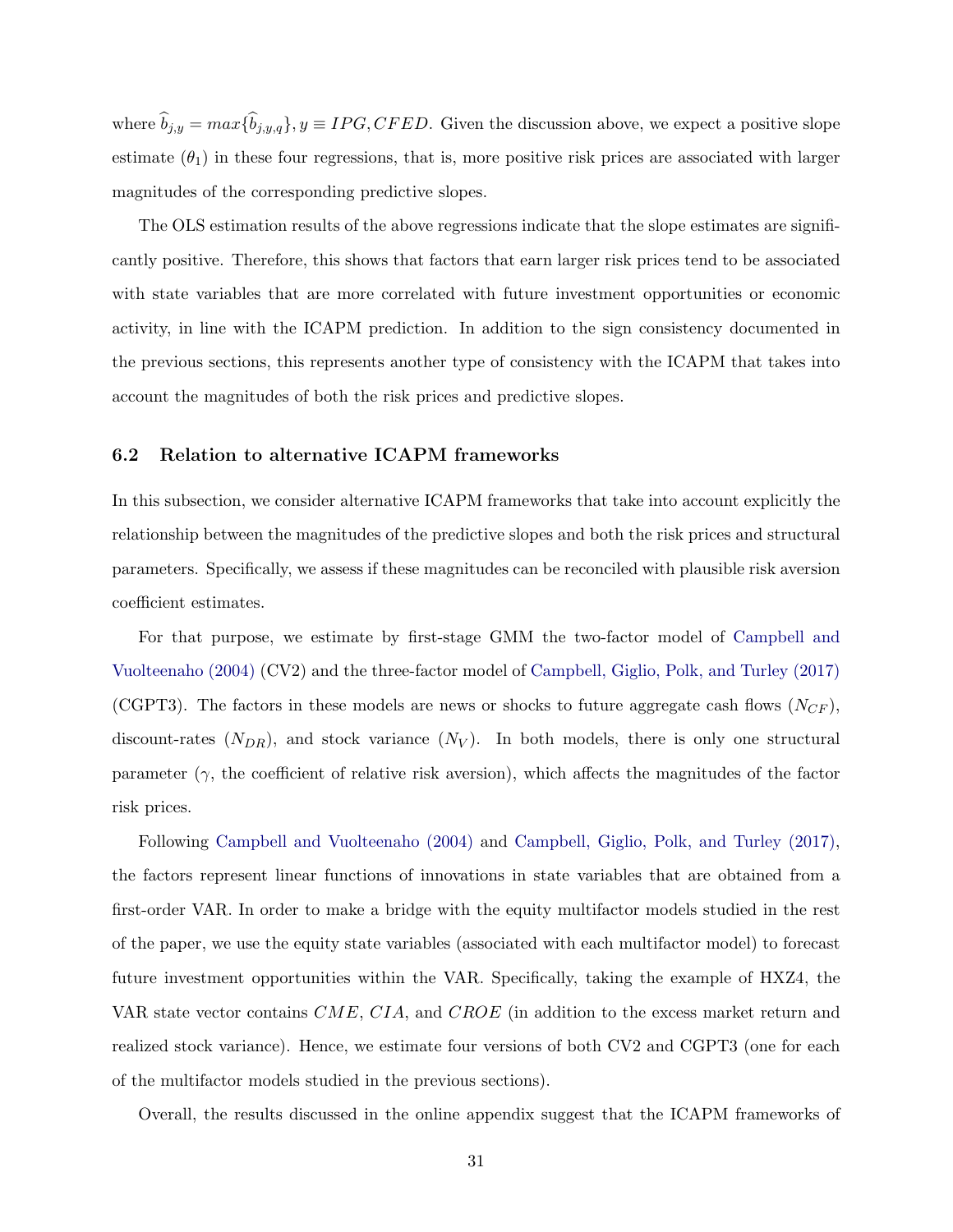[Campbell and Vuolteenaho \(2004\)](#page-37-1) and [Campbell, Giglio, Polk, and Turley \(2017\),](#page-37-2) when based on the equity state variables studied in the previous sections, produce reasonable estimates of the underlying risk aversion parameter in most cases (between 2 and 4).

Nevertheless, these results should be interpreted with some caution. First, each our versions of both CV2 and CGPT3 models is misspecified since the only state variables that drive future investment opportunities are the equity state variables corresponding to each multifactor model. As shown in the last section, and in the ICAPM literature in general, there are other important state variables that forecast either the equity premium or stock variance. Second, the first-order VAR is a central assumption in both CV2 and CGPT3. However, the results in Section [3](#page-17-0) show that the bulk of predictability associated with the equity state variables for both the equity premium and stock variance is at horizons longer than one month ahead. Yet, the first-order VAR misses the forecasting power at those horizons.<sup>[24](#page-34-1)</sup>

## <span id="page-34-0"></span>7 Conclusion

We evaluate whether equity factor models (in which all the factors are excess stock returns) are consistent with the Merton's Intertemporal CAPM framework [\(Merton \(1973\),](#page-40-2) ICAPM). We analyze four multifactor models: the four-factor models proposed by [Novy-Marx \(2013\)](#page-40-0) (NM4) and [Hou, Xue, and Zhang \(2015\)](#page-38-0) (HXZ4), the five-factor model of [Fama and French \(2015\)](#page-38-4) (FF5), and a restricted version of FF5 that excludes the HML factor (FF4). Our results for the cross-sectional tests confirm that the new models have a large explanatory power for the large cross-section of portfolio returns, in line with the evidence presented in Fama and French (2015, 2016) and Hou, Xue, and Zhang (2015, 2017). Most factor risk price estimates are positive and statistically significant.

Following [Maio and Santa-Clara \(2012\),](#page-40-3) we construct state variables associated with each factor that correspond to the past 60-month rolling sum on the factors. The results for forecasting regressions of the excess market return at multiple horizons indicate that the state variables associated with the profitability factors employed in NM4, HXZ4, and FF5 (FF4) help to forecast the equity premium. Moreover, the positive predictive slopes are consistent with the positive risk prices for the corresponding factors. When it comes to forecasting stock market volatility, several state vari-

<span id="page-34-1"></span><sup>&</sup>lt;sup>24</sup>The results presented in the online appendix show that both CV2 and CGPT3 are formally rejected by the  $\chi^2$ specification test, in line with the evidence provided in [Campbell, Giglio, Polk, and Turley \(2017\).](#page-37-2)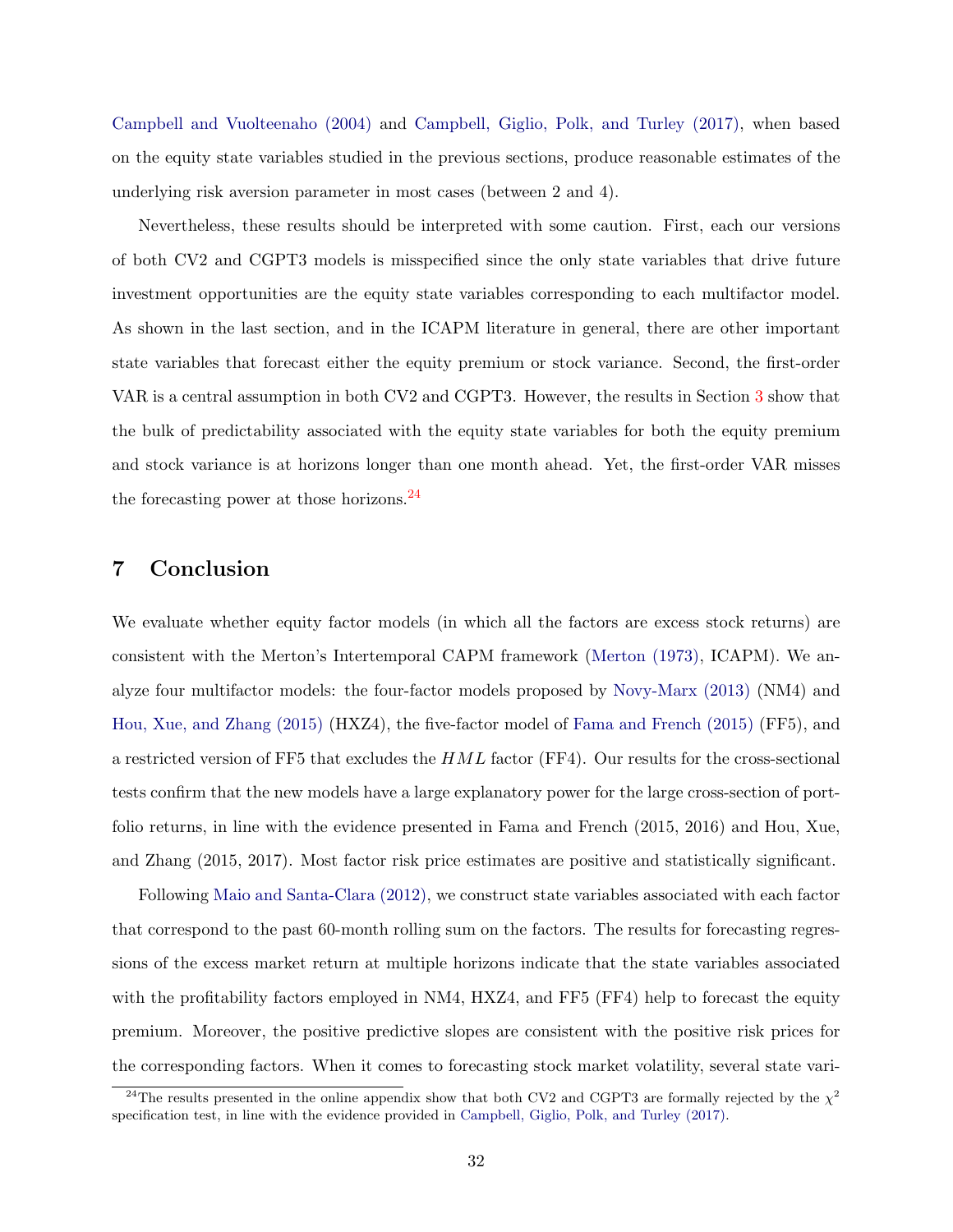ables forecast a significant decline in stock volatility, consistent with the corresponding factor risk price estimates. In particular, the state variables associated with the investment factors of [Hou,](#page-38-0) [Xue, and Zhang \(2015\)](#page-38-0) and [Fama and French \(2015\)](#page-38-4) predict a significant decline in stock volatility at multiple forecasting horizons, and hence, are consistent with the ICAPM framework. We conclude that the different versions of the investment and profitability factors are consistent with the ICAPM. The reason is that each of these variables forecasts one dimension of future investment opportunities with the correct sign. Thus, these two factor categories complement each other in terms of forecasting future investment opportunities within the HXZ4 and FF5 (FF4) models.

We also evaluate if the equity state variables forecast future aggregate economic activity, which is measured by the growth in industrial production and the Chicago FED index of economic activity. Overall, the evidence of predictability for future economic activity is stronger than for the future excess market return, across most equity state variables. In fact, while the investment state variables do not provide relevant information for the future stock market returns, they help to forecast an increase in future economic activity. This result provides additional evidence that the investment and profitability factors associated with the models of [Novy-Marx \(2013\),](#page-40-0) Fama and French (2015, 2016), and [Hou, Xue, and Zhang \(2015\)](#page-38-0) proxy for different dimensions of future investment opportunities.

Further, we assess if the forecasting ability of the equity state variables for future investment opportunities is linked to traditional ICAPM state variables. The results from multiple forecasting regressions suggest that the predictive ability of most equity state variables, and specifically the different investment and profitability variables, does not seem to be subsumed by the alternative ICAPM state variables.

In the last part of the paper, we show that factors that earn larger risk prices tend to be associated with state variables that are more correlated with future investment opportunities or economic activity, in line with the ICAPM prediction. On the other hand, by estimating the ICAPM specifications of [Campbell and Vuolteenaho \(2004\)](#page-37-1) and [Campbell, Giglio, Polk, and Turley \(2017\),](#page-37-2) based on the equity state variables studied in the paper, we obtain reasonable estimates of the underlying risk aversion parameter.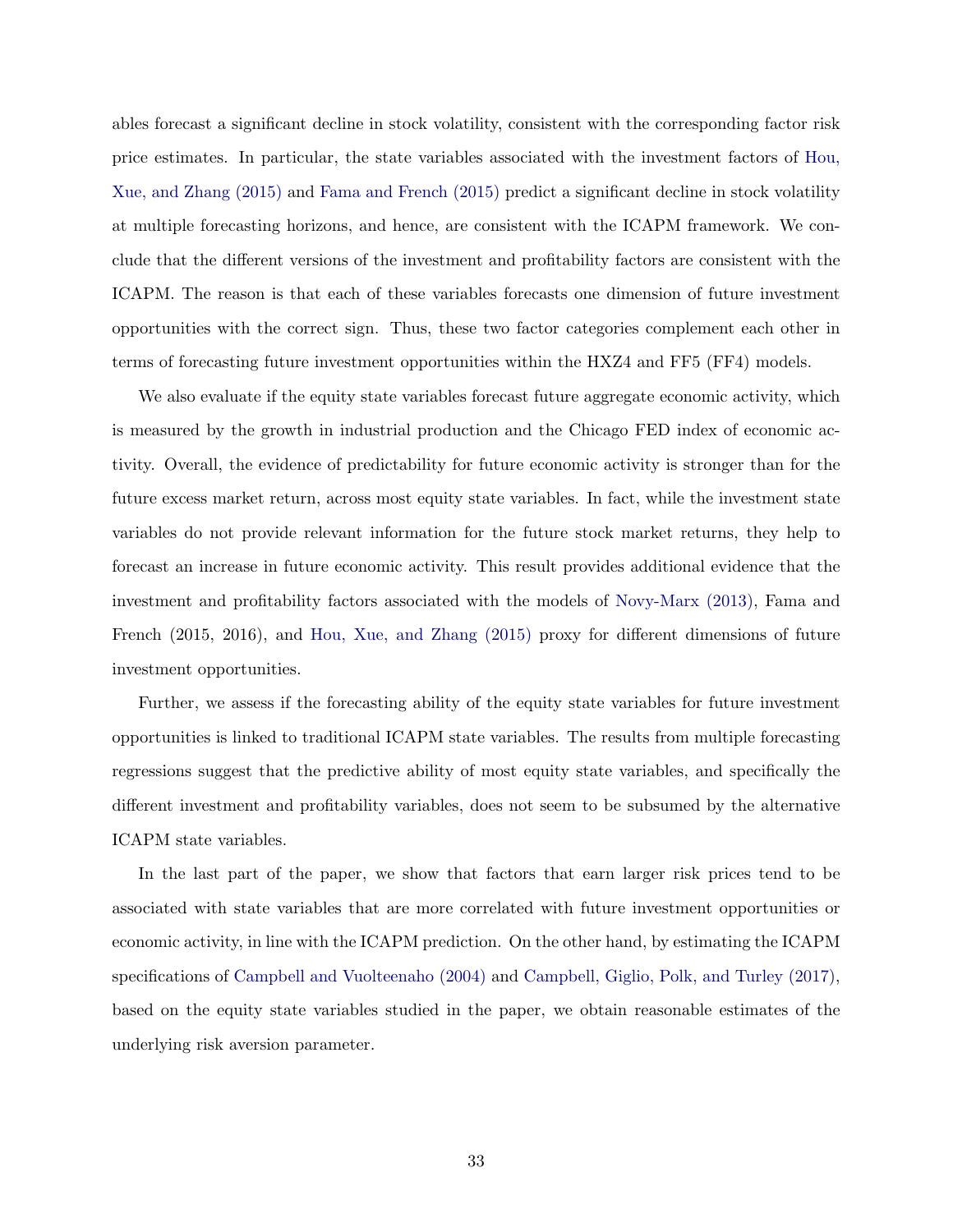# References

- <span id="page-36-10"></span>Amaya, D., P. Christoffersen, K. Jacobs, and A. Vasquez, 2015, Does realized skewness predict the cross-section of equity returns? Journal of Financial Economics 118, 135–167.
- <span id="page-36-0"></span>Anderson, C.W., and L. Garcia-Feijoo, 2006, Empirical evidence on capital investment, growth options, and security returns, Journal of Finance 61, 171–194.
- <span id="page-36-7"></span>Back, K.E., 2010, Asset pricing and portfolio choice theory, Oxford University Press.
- <span id="page-36-3"></span>Balakrishnan, K., E. Bartov, and L. Faurel, 2010, Post loss/profit announcement drift, Journal of Accounting and Economics 50, 20–41.
- <span id="page-36-1"></span>Ball, R., and P. Brown, 1968, An empirical evaluation of accounting income numbers, Journal of Accounting Research 6, 159–178.
- <span id="page-36-8"></span>Bansal, R., V. Khatchatrian, and A. Yaron, 2005, Interpretable asset markets? European Economic Review 49, 531–560.
- <span id="page-36-5"></span>Barbalau, A., C. Robotti, and J. Shanken, 2015, Testing inequality restrictions in multifactor asset-pricing models, Working paper, Imperial College London.
- <span id="page-36-9"></span>Beeler, J. and J.Y. Campbell, 2012, The long-run risks model and aggregate asset prices: An empirical assessment, Critical Finance Review 1, 141–182.
- <span id="page-36-2"></span>Bernard, V.L., and J.K. Thomas, 1990, Evidence that stock prices do not fully reflect the implications of current earnings for future earnings, Journal of Accounting and Economics 13, 305–340.
- <span id="page-36-6"></span>Black, F., M. Jensen, and M.C. Scholes, 1972, The capital asset pricing model: Some empirical tests, Studies in the theory of capital markets, e.d. by Michael Jensen, Praeger, New York.
- <span id="page-36-4"></span>Boons, M., 2016, State variables, macroeconomic activity, and the cross-section of individual stocks, Journal of Financial Economics 119, 489–511.
- <span id="page-36-11"></span>Botshekan, M., R. Kraeussl, and A. Lucas, 2012, Cash flow and discount rate risk in up and down markets: What is actually priced? Journal of Financial and Quantitative Analysis 47, 1279–1301.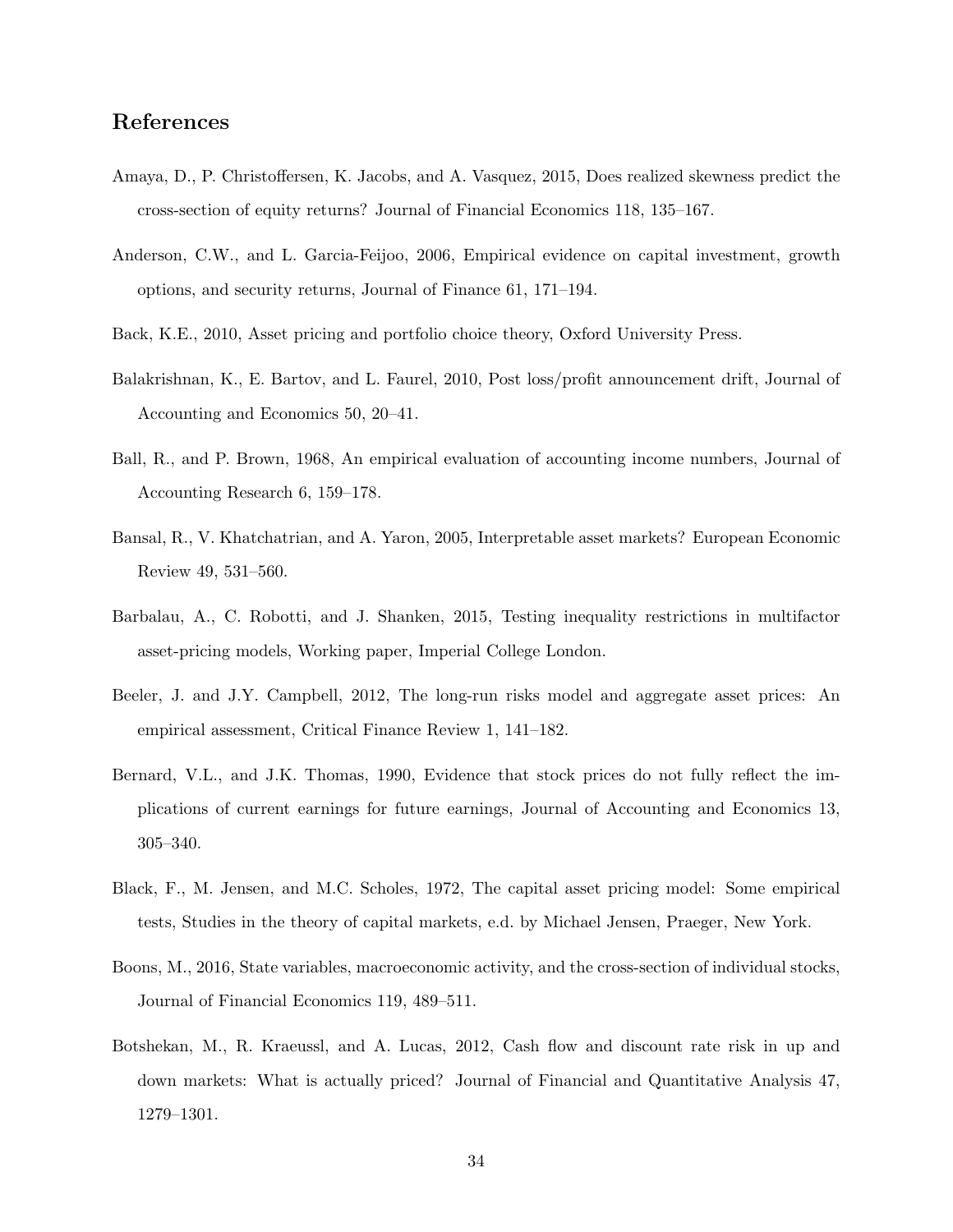- <span id="page-37-7"></span>Brennan, M.J., A.W. Wang, and Yihong Xia, 2004, Estimation and test of a simple model of intertemporal capital asset pricing, Journal of Finance 59, 1743–1775.
- <span id="page-37-8"></span>Campbell, J.Y., 1987, Stock returns and the term structure, Journal of Financial Economics 18, 373–399.
- Campbell, J.Y., 1993, Intertemporal asset pricing without consumption data, American Economic Review, 83, 487–512.
- <span id="page-37-9"></span><span id="page-37-2"></span>Campbell, J.Y., 1996, Understanding risk and return, Journal of Political Economy 104, 298–345.
- Campbell, J.Y., S. Giglio, C. Polk, and R. Turley, 2017, An intertemporal CAPM with stochastic volatility, Journal of Financial Economics, forthcoming.
- <span id="page-37-1"></span>Campbell, J.Y., and T. Vuolteenaho, 2004, Bad beta, good beta, American Economic Review 94, 1249–1275.
- <span id="page-37-11"></span><span id="page-37-6"></span>Cochrane, J.H., 2005, Asset pricing (revised edition), Princeton University Press.
- <span id="page-37-0"></span>Cochrane, J.H., 2007, Portfolio theory, Working paper, University of Chicago.
- Cooper, M.J., H. Gulen, and M.S. Schill, 2008, Asset growth and the cross-section of stock returns, Journal of Finance 63, 1609–1651.
- <span id="page-37-3"></span>Cooper, I., and P. Maio, 2016, New evidence on conditional factor models, Working paper, Norwegian Business School.
- <span id="page-37-10"></span>Cooper, I., and R. Priestley, 2011, Real investment and risk dynamics, Journal of Financial Economics 101, 182–205.
- <span id="page-37-5"></span>Daniel, K., and S. Titman, 2006, Market reactions to tangible and intangible information, Journal of Finance 61, 1605–1643.
- Fama, E.F., and K.R. French, 1988, Dividend yields and expected stock returns, Journal of Financial Economics 22, 3–25.
- Fama, E.F., and K.R. French, 1989, Business conditions and expected returns on stocks and bonds, Journal of Financial Economics 25, 23–49.
- <span id="page-37-4"></span>Fama, E.F., and K.R. French, 1992, The cross-section of expected stock returns, Journal of Finance 47, 427–465.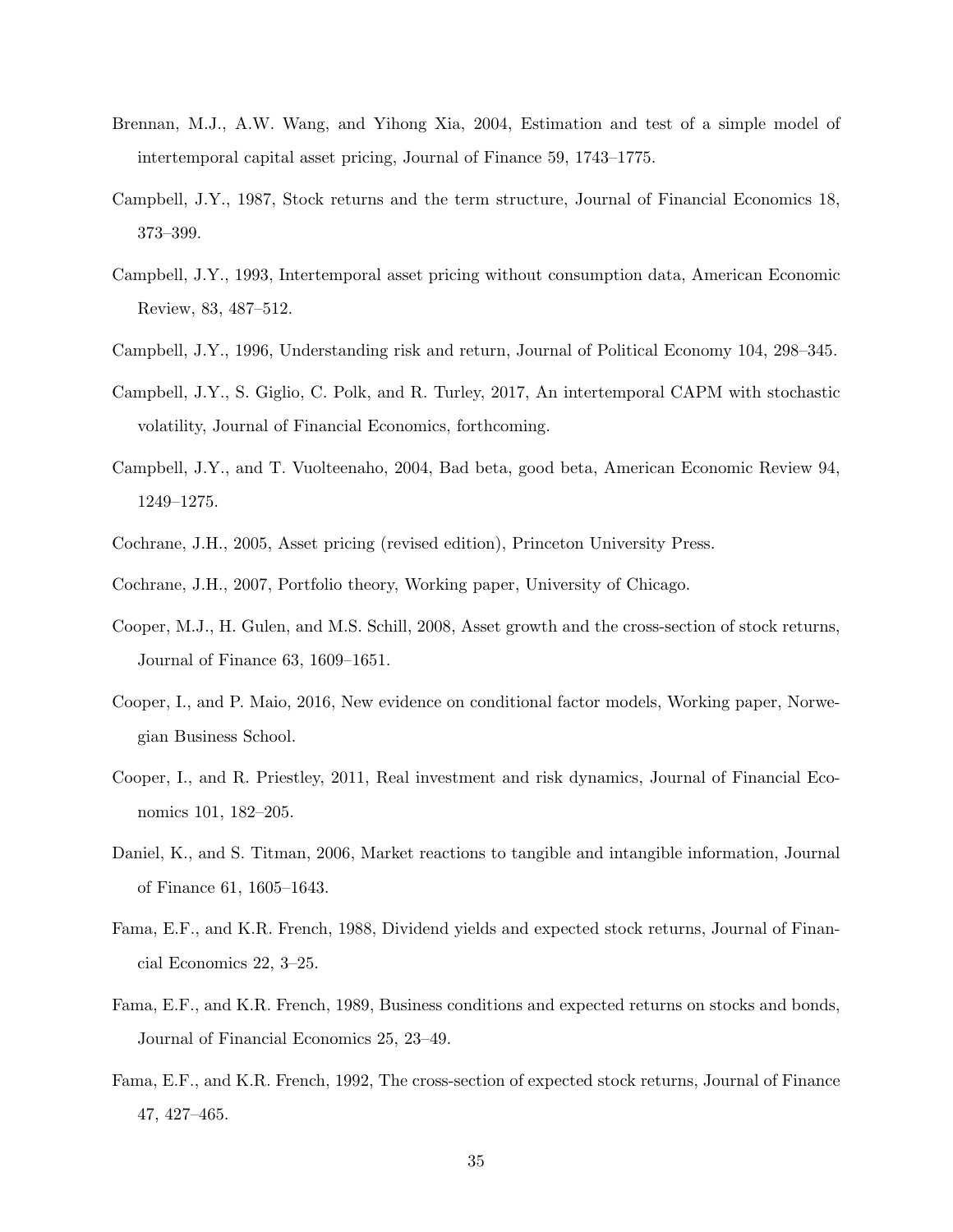- Fama, E.F., and K.R. French, 1993, Common risk factors in the returns on stocks and bonds, Journal of Financial Economics 33, 3–56.
- <span id="page-38-6"></span>Fama, E.F., and K.R. French, 1996, Multifactor explanations of asset pricing anomalies, Journal of Finance 51, 55–84.
- <span id="page-38-3"></span>Fama, E.F., and K.R. French, 2006, Profitability, investment, and average returns, Journal of Financial Economics 82, 491–518.
- <span id="page-38-4"></span><span id="page-38-1"></span>Fama, E.F., and K.R. French, 2008, Dissecting anomalies, Journal of Finance 63, 1653–1678.
- Fama, E.F., and K.R. French, 2015, A five-factor asset pricing model, Journal of Financial Economics 116, 1–22.
- <span id="page-38-5"></span>Fama, E.F., and K.R. French, 2016, Dissecting anomalies with a five-factor model, Review of Financial Studies 29, 69–103.
- <span id="page-38-10"></span>Goyal, A., and P. Santa-Clara, 2003, Idiosyncratic risk matters, Journal of Finance 58, 975–1006.
- <span id="page-38-11"></span>Goyal, A., and I. Welch, 2008, A comprehensive look at the empirical performance of equity premium prediction, Review of Financial Studies 21, 1455–1508.
- <span id="page-38-8"></span>Hahn, J., and H. Lee, 2006, Yield spreads as alternative risk factors for size and book-to-market, Journal of Financial and Quantitative Analysis 41, 245–269.
- <span id="page-38-7"></span>Hansen, L.P., 1982, Large sample properties of generalized method of moments estimators, Econometrica 50, 1029–1054.
- <span id="page-38-9"></span>Hansen, L.P., and R.J. Hodrick, 1980, Forward exchange rates as optimal predictors of future spot rates: An econometric analysis, Journal of Political Economy 88, 829–853.
- <span id="page-38-2"></span>Haugen, R.A., and N.L. Baker, 1996, Commonality in the determinants of expected stock returns, Journal of Financial Economics 41, 401–439.
- <span id="page-38-0"></span>Hou, K., C. Xue, and L. Zhang, 2015, Digesting anomalies: an investment approach, Review of Financial Studies 28, 650–705.
- Hou, K., C. Xue, and L. Zhang, 2017, A comparison of new factor models, Working paper, Ohio State University.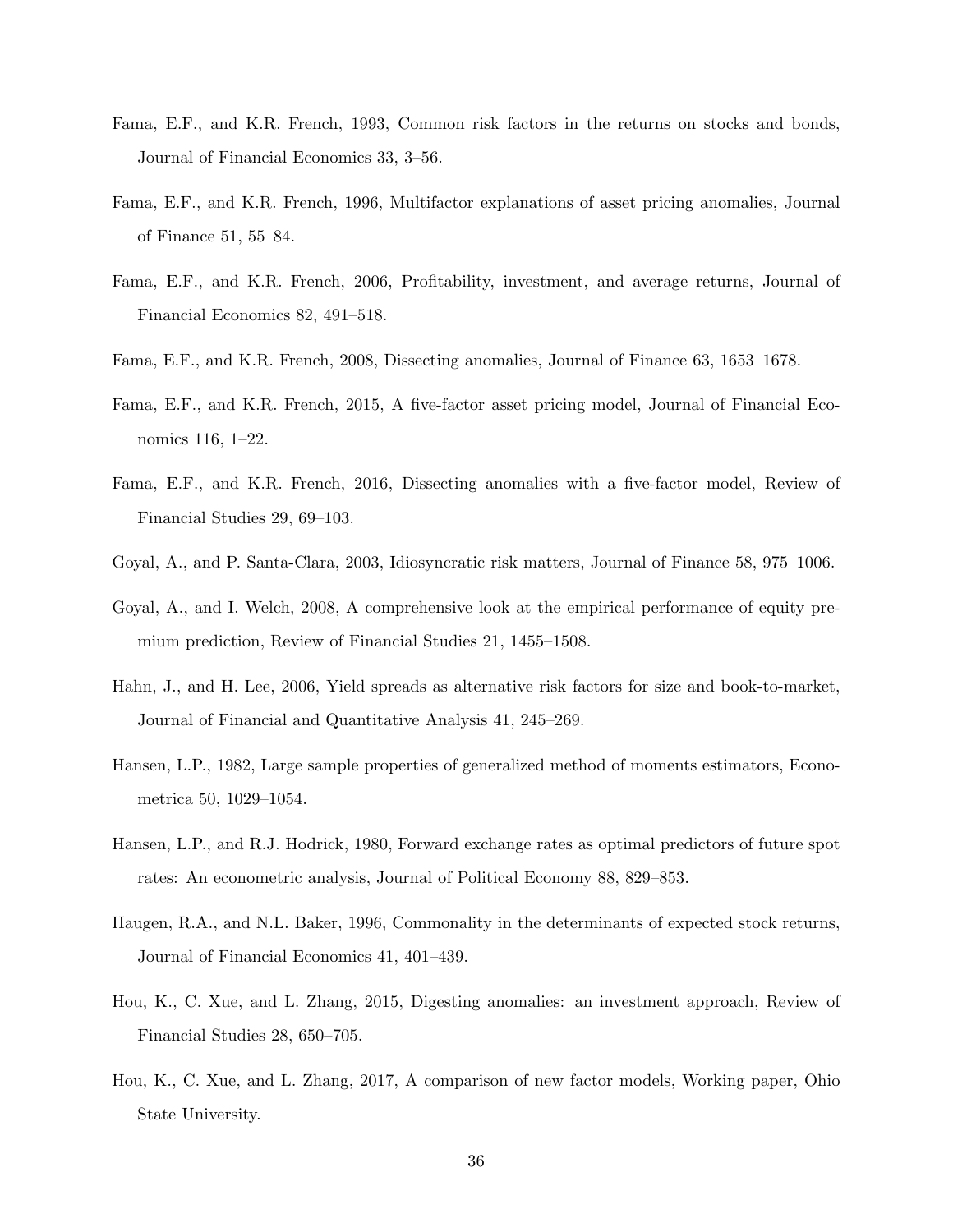- <span id="page-39-7"></span>Jagannathan, R., and Y. Wang, 2007, Lazy investors, discretionary consumption, and the crosssection of stock returns, Journal of Finance 62, 1623–1661.
- <span id="page-39-11"></span>Jagannathan, R., and Z. Wang, 1996, The conditional CAPM and the cross-section of expected returns, Journal of Finance 51, 3–53.
- <span id="page-39-5"></span>Jagannathan, R., and Z. Wang, 1998, An asymptotic theory for estimating beta-pricing models using cross-sectional regressions, Journal of Finance 53, 1285–1309.
- <span id="page-39-2"></span>Jegadeesh, N., and J. Livnat, 2006, Revenue surprises and stock returns, Journal of Accounting and Economics 41, 147–171.
- <span id="page-39-4"></span>Jegadeesh, N., and S. Titman, 1993, Returns to buying winners and selling losers: Implications for stock market efficiency, Journal of Finance 48, 65–91.
- <span id="page-39-8"></span>Kan, R., C. Robotti, and J. Shanken, 2013, Pricing model performance and the two-pass crosssectional regression methodology, Journal of Finance 68, 2617–2649.
- <span id="page-39-10"></span>Keim, D.B., and R.F. Stambaugh, 1986, Predicting returns in the stock and bond markets, Journal of Financial Economics 17, 357–390.
- <span id="page-39-12"></span>Lettau, M., and S.C. Ludvigson, 2001, Resurrecting the (C)CAPM: A cross sectional test when risk premia are time-varying, Journal of Political Economy 109, 1238–1287.
- <span id="page-39-6"></span>Lewellen, J., S. Nagel, and J. Shanken, 2010, A skeptical appraisal of asset-pricing tests, Journal of Financial Economics 96, 175–194.
- <span id="page-39-0"></span>Lintner, J., 1965, The valuation of risk assets and the selection of risky investments in stock portfolios and capital budgets, Review of Economics and Statistics 47, 13–37.
- <span id="page-39-9"></span>Lioui, A., and P. Maio, 2014, Interest rate risk and the cross-section of stock returns, Journal of Financial and Quantitative Analysis 49, 483–511.
- <span id="page-39-3"></span>Lutzenberger, F.T., 2015, Multifactor models and their consistency with the ICAPM: Evidence from the European stock market, European Financial Management 21, 1014–1052.
- <span id="page-39-1"></span>Lyandres, E., L. Sun, and L. Zhang, 2008, The new issues puzzle: Testing the investment-based explanation, Review of Financial Studies 21, 2825–2855.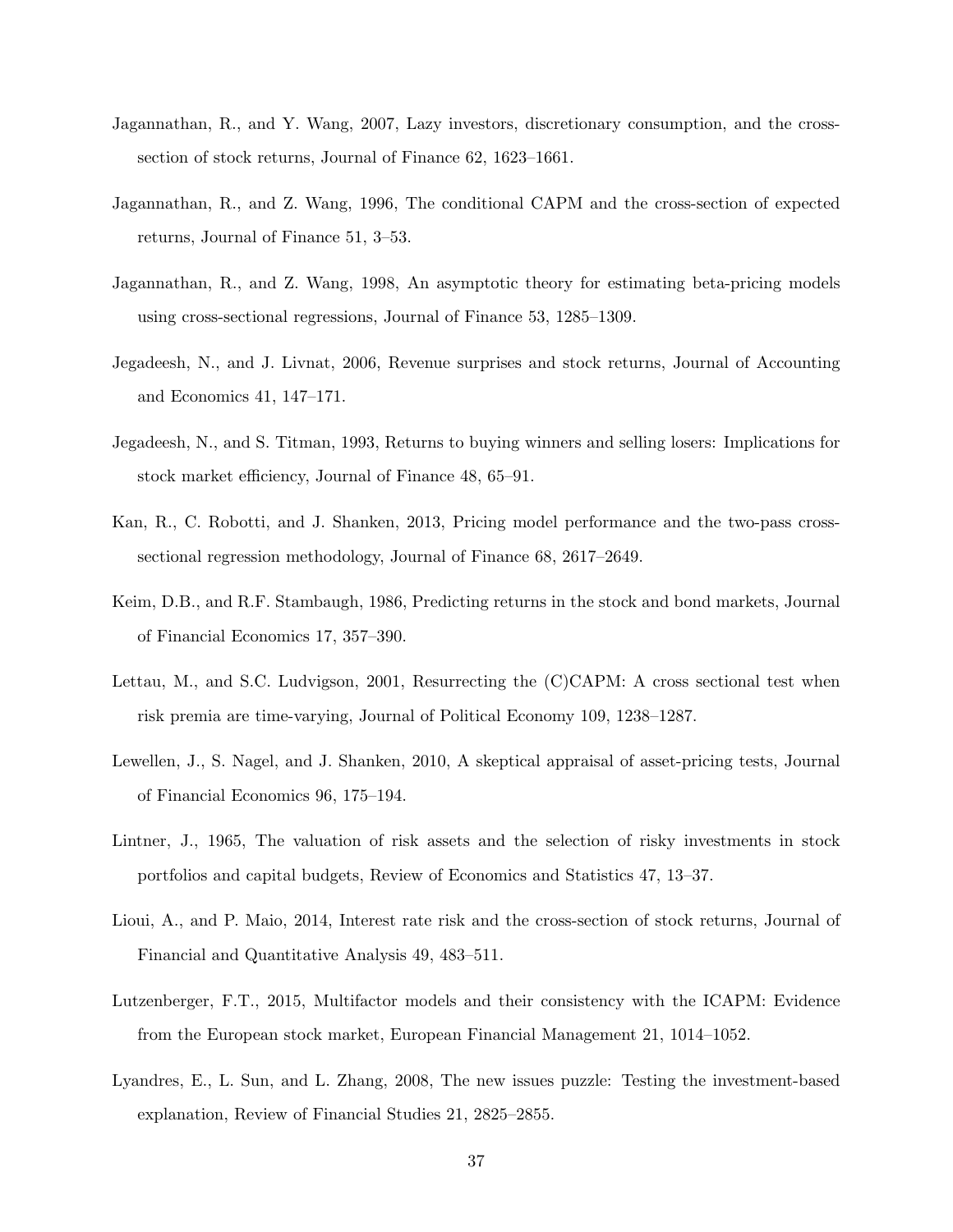- <span id="page-40-9"></span>Maio, P., 2013a, Intertemporal CAPM with conditioning variables, Management Science 59, 122– 141.
- <span id="page-40-7"></span>Maio, P., 2013b, Return decomposition and the Intertemporal CAPM, Journal of Banking and Finance 37, 4958–4972.
- Maio, P., 2013c, The "Fed model" and the predictability of stock returns, Review of Finance 17, 1489–1533.
- Maio, P., 2016, Cross-sectional return dispersion and the equity premium, Journal of Financial Markets 29, 87–109.
- <span id="page-40-4"></span>Maio, P., 2017, Do equity-based factors outperform other risk factors? Evidence from a large cross-section of stock returns, Working paper, Hanken School of Economics.
- <span id="page-40-3"></span>Maio, P., and P. Santa-Clara, 2012, Multifactor models and their consistency with the ICAPM, Journal of Financial Economics 106, 586–613.
- <span id="page-40-5"></span>Maio, P., and P. Santa-Clara, 2017, Short-term interest rates and stock market anomalies, Journal of Financial and Quantitative Analysis 52, 927–961.
- <span id="page-40-2"></span><span id="page-40-1"></span>Merton, R.C., 1973, An intertemporal capital asset pricing model, Econometrica 41, 867–887.
- Miller, M.H., and F. Modigliani, 1961, Dividend policy, growth, and the valuation of shares, Journal of Business 34, 411–433.
- <span id="page-40-12"></span><span id="page-40-10"></span>Neuberger, A., 2012, Realized skewness, Review of Financial Studies 25, 3423–3455.
- Newey, W.K., and K.D. West, 1987, A simple, positive semi-definite, heteroskedasticity and autocorrelation consistent covariance matrix, Econometrica 55, 703–708.
- <span id="page-40-0"></span>Novy-Marx, R., 2013, The other side of value: The gross profitability premium, Journal of Financial Economics 108, 1–28.
- <span id="page-40-11"></span>Paye, B.S., 2012, 'Déjà vol': Predictive regressions for aggregate stock market volatility using macroeconomic variables, Journal of Financial Economics 106, 527–546.
- <span id="page-40-8"></span><span id="page-40-6"></span>Pennacchi, G., 2008, Theory of asset pricing, Pearson Addison Wesley.
- Petkova, R., 2006, Do the Fama-French factors proxy for innovations in predictive variables? Journal of Finance 61, 581–612.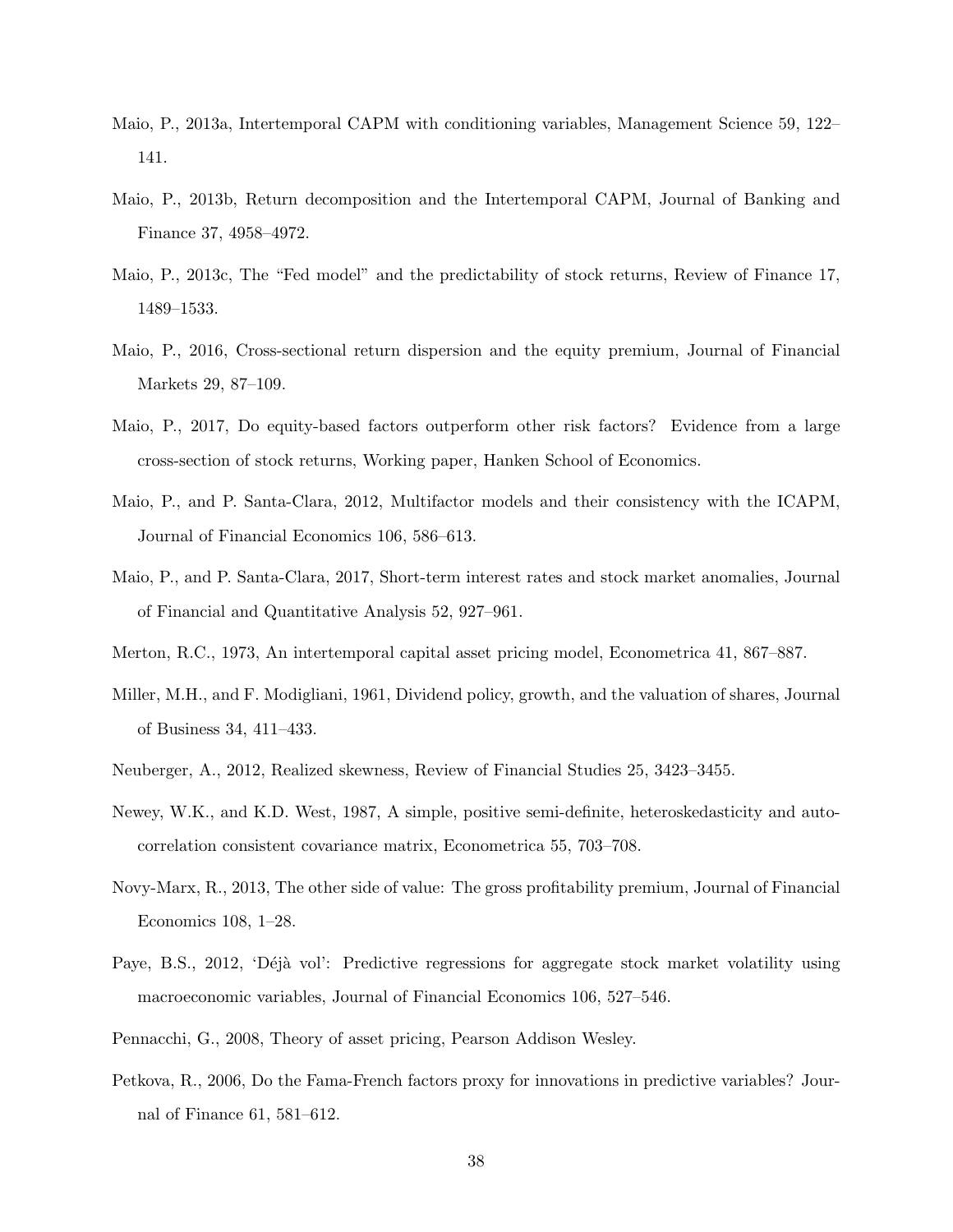- <span id="page-41-7"></span>Pontiff, J., and A. Woodgate, 2008, Share issuance and cross-sectional returns, Journal of Finance 63, 921–945.
- <span id="page-41-6"></span>Richardson, S.A., R.G. Sloan, M.T. Soliman, and I. Tuna, 2005, Accrual reliability, earnings persistence and stock prices, Journal of Accounting and Economics 39, 437–485.
- <span id="page-41-3"></span>Roll, R., 1977, A critique of the asset pricing theory's tests: Part I: On past and potential testability of the theory, Journal of Financial Economics 4, 129–176.
- <span id="page-41-4"></span>Rosenberg, B., K. Reid, and R. Lanstein, 1985, Persuasive evidence of market inefficiency, Journal of Portfolio Management 11, 9–17.
- <span id="page-41-9"></span><span id="page-41-8"></span>Shanken, J., 1992, On the estimation of beta pricing models, Review of Financial Studies 5, 1–34.
- Shanken, J., and G. Zhou, 2007, Estimating and testing beta pricing models: Alternative methods and their performance in simulations, Journal of Financial Economics 84, 40–86.
- <span id="page-41-0"></span>Sharpe, W.F., 1964, Capital asset prices: A theory of market equilibrium under conditions of risk, Journal of Finance 19, 425–442.
- <span id="page-41-11"></span>Sizova, N., 2013, Long-horizon return regressions with historical volatility and other long-memory variables, Journal of Business and Economic Statistics 31, 546–559.
- <span id="page-41-5"></span>Sloan, R.G., 1996, Do stock prices fully reflect information in accruals and cash flows about future earnings? Accounting Review 71, 289–315.
- <span id="page-41-10"></span><span id="page-41-1"></span>Stambaugh, R.F., 1999, Predictive regressions, Journal of Financial Economics 54, 375–421.
- Titman, S., K.C.J. Wei, and F. Xie, 2004, Capital investments and stock returns, Journal of Financial and Quantitative Analysis 39, 677–700.
- <span id="page-41-13"></span>Vassalou, M., 2003, News related to future GDP growth as a risk factor in equity returns, Journal of Financial Economics 68, 47–73.
- <span id="page-41-12"></span>Whitelaw, R.F., 1994, Time variations and covariations in the expectation and volatility of stock market returns, Journal of Finance 49, 515–541.
- <span id="page-41-2"></span>Xing, Y., 2008, Interpreting the value effect through the Q-theory: An empirical investigation, Review of Financial Studies 21, 1767–1795.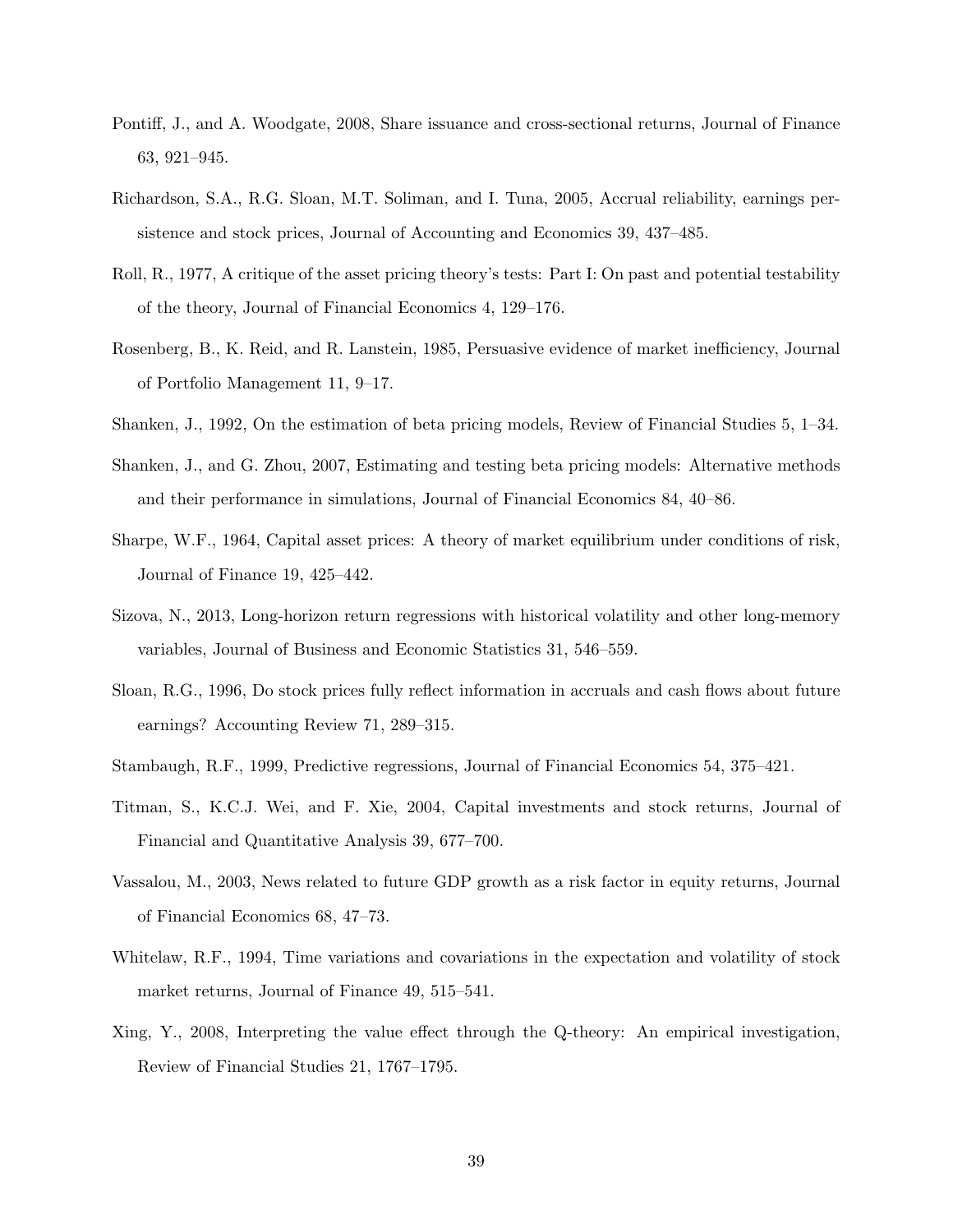### Table 1: Consistency of factors with the ICAPM

<span id="page-42-0"></span>This table reports the consistency of the factor risk prices from multifactor models with the ICAPM. The criteria represents the consistency in sign of the risk prices of the hedging factors with the corresponding predictive slopes in predictive multiple regressions of the state variables over the excess market return (Panel A) and the market variance (Panel B). CSMB,  $CHML, CRMW$ , and  $CCMA$  denote the Fama–French size, value, profitability, and investment factors, respectively.  $CHML^*$ , CUMD, and CPMU represent respectively the value, momentum, and profitability factors from Novy-Marx. CME, CIA, and CROE denote the Hou–Xue–Zhang size, investment, and profitability factors, respectively. A " $\checkmark$ " indicates that there is consistency in sign and both the risk price and slope are statistically significant. "×" means that either the slope or risk price estimates are not significant, or a situation in which both estimates are significant but have conflicting signs.

| Model | CSMB                 | CHML     | $CHML^*$ | CUMD | CPMU             | CME      | CIA      | CROE     | CRMW     | CCMA     |  |  |  |
|-------|----------------------|----------|----------|------|------------------|----------|----------|----------|----------|----------|--|--|--|
|       | Panel A $(r)$        |          |          |      |                  |          |          |          |          |          |  |  |  |
| NM4   | $\times$<br>$\times$ |          |          |      |                  |          |          |          |          |          |  |  |  |
| HXZ4  |                      |          |          |      |                  | $\times$ | $\times$ |          |          |          |  |  |  |
| FF5   |                      | $\times$ |          |      |                  |          |          |          |          | $\times$ |  |  |  |
| FF4   |                      |          |          |      |                  |          |          |          |          | $\times$ |  |  |  |
|       |                      |          |          |      | Panel B $(svar)$ |          |          |          |          |          |  |  |  |
| NM4   |                      |          |          |      | $\times$         |          |          |          |          |          |  |  |  |
| HXZ4  |                      |          |          |      |                  | $\times$ |          | $\times$ |          |          |  |  |  |
| FF5   |                      | $\times$ |          |      |                  |          |          |          | $\times$ |          |  |  |  |
| FF4   |                      |          |          |      |                  |          |          |          | $\times$ |          |  |  |  |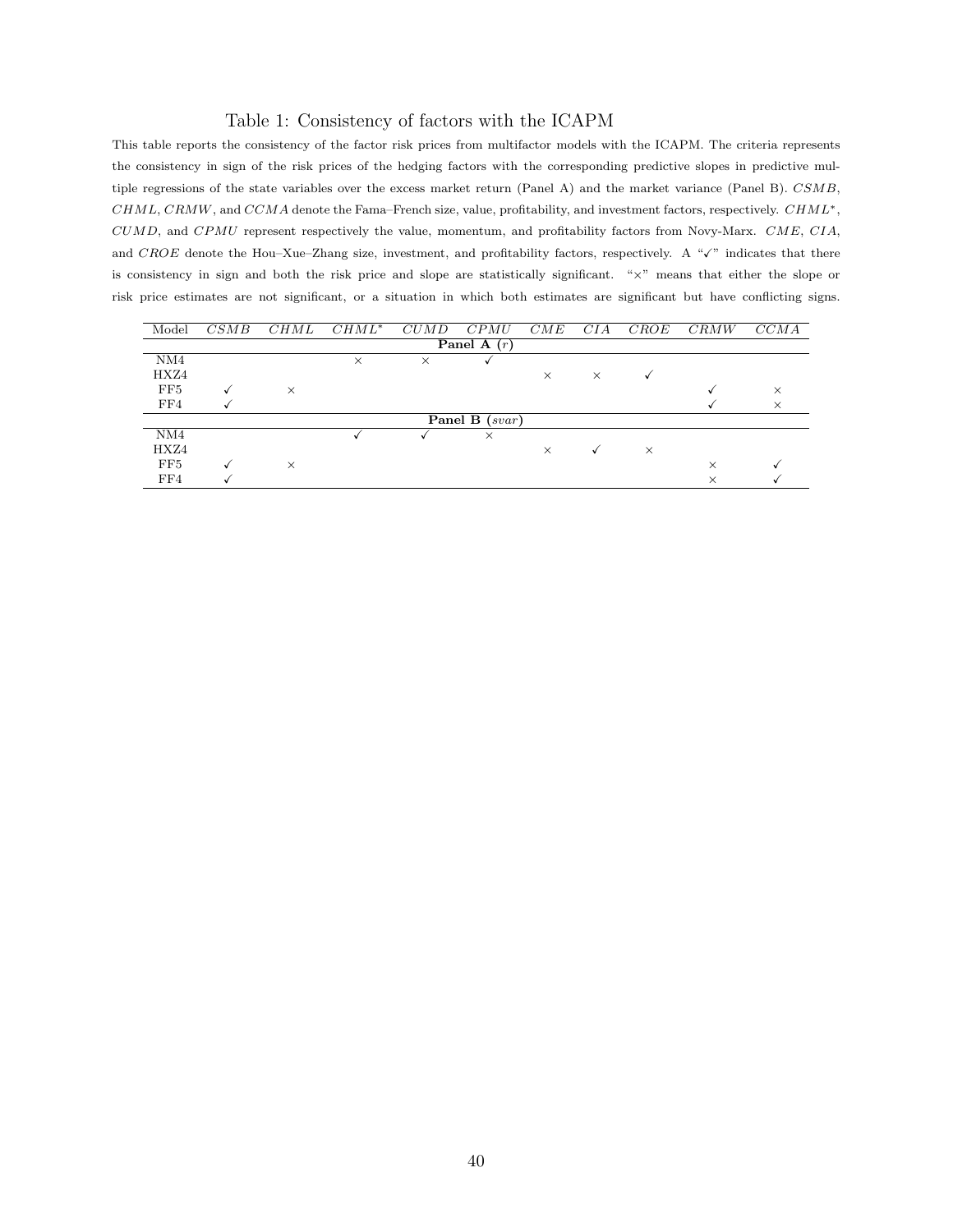| ؟<br>ڊ<br>ć<br>Ĭ |
|------------------|
| n mann i n<br>ı  |
| i<br>į           |
| ļ                |
|                  |
| Į                |

<span id="page-43-0"></span>This table reports the factor risk price estimates for alternative multifactor models based on the OLS (Panel A) and GLS (Panel B) cross-sectional regression approaches. The testing assets are decile portfolios sorted on size, book-to-market, momentum, return on equity, operating profitability, asset growth, accruals, and net share issues for a total of 80 portfolios. The factors of each model are included as testing assets.  $\lambda_{M}$ ,  $\lambda_{SMB}$ , and  $\lambda_{HML}$  denote the risk price estimates (in %) for the market, size, and value factors, respectively.  $\lambda_{HML^*}$ ,  $\lambda_{UMD}$ , and  $\lambda_{PMU}$  denote the value, momentum, and profitability factor risk prices from Novy-Marx.  $\lambda_{ME}$ ,  $\lambda_{IAB}$ , and  $\lambda_{ROE}$  represent the risk prices associated with the Hou-Xue-Zhang size, investment, and profitability factors, respectively.  $\lambda_{RMW}$  and  $\lambda_{CMA}$  denote the risk price estimates for the Fama–French profitability and investment factors. Below the risk price estimates are displayed *t*-statistics based on Shanken's standard errors (in parentheses). The column labeled  $R_{OLS}^2/R_{GLS}^2$  denotes This table reports the factor risk price estimates for alternative multifactor models based on the OLS (Panel A) and GLS (Panel B) cross-sectional regression approaches. The testing assets are decile portfolios sorted on size, book-to-market, momentum, return on equity, operating profitability, asset growth, accruals, and net share issues for a total of 80 portfolios. The factors of each model are included as testing assets.  $\lambda_{M}$ ,  $\lambda_{SMB}$ , and  $\lambda_{HML}$  denote the risk price estimates (in %) for the market, size, and value factors, respectively.  $\lambda_{HML^*}$ ,  $\lambda_{UMD}$ , and  $\lambda_{PMU}$  denote the value, momentum, and profitability factor risk prices from Novy-Marx.  $\lambda_{MEL}$ , and  $\lambda_{ROE}$  represent the risk prices associated with the Hou–Xue–Zhang size, investment, and profitability factors, respectively.  $\lambda_{RMW}$  and  $\lambda_{CMA}$  denote the risk price estimates for the Fama–French profitability and investment factors. Below the risk price estimates are displayed  $t$ -statistics based on Shanken's standard errors (in parentheses). The column labeled  $R_{OLS}^2/R_{CLS_S}^2$  denotes ectively. the cross-sectional OLS/GLS  $R^2$ . The sample is 1972:01–2012:12. Underlined and bold t-ratios denote statistical significance at the 5% and 1% levels, respectively. the cross-sectional

| OLS/GLS $R^2$ . The sample is 1972:01-2012:12. Underlined and bold t-ratios denote statistical significance at the 5% and 1% levels, respe | $/R^2_{GLS}$<br>$R_{OLS}^2/$ |              | $-0.37$     |                                                                                                                                                                                                                                                                                                                           | 0.65                  |                                               | 0.58 |        | 0.44 |                                                       | 0.30     |        |              | 0.48 | 0.17                  | $\frac{0}{1}$                                                                                                                                                                                                                                                                                                                                     |        | 0.98                  |                  | 0.99 |        |
|--------------------------------------------------------------------------------------------------------------------------------------------|------------------------------|--------------|-------------|---------------------------------------------------------------------------------------------------------------------------------------------------------------------------------------------------------------------------------------------------------------------------------------------------------------------------|-----------------------|-----------------------------------------------|------|--------|------|-------------------------------------------------------|----------|--------|--------------|------|-----------------------|---------------------------------------------------------------------------------------------------------------------------------------------------------------------------------------------------------------------------------------------------------------------------------------------------------------------------------------------------|--------|-----------------------|------------------|------|--------|
|                                                                                                                                            | $\lambda_{CMA}$              |              |             |                                                                                                                                                                                                                                                                                                                           |                       |                                               |      |        | 0.43 | (4.22)                                                | $0.21\,$ | (2.05) |              |      |                       |                                                                                                                                                                                                                                                                                                                                                   |        | 0.38                  | $(4.25)$<br>0.38 |      | (4.25) |
|                                                                                                                                            | $\lambda_{RMW}$              |              |             |                                                                                                                                                                                                                                                                                                                           |                       |                                               |      |        | 0.32 | $\begin{array}{c} (2.82) \\ 0.38 \end{array}$         |          | (3.26) |              |      |                       |                                                                                                                                                                                                                                                                                                                                                   |        | 0.30                  | (2.90)           |      | (2.90) |
|                                                                                                                                            | $\lambda_{ROE}$              |              |             |                                                                                                                                                                                                                                                                                                                           |                       |                                               | 0.51 | (3.76) |      |                                                       |          |        |              |      |                       | 0.58                                                                                                                                                                                                                                                                                                                                              | (4.89) |                       |                  |      |        |
|                                                                                                                                            | $\lambda_{IA}$               |              |             |                                                                                                                                                                                                                                                                                                                           |                       |                                               | 0.35 | (3.34) |      |                                                       |          |        |              |      |                       | 0.45                                                                                                                                                                                                                                                                                                                                              | (5.27) |                       |                  |      |        |
|                                                                                                                                            | $\lambda_{M E}$              |              |             |                                                                                                                                                                                                                                                                                                                           |                       |                                               | 0.28 | (1.85) |      |                                                       |          |        |              |      |                       | 0.30                                                                                                                                                                                                                                                                                                                                              | (2.13) |                       |                  |      |        |
|                                                                                                                                            | $\lambda_{PMU}$              | Panel A: OLS |             |                                                                                                                                                                                                                                                                                                                           |                       | $\begin{array}{c} 0.12 \\ (1.30) \end{array}$ |      |        |      |                                                       |          |        | Panel B: GLS |      | $\binom{0.27}{5.11}$  |                                                                                                                                                                                                                                                                                                                                                   |        |                       |                  |      |        |
|                                                                                                                                            | $\lambda_{UMD}$              |              |             |                                                                                                                                                                                                                                                                                                                           | $\frac{0.45}{(3.22)}$ |                                               |      |        |      |                                                       |          |        |              |      | $\frac{0.62}{(4.73)}$ |                                                                                                                                                                                                                                                                                                                                                   |        |                       |                  |      |        |
|                                                                                                                                            | $\lambda_{HML^*}$            |              |             |                                                                                                                                                                                                                                                                                                                           | $\binom{0.32}{3.61}$  |                                               |      |        |      |                                                       |          |        |              |      | $\frac{0.43}{(6.38)}$ |                                                                                                                                                                                                                                                                                                                                                   |        |                       |                  |      |        |
|                                                                                                                                            | $\lambda_{HML}$              |              |             |                                                                                                                                                                                                                                                                                                                           |                       |                                               |      |        | 0.13 | (0.83)                                                |          |        |              |      |                       |                                                                                                                                                                                                                                                                                                                                                   |        | $\frac{0.40}{(2.96)}$ |                  |      |        |
|                                                                                                                                            | $\lambda_{SMB}$              |              |             |                                                                                                                                                                                                                                                                                                                           |                       |                                               |      |        |      | $\begin{array}{c} 0.20 \\ (1.41) \\ 0.18 \end{array}$ |          | (1.28) |              |      |                       |                                                                                                                                                                                                                                                                                                                                                   |        |                       | $0.33$<br>$0.33$ |      | (1.63) |
|                                                                                                                                            | $\lambda_M$                  |              | 0.49        | $\begin{array}{l} (2,32) \\ (3,51) \\ (4,42) \\ (5,44) \\ (6,45) \\ (7,45) \\ (8,45) \\ (9,45) \\ (1,2,2) \\ (1,2,2) \\ (1,2,2) \\ (1,2,2) \\ (1,2,2) \\ (1,2,2) \\ (1,2,2) \\ (1,2,2) \\ (1,2,2) \\ (1,2,2) \\ (1,2,2) \\ (1,2,2) \\ (1,2,2) \\ (1,2,2) \\ (1,2,2) \\ (1,2,2) \\ (1,2,2) \\ (1,2,2) \\ (1,2,2) \\ (1,2,$ |                       |                                               |      |        |      |                                                       | $0.46\,$ | (2.18) |              | 0.48 |                       | $\begin{array}{l} (2,28) \\ (3,48) \\ (4,8) \\ (5,6) \\ (6,7) \\ (7,8) \\ (8,8) \\ (9,6) \\ (1,6) \\ (1,6) \\ (1,6) \\ (1,6) \\ (1,6) \\ (1,6) \\ (1,6) \\ (1,6) \\ (1,6) \\ (1,6) \\ (1,6) \\ (1,6) \\ (1,6) \\ (1,6) \\ (1,6) \\ (1,6) \\ (1,6) \\ (1,6) \\ (1,6) \\ (1,6) \\ (1,6) \\ (1,6) \\ (1,6) \\ (1,6) \\ (1,6) \\ (1,6) \\ (1,6) \\ ($ |        |                       |                  |      |        |
|                                                                                                                                            |                              |              | <b>CAPM</b> |                                                                                                                                                                                                                                                                                                                           | NM4                   |                                               | HXZ4 |        | FF5  |                                                       | FF4      |        |              | NEWO | NM4                   | HXZ4                                                                                                                                                                                                                                                                                                                                              |        | FF5                   |                  | FF4  |        |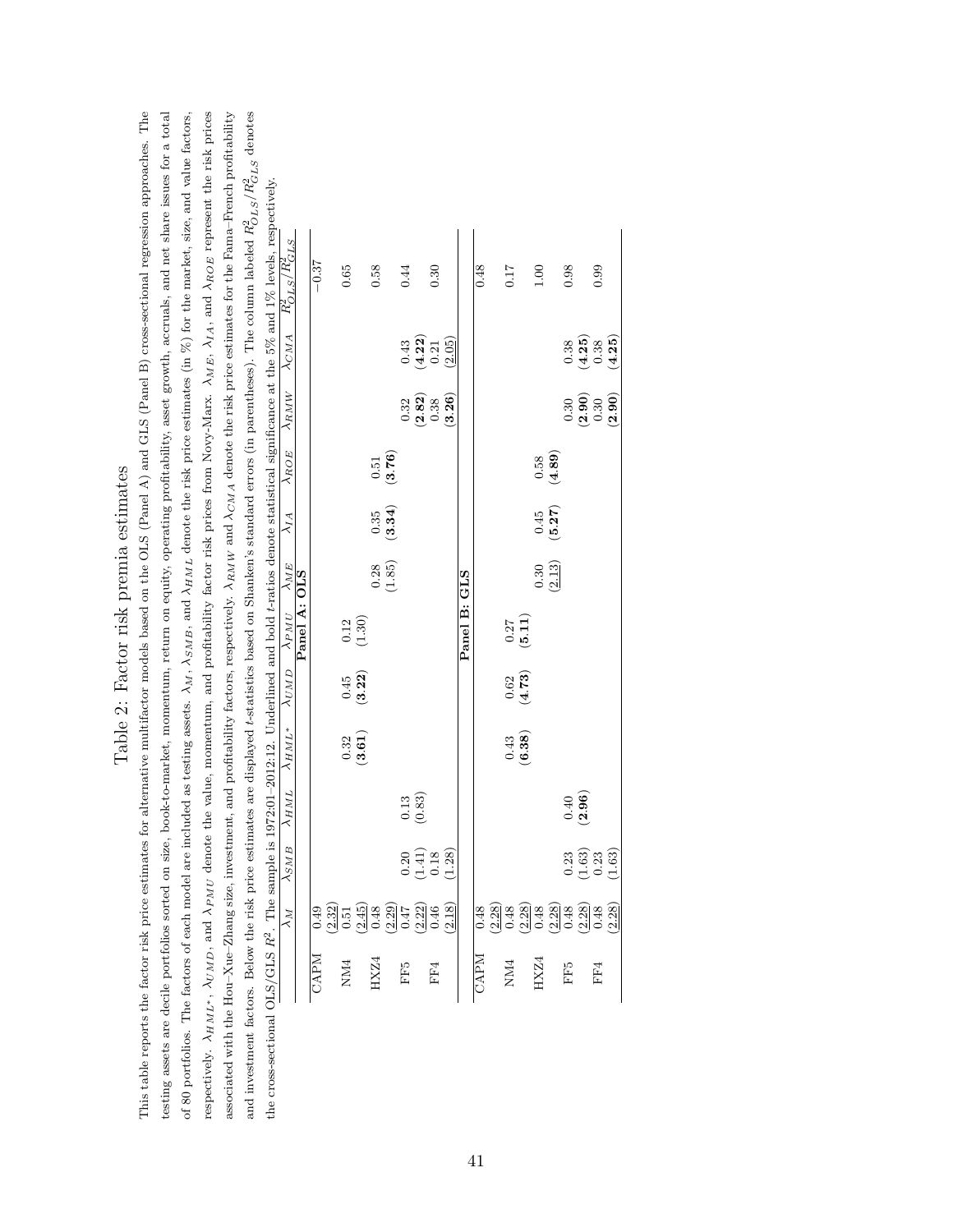#### Table 3: Predictive regressions for equity premium

<span id="page-44-0"></span>This table reports the results associated with multiple long-horizon predictive regressions for the excess stock market return, at horizons of 1, 3, 12, 24, 36, and 48 months ahead. The predictors are state variables associated with alternative equity factors. CSMB, CHML, CRMW, and CCMA denote the Fama–French size, value, profitability, and investment factors, respectively (FF4, FF5). CHML∗, CUMD, and CPMU represent respectively the value, momentum, and profitability factors from Novy-Marx (NM4). CME, CIA, and CROE denote the Hou–Xue–Zhang size, investment, and profitability factors, respectively (HXZ4). The original sample is 1976:12-2012:12, and  $q$  observations are lost in each of the respective  $q$ -horizon regressions. For each regression, in line 1 are reported the slope estimates whereas line 2 presents Newey–West t-ratios (in parentheses) computed with  $q - 1$  lags. t-ratios marked with \* and \*\* denote statistical significance at the 5% and 1% levels, respectively. Slope estimates marked with \* and \*\* denote statistical significance at the 5% and 1% levels, respectively, based on the empirical p-values from a bootstrap simulation.  $R^2$  denotes the adjusted coefficient of determination.

| $\rm Model$    | $CSMB$     | $\mathcal{CHML}$ | $\mathcal{CHML}^*$ | $CUMD$         | $CPMU$             | $CME$     | CIA           | CROE                     | $\mathcal{CRMW}$  | $CCMA$      | $\mathbb{R}^2$ |
|----------------|------------|------------------|--------------------|----------------|--------------------|-----------|---------------|--------------------------|-------------------|-------------|----------------|
|                |            |                  |                    |                | Panel A $(q = 1)$  |           |               |                          |                   |             |                |
| $\mathrm{NM}4$ |            |                  | $0.01\,$           | $\!-0.02\!$    | $\rm 0.03$         |           |               |                          |                   |             | $0.01\,$       |
|                |            |                  | (0.62)             | $(-2.07^*)$    | (1.85)             |           |               |                          |                   |             |                |
| HXZ4           |            |                  |                    |                |                    | $-0.01$   | $0.02\,$      | $-0.01$                  |                   |             | $-0.00$        |
|                |            |                  |                    |                |                    | $(-0.75)$ | (1.03)        | $(-0.40)$                |                   |             |                |
| $\rm FF5$      | $-0.00$    | $-0.00$          |                    |                |                    |           |               |                          | $0.01\,$          | $0.00\,$    | $-0.00$        |
|                | $(-0.07)$  | $(-0.09)$        |                    |                |                    |           |               |                          | (0.92)            | (0.21)      |                |
| ${\rm FF4}$    | $\!-0.00$  |                  |                    |                |                    |           |               |                          | $0.01\,$          | $0.00\,$    | $-0.00$        |
|                | $(-0.08)$  |                  |                    |                |                    |           |               |                          | (0.98)            | (0.23)      |                |
|                |            |                  |                    |                | Panel B $(q = 3)$  |           |               |                          |                   |             |                |
| $\mathrm{NM}4$ |            |                  | $0.03\,$           | $-0.07*$       | $0.10\,$           |           |               |                          |                   |             | $\rm 0.03$     |
|                |            |                  | (0.74)             | $(-2.30^*)$    | $(2.42^*)$         |           |               |                          |                   |             |                |
| ${\rm HXZ4}$   |            |                  |                    |                |                    | $-0.03$   | 0.06          | $-0.01$                  |                   |             | $0.01\,$       |
|                |            |                  |                    |                |                    | $(-1.05)$ | (1.21)        | $(-0.24)$                |                   |             |                |
| $\rm FF5$      | $\!-0.00$  | $0.00\,$         |                    |                |                    |           |               |                          | $0.05\,$          | $0.01\,$    | $0.00\,$       |
|                | $(-0.21)$  | (0.09)           |                    |                |                    |           |               |                          | (1.55)            | (0.14)      |                |
| ${\rm FF4}$    | $-0.00$    |                  |                    |                |                    |           |               |                          | $0.05\,$          | $0.01\,$    | $0.01\,$       |
|                | $(-0.19)$  |                  |                    |                |                    |           |               |                          | (1.63)            | (0.31)      |                |
|                |            |                  |                    |                | Panel C $(q = 12)$ |           |               |                          |                   |             |                |
| $\mathrm{NM}4$ |            |                  | $0.08\,$           | $-0.15^{\ast}$ | $0.37*$            |           |               |                          |                   |             | $\rm 0.08$     |
|                |            |                  | (0.65)             | $(-1.22)$      | $(2.54^{*})$       |           |               |                          |                   |             |                |
| ${\rm HXZ4}$   |            |                  |                    |                |                    | $-0.01$   | $0.18^{\ast}$ | $0.16\ensuremath{^\ast}$ |                   |             | $0.06\,$       |
|                |            |                  |                    |                |                    | $(-0.12)$ | (1.06)        | (1.10)                   |                   |             |                |
| $\rm FF5$      | $\rm 0.02$ | $0.13\,$         |                    |                |                    |           |               |                          | $0.32^{\ast\ast}$ | $\!-0.11\!$ | $0.10\,$       |
|                | (0.34)     | (1.01)           |                    |                |                    |           |               |                          | $(2.55^*)$        | $(-0.61)$   |                |
| ${\rm FF4}$    | $\,0.04\,$ |                  |                    |                |                    |           |               |                          | $0.30**$          | 0.00        | 0.08           |
|                | (0.50)     |                  |                    |                |                    |           |               |                          | $(2.32^*)$        | (0.00)      |                |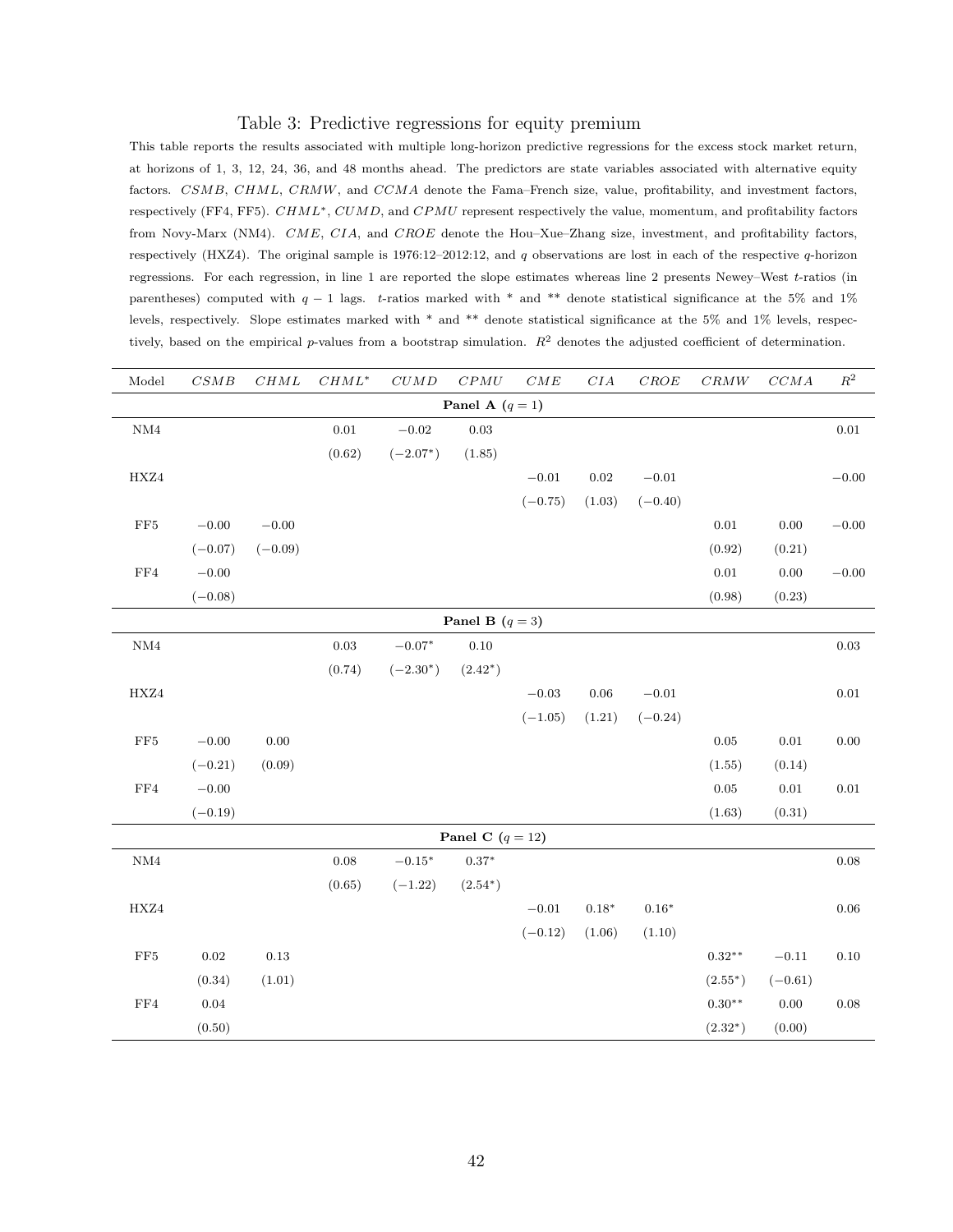| Model          | $CSMB$     | CHML      | $CHML^*$ | $CUMD$    | $CPMU$                    | $CME$    | $CIA$      | CROE              | $\mathcal{CRMW}$ | $CCMA$      | $\mathbb{R}^2$ |
|----------------|------------|-----------|----------|-----------|---------------------------|----------|------------|-------------------|------------------|-------------|----------------|
|                |            |           |          |           | Panel D $(q = 24)$        |          |            |                   |                  |             |                |
| $\mathrm{NM}4$ |            |           | $0.12\,$ | $\!-0.10$ | $0.45*$                   |          |            |                   |                  |             | 0.06           |
|                |            |           | (0.41)   | $(-0.37)$ | $(2.03*)$                 |          |            |                   |                  |             |                |
| ${\rm HXZ4}$   |            |           |          |           |                           | $0.09\,$ | $0.18\,$   | $0.51^{\ast\ast}$ |                  |             | $0.14\,$       |
|                |            |           |          |           |                           | (1.04)   | (0.69)     | $(2.04^*)$        |                  |             |                |
| $\rm FF5$      | $0.08\,$   | $0.14\,$  |          |           |                           |          |            |                   | $0.46***$        | $-0.12$     | $0.11\,$       |
|                | (0.86)     | (0.62)    |          |           |                           |          |            |                   | $(2.01^*)$       | $(-0.50)$   |                |
| ${\rm FF4}$    | $\rm 0.09$ |           |          |           |                           |          |            |                   | $0.44***$        | $-0.01$     | $0.10\,$       |
|                | (0.86)     |           |          |           |                           |          |            |                   | (1.90)           | $(-0.04)$   |                |
|                |            |           |          |           | <b>Panel E</b> $(q = 36)$ |          |            |                   |                  |             |                |
| $\mathrm{NM}4$ |            |           | 0.16     | $0.13\,$  | $\rm 0.23$                |          |            |                   |                  |             | 0.02           |
|                |            |           | (0.34)   | (0.34)    | (0.71)                    |          |            |                   |                  |             |                |
| ${\rm HXZ4}$   |            |           |          |           |                           | $0.12\,$ | $\rm 0.19$ | $0.74***$         |                  |             | $0.17\,$       |
|                |            |           |          |           |                           | (0.93)   | (0.54)     | $(2.82**)$        |                  |             |                |
| $\rm FF5$      | $\rm 0.03$ | $0.13\,$  |          |           |                           |          |            |                   | $0.26\,$         | $\!-0.06$   | $\rm 0.03$     |
|                | (0.19)     | (0.40)    |          |           |                           |          |            |                   | (0.95)           | $(-0.20)$   |                |
| ${\rm FF4}$    | $0.04\,$   |           |          |           |                           |          |            |                   | 0.25             | $\rm 0.05$  | $\rm 0.02$     |
|                | (0.24)     |           |          |           |                           |          |            |                   | (0.97)           | (0.24)      |                |
|                |            |           |          |           | Panel F $(q = 48)$        |          |            |                   |                  |             |                |
| $\mathrm{NM}4$ |            |           | $0.01\,$ | $0.53***$ | $\!-0.11\!$               |          |            |                   |                  |             | $0.04\,$       |
|                |            |           | (0.02)   | (1.58)    | $(-0.27)$                 |          |            |                   |                  |             |                |
| ${\rm HXZ4}$   |            |           |          |           |                           | $0.11\,$ | $0.10\,$   | $0.77**$          |                  |             | $\rm 0.13$     |
|                |            |           |          |           |                           | (0.73)   | (0.26)     | $(3.42**)$        |                  |             |                |
| $\rm FF5$      | $0.04\,$   | $\!-0.09$ |          |           |                           |          |            |                   | $0.04\,$         | $-0.05$     | $-0.00$        |
|                | (0.21)     | $(-0.26)$ |          |           |                           |          |            |                   | (0.14)           | $(-0.19)$   |                |
| ${\rm FF4}$    | $\rm 0.03$ |           |          |           |                           |          |            |                   | $\rm 0.05$       | $\!-0.12\!$ | $-0.00$        |
|                | (0.13)     |           |          |           |                           |          |            |                   | (0.20)           | $(-0.47)$   |                |

Table 3: (continued)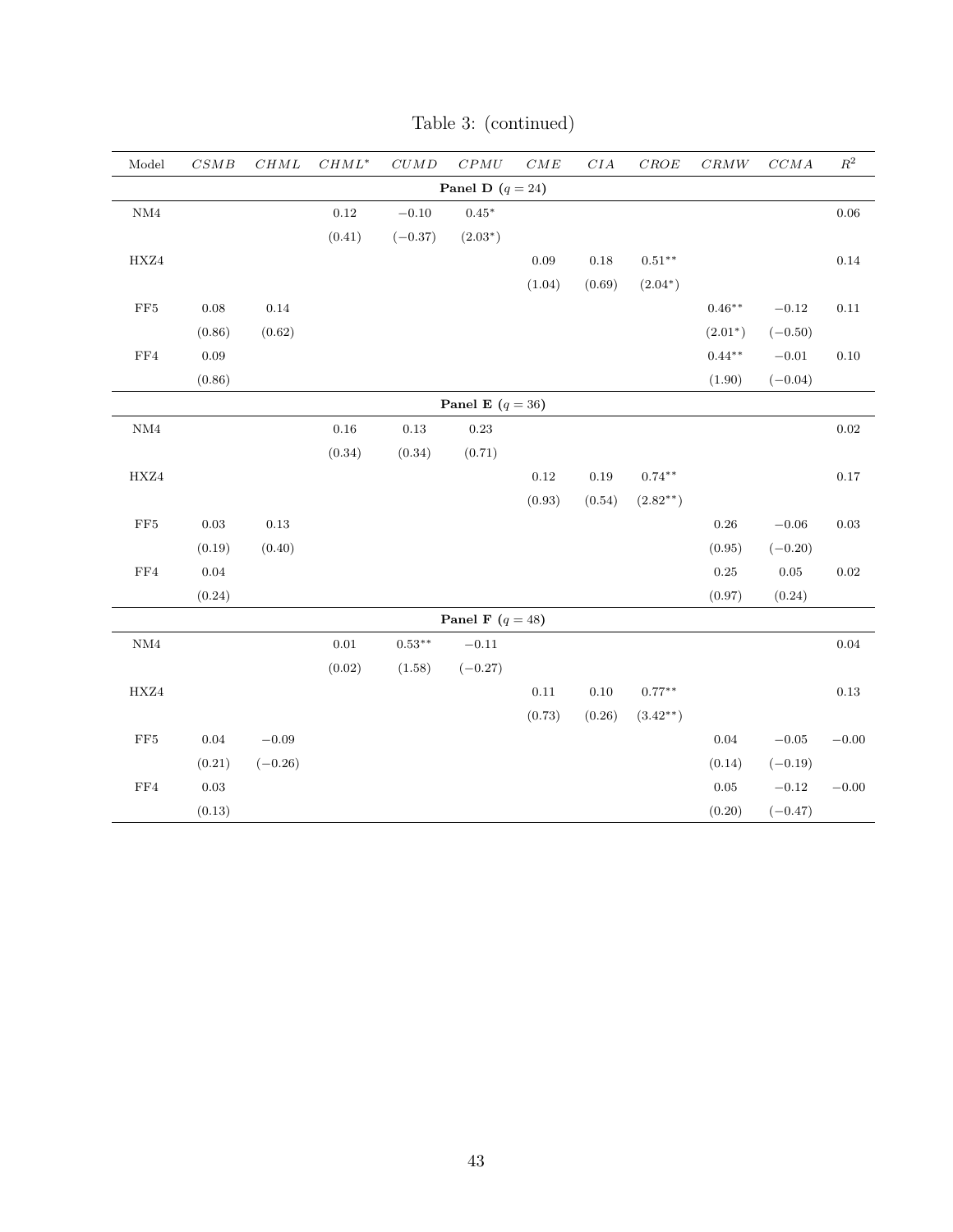|  | Table 4: Predictive regressions for stock market volatility |  |  |
|--|-------------------------------------------------------------|--|--|
|  |                                                             |  |  |

<span id="page-46-0"></span>

| This                    | table                    | reports                | Table 1. I redictive responsibility for stock matrice volatility<br>the<br>results | associated            | with                 |                      | multiple                     | long-horizon            | predictive           | regres-                       |            |
|-------------------------|--------------------------|------------------------|------------------------------------------------------------------------------------|-----------------------|----------------------|----------------------|------------------------------|-------------------------|----------------------|-------------------------------|------------|
| sions                   | the<br>for               | stock                  | market                                                                             | variance.             | In                   | everything           | $_{\text{else}}$<br>it       | identical<br>is         | to                   | Table<br>3 <sub>1</sub>       |            |
| Model                   | $\overline{CSMB}$        | CHML                   | $CHML^*$                                                                           | CUMD                  | CPMU                 | CME                  | $\overline{CIA}$             | CROE                    | CRMW                 | CCMA                          | $R^2$      |
| NM4                     |                          |                        | $-1.60**$                                                                          | 0.46                  | 0.63                 | Panel A $(q = 1)$    |                              |                         |                      |                               | 0.06       |
| ${\rm HXZ4}$            |                          |                        | $(-5.82**)$                                                                        | $(2.06^*)$            | $(2.29*)$            | $-0.14$              | $-1.73**$                    | 0.45                    |                      |                               |            |
|                         |                          |                        |                                                                                    |                       |                      | $(-1.28)$            | $(-5.59^{**})$               | (1.81)                  |                      |                               | $0.10\,$   |
| FF5                     | $-0.15$<br>$(-1.46)$     | $-0.54$<br>$(-2.05^*)$ |                                                                                    |                       |                      |                      |                              |                         | 0.45<br>$(2.01*)$    | $-0.47$<br>$(-1.14)$          | 0.07       |
| FF4                     | $-0.20$<br>$(-1.82)$     |                        |                                                                                    |                       |                      |                      |                              |                         | 0.55<br>$(2.44^*)$   | $-0.97*$<br>$(-3.82**)$       | 0.06       |
| NM4                     |                          |                        | $-4.60**$                                                                          | 1.21                  | 1.32                 | Panel B $(q = 3)$    |                              |                         |                      |                               | 0.07       |
|                         |                          |                        | $(-4.04**)$                                                                        | (1.30)                | (1.16)               |                      |                              |                         |                      |                               |            |
| HXZ4                    |                          |                        |                                                                                    |                       |                      | $-0.35$<br>$(-0.87)$ | $-5.31***$<br>$(-3.94**)$    | 1.11<br>(1.09)          |                      |                               | 0.13       |
| FF5                     | $-0.43$                  | $-1.36$                |                                                                                    |                       |                      |                      |                              |                         | 1.00                 | $-1.78$                       | 0.08       |
| FF4                     | $(-1.12)$<br>$\!-0.56\!$ | $(-1.15)$              |                                                                                    |                       |                      |                      |                              |                         | (1.11)<br>1.24       | $(-0.93)$<br>$-3.01**$        | 0.07       |
|                         | $(-1.33)$                |                        |                                                                                    |                       |                      |                      |                              |                         | (1.35)               | $(-2.74**)$                   |            |
| $\overline{\text{NM4}}$ |                          |                        | $-15.06**$                                                                         | $-0.64$               | $-1.06$              | Panel C $(q = 12)$   |                              |                         |                      |                               | 0.07       |
|                         |                          |                        | $(-2.27^*)$                                                                        | $(-0.12)$             | $(-0.15)$            | $-2.01$              | $-19.99**$                   | $-1.44$                 |                      |                               |            |
| HXZ4                    |                          |                        |                                                                                    |                       |                      | $(-1.02)$            | $(-3.09**)$                  | $(-0.26)$               |                      |                               | 0.18       |
| FF5                     | $-2.64$<br>$(-1.22)$     | $-1.05$<br>$(-0.17)$   |                                                                                    |                       |                      |                      |                              |                         | $-1.93$<br>$(-0.39)$ | $-10.56$<br>$(-1.08)$         | 0.10       |
| FF4                     | $-2.75\,$<br>$(-1.21)$   |                        |                                                                                    |                       |                      |                      |                              |                         | $-1.78$<br>$(-0.34)$ | $-11.47**$<br>$(-1.97^*)$     | $0.11\,$   |
|                         |                          |                        |                                                                                    |                       |                      | Panel D $(q = 24)$   |                              |                         |                      |                               |            |
| NM4                     |                          |                        | $-5.02*$<br>$(-1.26)$                                                              | $-3.13*$<br>$(-0.82)$ | $-1.24$<br>$(-0.32)$ |                      |                              |                         |                      |                               | 0.08       |
| HXZ4                    |                          |                        |                                                                                    |                       |                      | $-3.80$<br>$(-0.78)$ | $-38.42**$<br>$(-3.58**)$    | $-11.57*$<br>$(-0.81)$  |                      |                               | $\rm 0.23$ |
| FF5                     | $-5.04$                  | 11.17                  |                                                                                    |                       |                      |                      |                              |                         | $-7.33$              | $-32.89**$                    | 0.16       |
| FF4                     | $(-0.95)$<br>$-3.81$     | (0.83)                 |                                                                                    |                       |                      |                      |                              |                         | $(-0.61)$<br>$-8.60$ | $(-1.98^*)$<br>$-23.67**$     | 0.14       |
|                         | $(-0.68)$                |                        |                                                                                    |                       |                      |                      |                              |                         | $(-0.80)$            | $(-2.21^{*})$                 |            |
| NM4                     |                          |                        | $-27.99*$                                                                          | $-36.09**$            | $-0.79$              | Panel E $(q = 36)$   |                              |                         |                      |                               | 0.09       |
|                         |                          |                        | $(-0.90)$                                                                          | $(-1.45)$             | $(-0.03)$            |                      |                              |                         |                      |                               |            |
| HXZ4                    |                          |                        |                                                                                    |                       |                      | $-3.50$<br>$(-0.36)$ | $-52.48**$<br>$(-3.56^{**})$ | $-25.20**$<br>$(-1.24)$ |                      |                               | 0.24       |
| $\rm FF5$               | $-3.90$                  | $31.50**$              |                                                                                    |                       |                      |                      |                              |                         | $-5.14$              | $-60.66**$                    | 0.21       |
| FF4                     | $(-0.42)$<br>$-0.34$     | (1.48)                 |                                                                                    |                       |                      |                      |                              |                         | $(-0.33)$<br>$-8.53$ | $(-2.92**)$<br>$-35.03**$     | 0.14       |
|                         | $(-0.03)$                |                        |                                                                                    |                       |                      |                      |                              |                         | $(-0.78)$            | $(-2.50^*)$                   |            |
| NM4                     |                          |                        | $-28.17*$                                                                          | $-71.60**$            | Panel F<br>18.29     | $(q = 48)$           |                              |                         |                      |                               | 0.13       |
|                         |                          |                        | $(-0.60)$                                                                          | $(-2.09^*)$           | (0.50)               |                      |                              |                         |                      |                               |            |
| HXZ4                    |                          |                        |                                                                                    |                       |                      | 1.00<br>(0.06)       | $-58.62**$<br>$(-2.67**)$    | $-30.42**$<br>$(-1.27)$ |                      |                               | 0.17       |
| FF5                     | 0.64                     | $51.81**$              |                                                                                    |                       |                      |                      |                              |                         | 4.98                 | $-81.87**$                    | 0.23       |
| ${\rm FF4}$             | (0.05)<br>6.25           | $(2.11^{*})$           |                                                                                    |                       |                      |                      |                              |                         | (0.28)<br>$-1.29$    | $(-3.71^{**})$<br>$-38.25***$ | $0.09\,$   |

 $(-0.37)$   $(-1.80)$   $(-1.80)$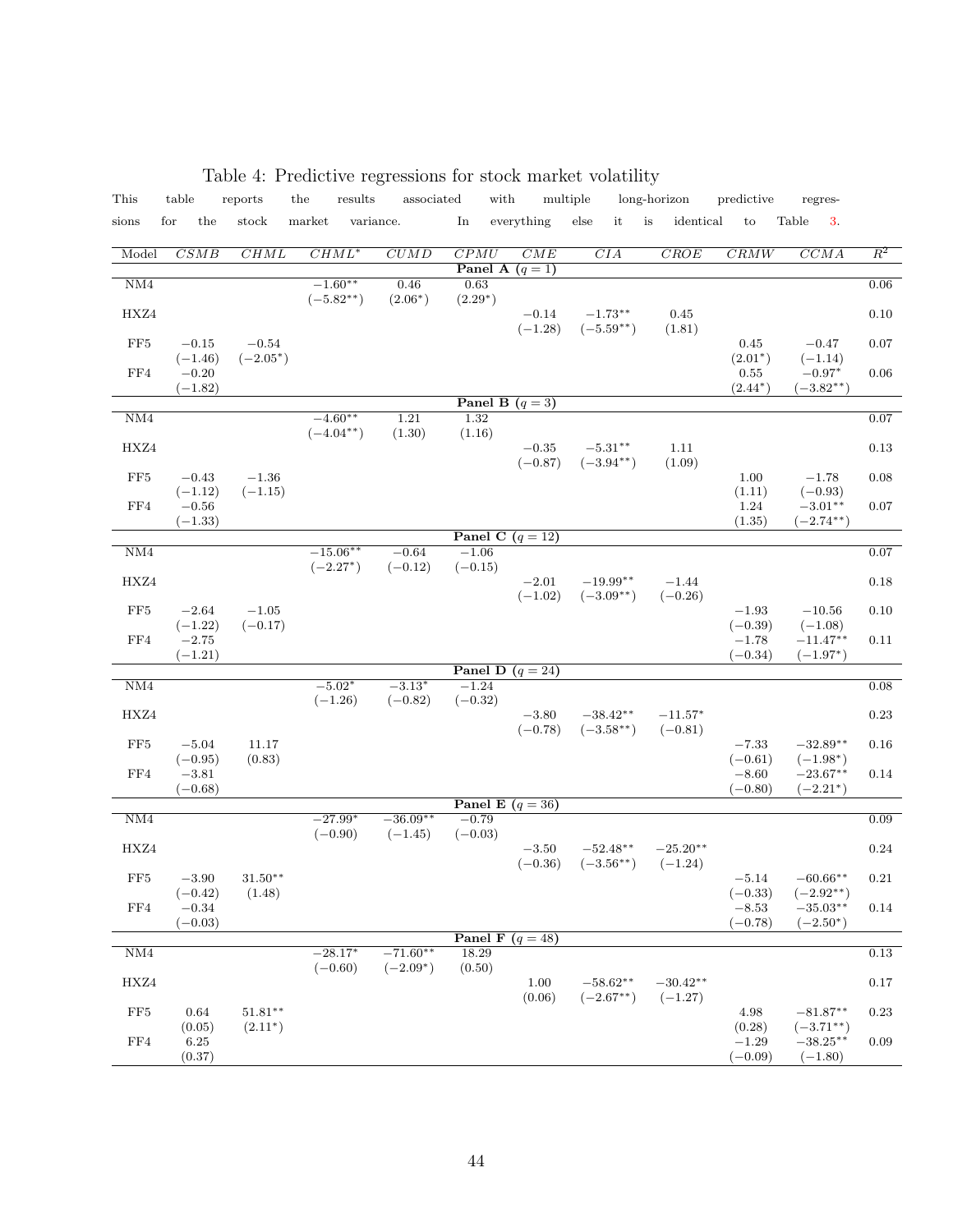<span id="page-47-0"></span>

| This                    | table                | reports   | results<br>the      | associated               | with                       | multiple   |            | long-horizon        | predictive           | regressions        |                |
|-------------------------|----------------------|-----------|---------------------|--------------------------|----------------------------|------------|------------|---------------------|----------------------|--------------------|----------------|
| f <sub>or</sub>         | the<br>growth        | in        | industrial          | production.              | In                         | everything | else       | it<br>$\mathrm{is}$ | identical<br>to      | Table              | 3 <sub>1</sub> |
| Model                   | CSMB                 | CHML      | $\overline{CHML^*}$ | $\overline{CUMD}$        | $\overline{CPMU}$          | CME        | CIA        | CROE                | CRMW                 | CCMA               | $R^2$          |
|                         |                      |           |                     |                          | Panel A $(q = 1)$          |            |            |                     |                      |                    |                |
| NM4                     |                      |           | 0.00<br>$(2.03^*)$  | $-0.00$<br>$(-2.16^{*})$ | $-0.00$<br>$(-0.07)$       |            |            |                     |                      |                    | 0.01           |
| HXZ4                    |                      |           |                     |                          |                            | $-0.00$    | $0.01*$    | $-0.00$             |                      |                    | 0.03           |
| $\rm FF5$               | $-0.00$              | $-0.00$   |                     |                          |                            | $(-1.66)$  | $(2.94**)$ | $(-1.84)$           | $-0.00$              | 0.01               | 0.01           |
| FF4                     | $(-1.53)$<br>$-0.00$ | $(-0.72)$ |                     |                          |                            |            |            |                     | $(-1.80)$<br>$-0.00$ | (1.91)<br>$0.01\,$ | $\rm 0.02$     |
|                         | $(-1.64)$            |           |                     |                          | Panel B $(q = 3)$          |            |            |                     | $(-1.75)$            | $(2.30^*)$         |                |
| NM4                     |                      |           | 0.01                | $-0.01*$                 | 0.00                       |            |            |                     |                      |                    | 0.02           |
|                         |                      |           | (1.84)              | $(-2.28^*)$              | (0.20)                     |            |            |                     |                      |                    |                |
| HXZ4                    |                      |           |                     |                          |                            | $-0.01$    | $0.03***$  | $-0.01*$            |                      |                    | 0.06           |
|                         |                      |           |                     |                          |                            | $(-1.50)$  | $(2.50^*)$ | $(-1.76)$           |                      |                    |                |
| FF5                     | $-0.01$              | $-0.01$   |                     |                          |                            |            |            |                     | $-0.01$              | $0.02*$            | 0.03           |
|                         | $(-1.34)$            | $(-0.71)$ |                     |                          |                            |            |            |                     | $(-1.61)$            | (1.60)             |                |
| ${\rm FF4}$             | $-0.01$              |           |                     |                          |                            |            |            |                     | $-0.01$              | $0.02*$            | 0.03           |
|                         | $(-1.43)$            |           |                     |                          | Panel C $(q = 12)$         |            |            |                     | $(-1.57)$            | $(1.97^*)$         |                |
| NM4                     |                      |           | 0.03                | $-0.02$                  | 0.06                       |            |            |                     |                      |                    | 0.04           |
|                         |                      |           | (0.85)              | $(-0.63)$                | (1.24)                     |            |            |                     |                      |                    |                |
| HXZ4                    |                      |           |                     |                          |                            | $-0.02*$   | $0.09**$   | 0.01                |                      |                    | 0.12           |
| FF5                     | $-0.02$              | $-0.01$   |                     |                          |                            | $(-1.16)$  | (1.87)     | (0.18)              | 0.01                 | 0.06               | 0.05           |
|                         | $(-1.11)$            | $(-0.17)$ |                     |                          |                            |            |            |                     | (0.32)               | (0.91)             |                |
| FF4                     | $-0.02$              |           |                     |                          |                            |            |            |                     | $0.01\,$             | $0.05*$            | 0.05           |
|                         | $(-1.17)$            |           |                     |                          | Panel D $(q = 24)$         |            |            |                     | (0.36)               | (1.39)             |                |
| NM4                     |                      |           | 0.03                | 0.02                     | $0.13*$                    |            |            |                     |                      |                    | 0.08           |
|                         |                      |           | (0.45)              | (0.28)                   | (1.41)                     |            |            |                     |                      |                    |                |
| HXZ4                    |                      |           |                     |                          |                            | $-0.01$    | $0.11**$   | $0.14**$            |                      |                    | 0.22           |
|                         |                      |           |                     |                          |                            | $(-0.39)$  | (1.49)     | (1.51)              |                      |                    |                |
| FF5                     | $-0.03$              | $0.02\,$  |                     |                          |                            |            |            |                     | $0.08*$              | 0.03               | 0.09           |
|                         | $(-0.82)$            | (0.29)    |                     |                          |                            |            |            |                     | (1.27)               | (0.37)             |                |
| FF4                     | $-0.03$              |           |                     |                          |                            |            |            |                     | $0.08*$              | 0.04               | 0.09           |
|                         | $(-0.80)$            |           |                     |                          | Panel E $(q = 36)$         |            |            |                     | (1.16)               | (0.77)             |                |
| NM4                     |                      |           | $-0.04$             | $0.12***$                | $0.14*$                    |            |            |                     |                      |                    | 0.12           |
|                         |                      |           | $(-0.38)$           | (0.98)                   | (1.32)                     |            |            |                     |                      |                    |                |
| HXZ4                    |                      |           |                     |                          |                            | $0.01\,$   | 0.07       | $0.31***$           |                      |                    | $0.36\,$       |
|                         |                      |           |                     |                          |                            | (0.20)     | (0.98)     | $(3.78^{**})$       |                      |                    |                |
| FF5                     | $-0.02$              | $-0.04$   |                     |                          |                            |            |            |                     | $0.09*$              | 0.02               | 0.08           |
|                         | $(-0.55)$            | $(-0.47)$ |                     |                          |                            |            |            |                     | (1.53)               | (0.27)             |                |
| FF4                     | $-0.03$              |           |                     |                          |                            |            |            |                     | $0.10*$              | $-0.01$            | 0.07           |
|                         | $(-0.63)$            |           |                     |                          |                            |            |            |                     | (1.71)               | $(-0.13)$          |                |
| $\overline{\text{NM4}}$ |                      |           | $-0.10$             | $0.29**$                 | Panel F $(q = 48)$<br>0.05 |            |            |                     |                      |                    | 0.24           |
|                         |                      |           | $(-0.79)$           | (1.85)                   | (0.36)                     |            |            |                     |                      |                    |                |
| HXZ4                    |                      |           |                     |                          |                            | $-0.00$    | 0.02       | $0.36**$            |                      |                    | 0.38           |
| FF5                     | $-0.04$              | $-0.11*$  |                     |                          |                            | $(-0.08)$  | (0.32)     | $(5.18^{**})$       | $\rm 0.03$           | $\rm 0.02$         | $0.12\,$       |
|                         | $(-0.85)$            | $(-1.01)$ |                     |                          |                            |            |            |                     | (0.32)               | (0.19)             |                |
| FF4                     | $-0.05$              |           |                     |                          |                            |            |            |                     | $0.04\,$             | $-0.07$            | $0.08\,$       |
|                         | $(-0.97)$            |           |                     |                          |                            |            |            |                     | (0.52)               | $(-0.89)$          |                |

# Table 5: Predictive regressions for industrial production growth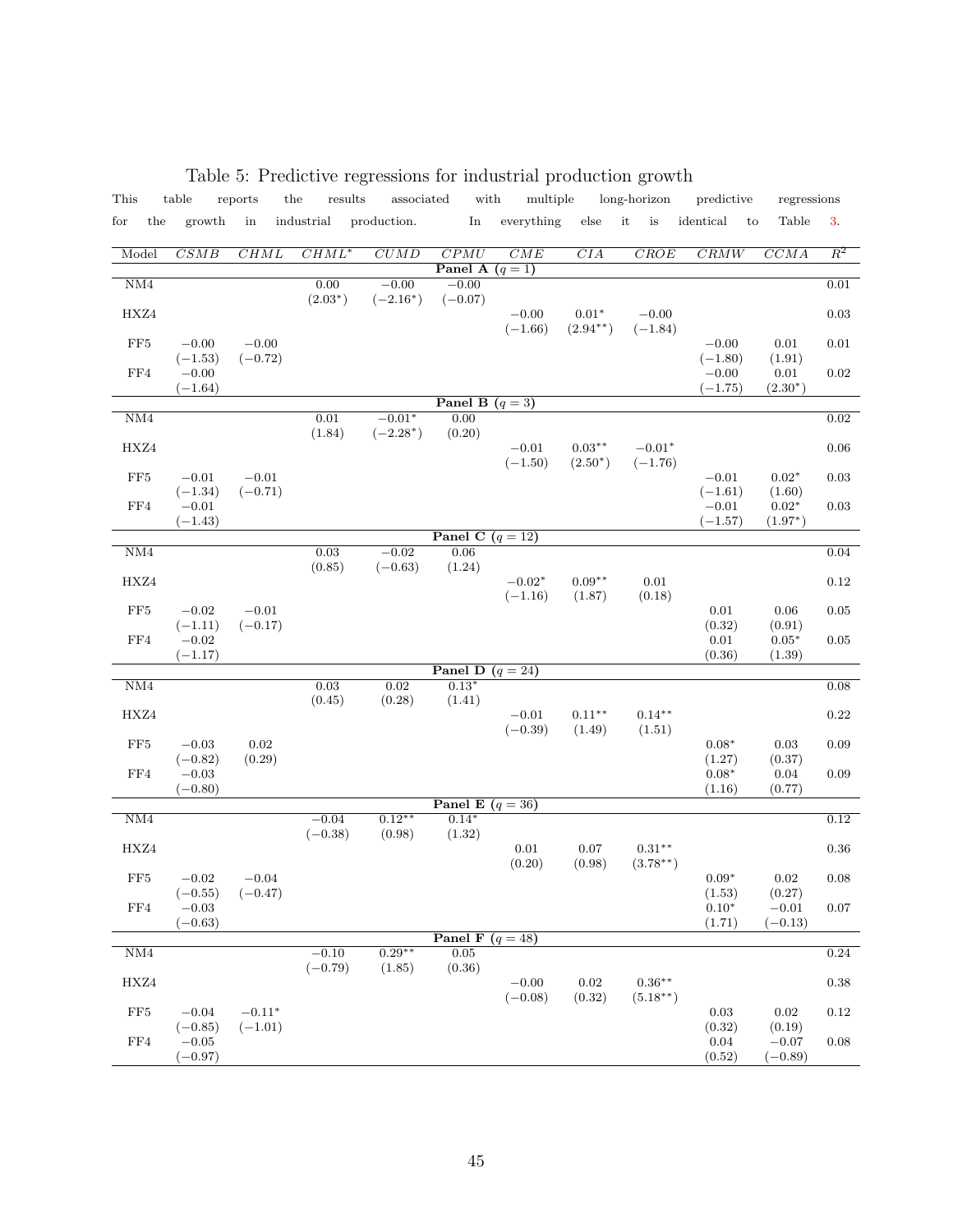|  | Table 6: Predictive regressions for Chicago FED Index |  |  |
|--|-------------------------------------------------------|--|--|
|  |                                                       |  |  |

<span id="page-48-0"></span>

|  |  | This table reports the results associated with multiple long-horizon predictive regressions for |  |  |  |  |  |
|--|--|-------------------------------------------------------------------------------------------------|--|--|--|--|--|
|  |  | the Chicago FED National Activity Index. In everything else it is identical to Table 3.         |  |  |  |  |  |

| Model        | $\overline{CSMB}$                    | $\overline{CHML}$     | $CHML^*$                 | $\overline{CUMD}$          | $\overline{CPMU}$          | CME                    | $\overline{CIA}$                | $\overline{CROE}$     | CRMW                                          | $\overline{CCMA}$                          | $\overline{R^2}$ |
|--------------|--------------------------------------|-----------------------|--------------------------|----------------------------|----------------------------|------------------------|---------------------------------|-----------------------|-----------------------------------------------|--------------------------------------------|------------------|
|              |                                      |                       |                          |                            | Panel A $(q = 1)$          |                        |                                 |                       |                                               |                                            |                  |
| NM4          |                                      |                       | $1.91**$<br>$(5.94**)$   | $-0.31$<br>$(-1.56)$       | $-0.89$<br>$(-2.12^{*})$   |                        |                                 |                       |                                               |                                            | 0.08             |
| ${\rm HXZ4}$ |                                      |                       |                          |                            |                            | $-0.30$<br>$(-1.61)$   | $2.57**$<br>$(6.56**)$          | $-0.68$               |                                               |                                            | 0.14             |
| FF5          | $-0.40$                              | 0.19                  |                          |                            |                            |                        |                                 | $(-2.34^*)$           | $-1.05*$                                      | $1.62*$                                    | 0.10             |
| FF4          | $(-2.47*)$<br>$-0.38$<br>$(-2.31^*)$ | (0.71)                |                          |                            |                            |                        |                                 |                       | $(-3.76**)$<br>$-1.08*$<br>$(-4.09**)$        | $(3.50^{**})$<br>$1.80**$<br>$(5.85**)$    | 0.10             |
|              |                                      |                       |                          |                            | Panel B $(q = 3)$          |                        |                                 |                       |                                               |                                            |                  |
| NM4          |                                      |                       | $5.66***$<br>$(4.24**)$  | $-0.98$<br>$(-1.20)$       | $-2.22$<br>$(-1.36)$       |                        |                                 |                       |                                               |                                            | 0.09             |
| ${\rm HXZ4}$ |                                      |                       |                          |                            |                            | $-1.01$                | $7.85***$                       | $-2.10*$              |                                               |                                            | 0.20             |
| FF5          | $-1.22$                              | 0.38                  |                          |                            |                            | $(-1.27)$              | $(4.58^{**})$                   | $(-1.81)$             | $-3.01*$                                      | $5.10**$                                   | 0.13             |
| FF4          | $(-1.82)$<br>$-1.19\,$<br>$(-1.69)$  | (0.32)                |                          |                            |                            |                        |                                 |                       | $(-2.98**)$<br>$-3.07^{\ast}$<br>$(-3.38***)$ | $(2.35^{*})$<br>$5.44***$<br>$(4.18^{**})$ | 0.13             |
|              |                                      |                       |                          |                            | Panel C $(q = 12)$         |                        |                                 |                       |                                               |                                            |                  |
| NM4          |                                      |                       | $19.26***$<br>$(2.66**)$ | 0.35<br>(0.06)             | $-0.40$<br>$(-0.04)$       |                        |                                 |                       |                                               |                                            | 0.09             |
| ${\rm HXZ4}$ |                                      |                       |                          |                            |                            | $-3.47\,$<br>$(-0.85)$ | $29.54***$<br>$(3.42**)$        | $-0.35$<br>$(-0.05)$  |                                               |                                            | 0.28             |
| $\rm FF5$    | $-4.59$                              | 1.79                  |                          |                            |                            |                        |                                 |                       | $-4.37$                                       | $18.43**$                                  | 0.15             |
| FF4          | $(-1.28)$<br>$-4.41$<br>$(-1.19)$    | (0.23)                |                          |                            |                            |                        |                                 |                       | $(-0.86)$<br>$-4.62$<br>$(-0.89)$             | (1.53)<br>$19.98**$<br>$(2.91**)$          | $0.15\,$         |
|              |                                      |                       |                          |                            | Panel D $(q = 24)$         |                        |                                 |                       |                                               |                                            |                  |
| NM4          |                                      |                       | $30.16***$<br>$(2.23^*)$ | $16.12***$<br>(0.90)       | 4.89<br>(0.27)             |                        |                                 |                       |                                               |                                            | 0.13             |
| ${\rm HXZ4}$ |                                      |                       |                          |                            |                            | $-0.51$                | 43.75**                         | $26.10**$             |                                               |                                            | 0.38             |
| FF5          | $-5.54$                              | 3.20                  |                          |                            |                            | $(-0.07)$              | $(3.18**)$                      | (1.48)                | 5.69                                          | $24.71***$                                 | 0.14             |
| FF4          | $(-0.75)$<br>$-5.19$                 | (0.24)                |                          |                            |                            |                        |                                 |                       | (0.46)<br>5.33                                | (1.40)<br>$27.36**$                        | 0.14             |
|              | $(-0.72)$                            |                       |                          |                            |                            |                        |                                 |                       | (0.40)                                        | $(2.29^{*})$                               |                  |
| NM4          |                                      |                       | $25.56*$                 | $50.11***$                 | Panel E $(q = 36)$<br>0.66 |                        |                                 |                       |                                               |                                            | 0.19             |
|              |                                      |                       | (1.56)                   | (1.84)                     | (0.03)                     |                        |                                 |                       |                                               |                                            |                  |
| ${\rm HXZ4}$ |                                      |                       |                          |                            |                            | 6.70<br>(0.80)         | $42.21***$<br>$(3.30^{**})$     | 67.35**<br>$(3.73**)$ |                                               |                                            | 0.49             |
| FF5          | $-3.09$<br>$(-0.30)$                 | $-11.53$<br>$(-0.61)$ |                          |                            |                            |                        |                                 |                       | 8.98<br>(0.64)                                | $30.98*$<br>(1.45)                         | 0.08             |
| FF4          | $-4.40$<br>$(-0.43)$                 |                       |                          |                            |                            |                        |                                 |                       | 10.22<br>(0.78)                               | $21.61*$<br>(1.52)                         | 0.07             |
|              |                                      |                       |                          |                            | Panel F $(q = 48)$         |                        |                                 |                       |                                               |                                            |                  |
| NM4          |                                      |                       | 13.76<br>(0.63)          | $96.00**$<br>$(2.61^{**})$ | $-23.55$<br>$(-0.91)$      |                        |                                 |                       |                                               |                                            | 0.32             |
| HXZ4         |                                      |                       |                          |                            |                            | $8.59\,$<br>(1.00)     | $31.57^{\ast\ast}$<br>$(2.30*)$ | 88.36**<br>$(4.77**)$ |                                               |                                            | $0.46\,$         |
| $\rm FF5$    | $-3.38\,$                            | $-28.63**$            |                          |                            |                            |                        |                                 |                       | $-2.89$                                       | $30.08*$                                   | 0.06             |
| FF4          | $(-0.29)$<br>$-6.48$<br>$(-0.50)$    | $(-1.19)$             |                          |                            |                            |                        |                                 |                       | $(-0.17)$<br>0.57<br>(0.04)                   | (1.11)<br>$5.97\,$<br>(0.32)               | 0.01             |